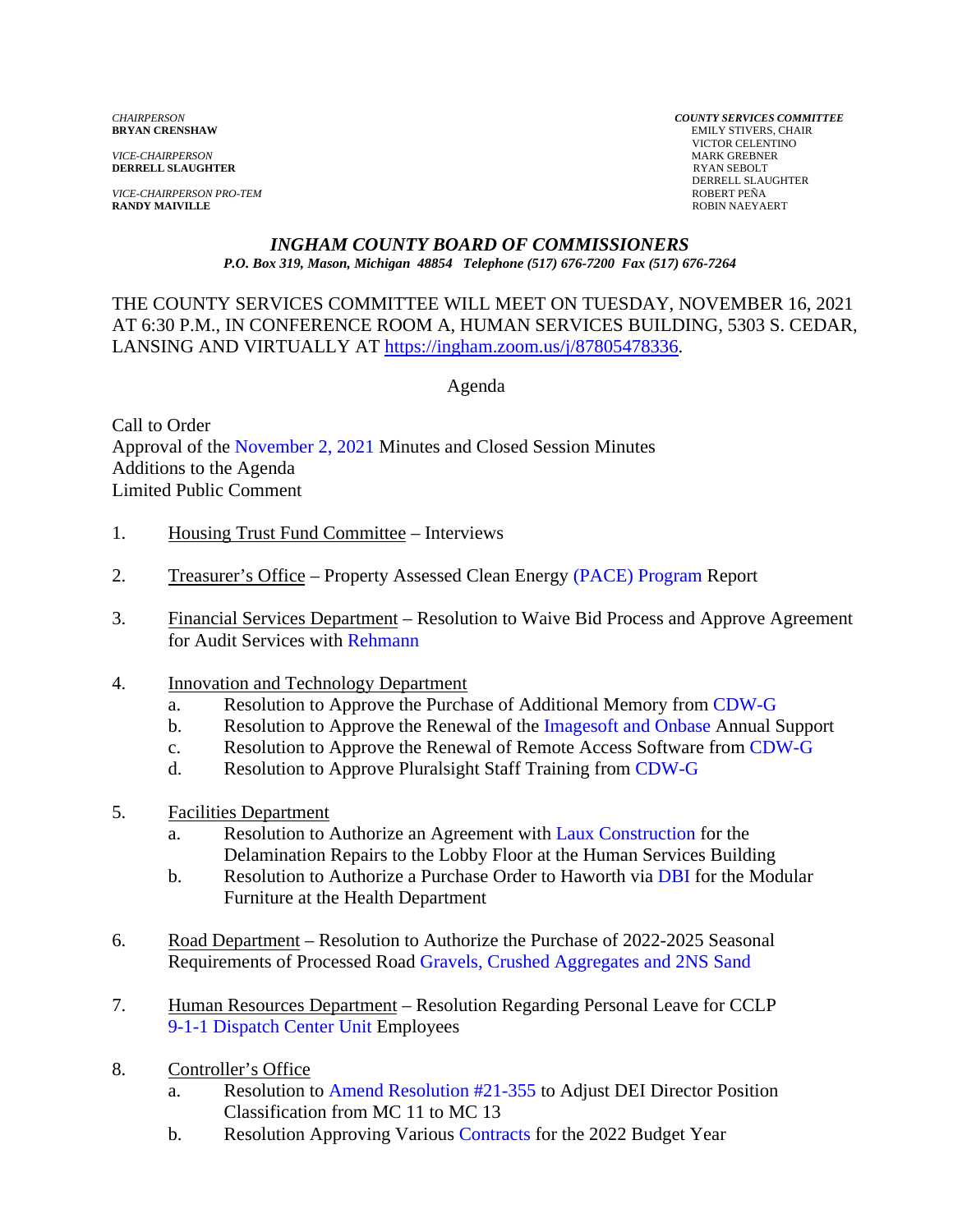- c. Resolution to Accept Quitclaim Deeds from the Ingham County Land Bank Fast Track Authority [for 620 E. Jolly Road, Lansing](#page-41-0) and 826 W. Saginaw Street, Lansing
- d. Testing Policy Effectiveness Update (*Discussion*)
- 9. Board of Commissioners Resolution Continuing a Contract [with GovQA for a FO](#page-45-0)IA Management Program
- 10. Board Referral Resolution #21-129 from the [Ogemaw County Board](#page-47-0) of Commissioners to Support Amendments to the Open Meetings Act

Announcements Public Comment Adjournment

#### **PLEASE TURN OFF CELL PHONES OR OTHER ELECTRONIC DEVICES OR SET TO MUTE OR VIBRATE TO AVOID DISRUPTION DURING THE MEETING**

The County of Ingham will provide necessary reasonable auxiliary aids and services, such as interpreters for the hearing impaired and audio tapes of printed materials being considered at the meeting for the visually impaired, for individuals with disabilities at the meeting upon five (5) working days notice to the County of Ingham. Individuals with disabilities requiring auxiliary aids or services should contact the County of Ingham in writing or by calling the following: Ingham County Board of Commissioners, P.O. Box 319, Mason, MI 48854 Phone: (517) 676-7200. A quorum of the Board of Commissioners may be in attendance at this meeting. Meeting information is also available on line at www.ingham.org.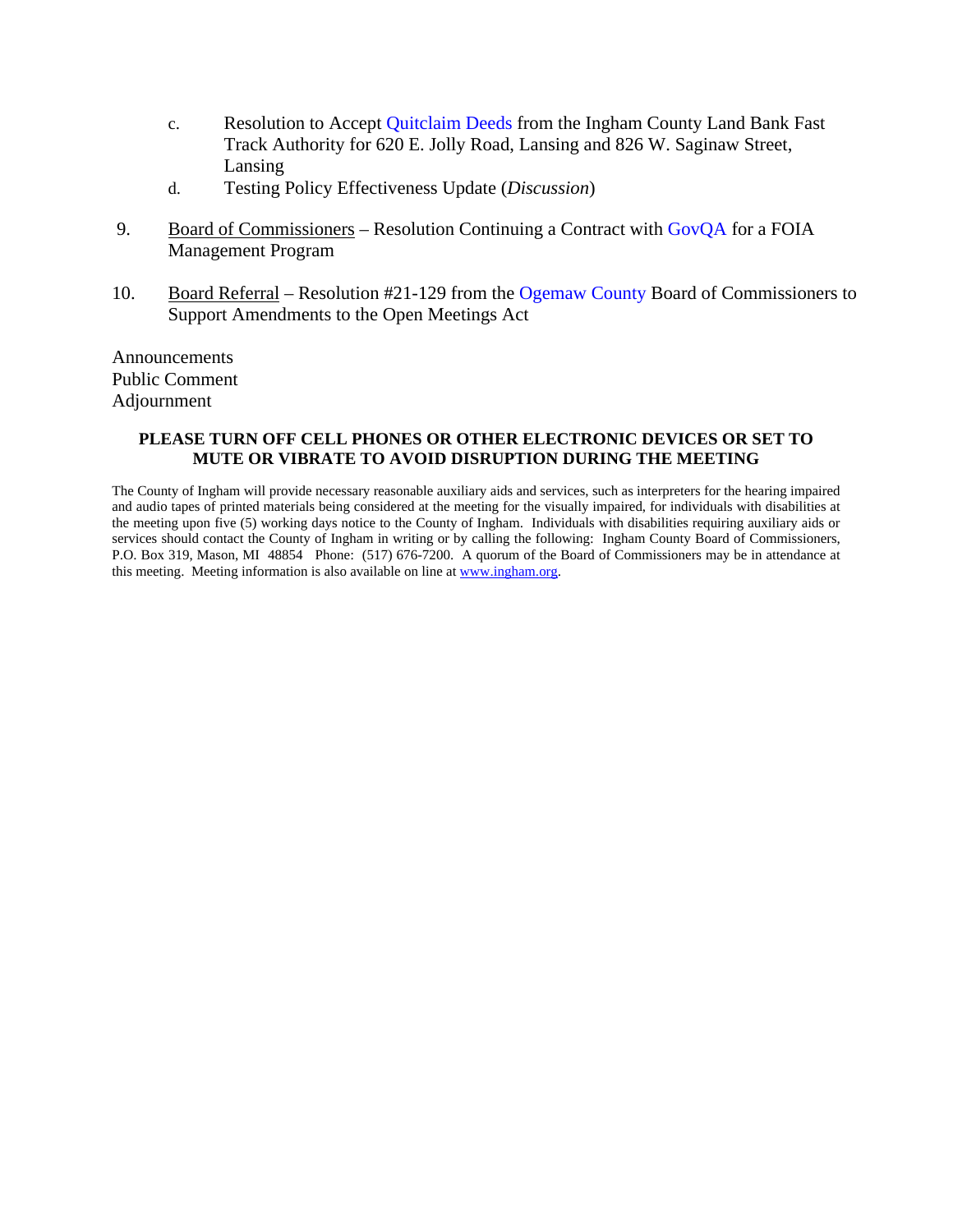#### COUNTY SERVICES COMMITTEE November 2, 2021 Draft Minutes

<span id="page-2-0"></span>Members Present: Stivers, Celentino, Grebner, Peña, Naeyaert (Ingham County, Michigan) (left at 6:59 p.m.), Sebolt, and Slaughter.

Members Absent: None.

Others Present: Sheriff Scott Wriggelsworth, Becky Bennett, Kris Drake, Robert Earle, Sue Graham, Gordon Love, Gregg Todd, Michelle Wright, Mary Konieczny, and others.

The meeting was called to order by Chairperson Stivers at 6:30 p.m. in Conference Room A of the Human Services Building, 5303 S. Cedar Street, Lansing, Michigan. Virtual public participation was offered via Zoom at https://ingham.zoom.us/j/87805478336.

#### Approval of the October 19, 2021 Minutes

## CHAIRPERSON STIVERS STATED THAT, WITHOUT OBJECTION, THE MINUTES OF THE OCTOBER 19, 2021 COUNTY SERVICES COMMITTEE MEETING WERE APPROVED AS WRITTEN.

#### Additions to the Agenda

None.

Limited Public Comment

None.

# MOVED BY COMM. NAEYAERT, SUPPORTED BY COMM. SLAUGHTER, TO APPROVE A CONSENT AGENDA CONSISTING OF THE FOLLOWING ACTION ITEMS:

- 1. Farmland and Open Space Preservation Board Resolution to Approve Proceeding to Close Permanent Conservation Easement Deeds on Launstein/Boyko #1, #2, and Hewitt **Properties**
- 2. Prosecuting Attorney's Office Authorization to Start an Assistant Prosecuting Attorney Above Step 3
- 3. Innovation and Technology Department
	- a. Resolution to Approve Renewal of Support from Core Technology
	- b. Resolution to Approve the Purchase of Consulting Hours from Sentinel Technologies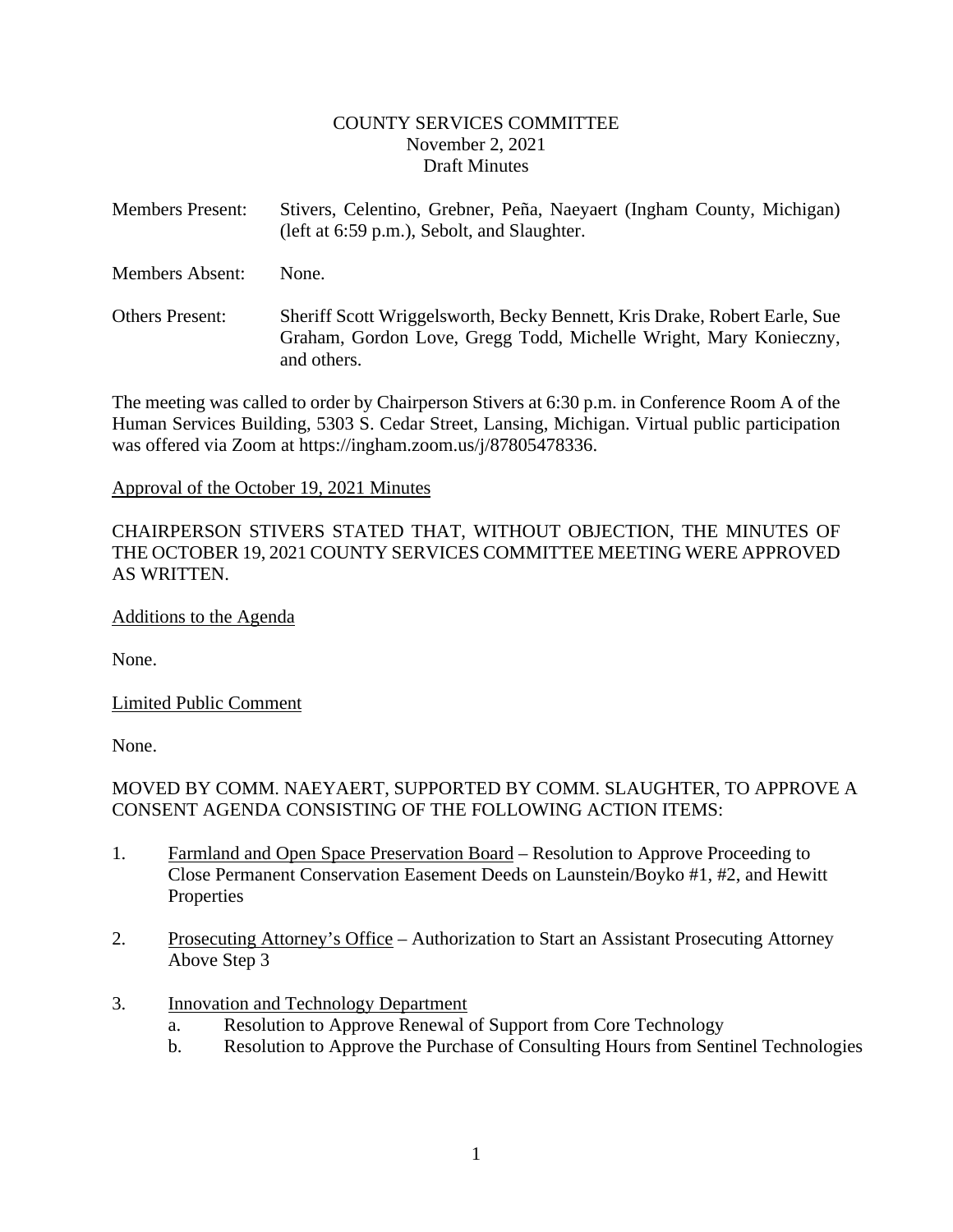- 4. Road Department Resolution to Authorize an Extension of RFP #21-150 with Yellow Rose Transport for the 2022 Seasonal Requirement of 29A and 3/8's #4 Blast Furnace Slag
- 5. Health Department
	- a. Resolution to Convert Position #601537 from a CHC Accountant to a Finance & Grant Analyst Position
	- b. Resolution to Reclassify the Clinical Services Manager Position
- 7. Human Resources Resolution to Approve UAW TOPS Unit Medical Assistant Reclassification Requests

THE MOTION CARRIED UNANIMOUSLY.

THE MOTION TO APPROVE THE ITEMS ON THE CONSENT AGENDA CARRIED UNANIMOUSLY.

- 6. Health Department/Sheriff's Office
	- a. Jail Medical Update (*Discussion*)

Gregg Todd, Ingham County Controller, stated a plan summary was included within the County Services Committee packet and highlighted the information listed within the summary.

Sheriff Scott Wriggelsworth, Ingham County Sheriff, stated the County Services Committee had requested the Sheriff's Office research how other County Jails within Michigan provided inmate medical care. He further stated Ingham County was the only County that partnered with the Health Department for medical care.

Sheriff Wriggelsworth stated five other counties within Michigan did not have privatized Jail Medical services, with Kalamazoo County as the only comparably-sized county. He further stated those counties that had not privatized care had utilized a hybrid system with local providers.

Sheriff Wriggelsworth stated conversations with the president of Sparrow Hospital had taken place to explore opportunities to assist with the Jail Medical staffing shortage issues. He further stated it was preferred for both Sparrow Hospital and the Ingham County Jail for Sparrow Hospital to provide inmate medical care within the Ingham County Jail.

Chairperson Stivers asked Sheriff Wriggelsworth what obstacles prevented a partnership from being formed with Sparrow Hospital.

Sheriff Wriggelsworth stated he believed there would be barriers within Human Resources and the Purchasing Department.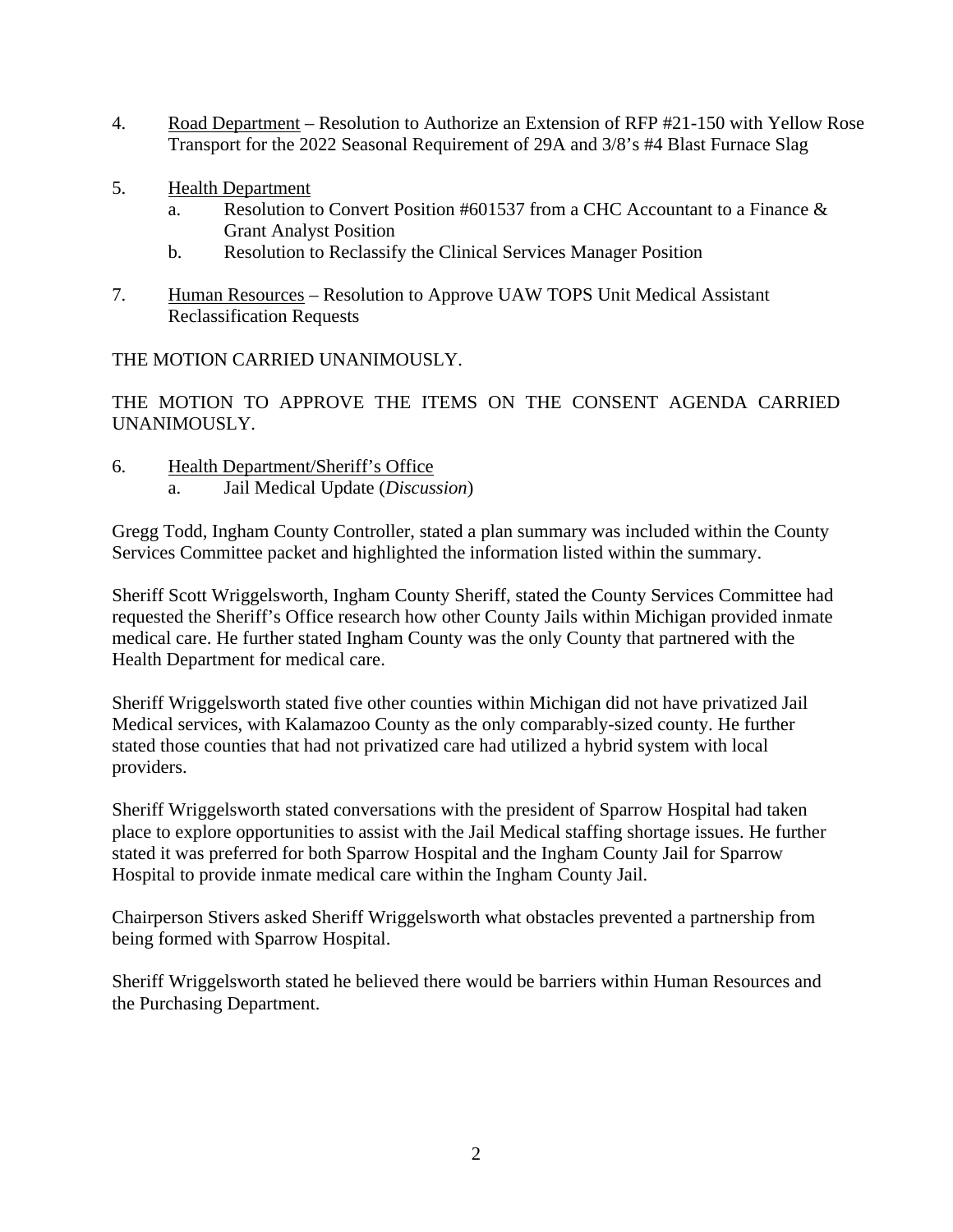Commissioner Grebner stated the Board of Commissioners should decide if they wanted to work with Sparrow Hospital to have the ability to buy services without an elaborate process. He further stated he suspected a contract with Sparrow Hospital was different from privatization, and access to care and security were problems that needed to be addressed without the worry about which model was the best solution.

Sheriff Wriggelsworth stated Sparrow Hospital suggested there was also an opportunity to provide telehealth support.

Chairperson Stivers stated Sheriff Wriggelsworth previously stated money would not fix the problem, and asked Sheriff Wriggelsworth if he believed the resolutions on the County Services Committee's agenda were helpful.

Sheriff Wriggelsworth stated he was supportive of the resolutions that were presented, but knew that previous salary increases did not provide relief to the Jail Medical staffing crisis.

Commissioner Celentino asked Mr. Todd for additional information on the proposed consulting agency.

Mr. Todd stated a consulting agency would work with the Sheriff's Office to identify opportunities for care, which would be opportune to conduct before the opening of the new Justice Complex. He further stated Ingham County was a long way from having the ability to go all-in with Sparrow Hospital for Jail Medical care.

Commissioner Celentino asked for clarification on the balance of the Contingency Fund.

Mr. Todd stated the Contingency Fund balance was \$200,000. He further stated the cost of a consulting agency was estimated to cost between \$30,000 and \$50,000.

Sheriff Wriggelsworth stated Jail Medical staff had previously stated policy documentation and updates had been lagging and suggested the consulting firm may be able to assist with that issue as well.

Chairperson Stivers stated she was intrigued by virtual care options and asked if the Health Department was able to provide telehealth care.

Sheriff Wriggelsworth stated he believed the Health Department could provide telehealth care. He further stated he was unsure who would staff the telehealth appointments, as only six of the thirteen Jail Medical positions were currently filled.

Commissioner Grebner asked for information on inmate medical evaluations.

Sheriff Wriggelsworth stated a medical evaluation needed to be conducted within fourteen days of intake.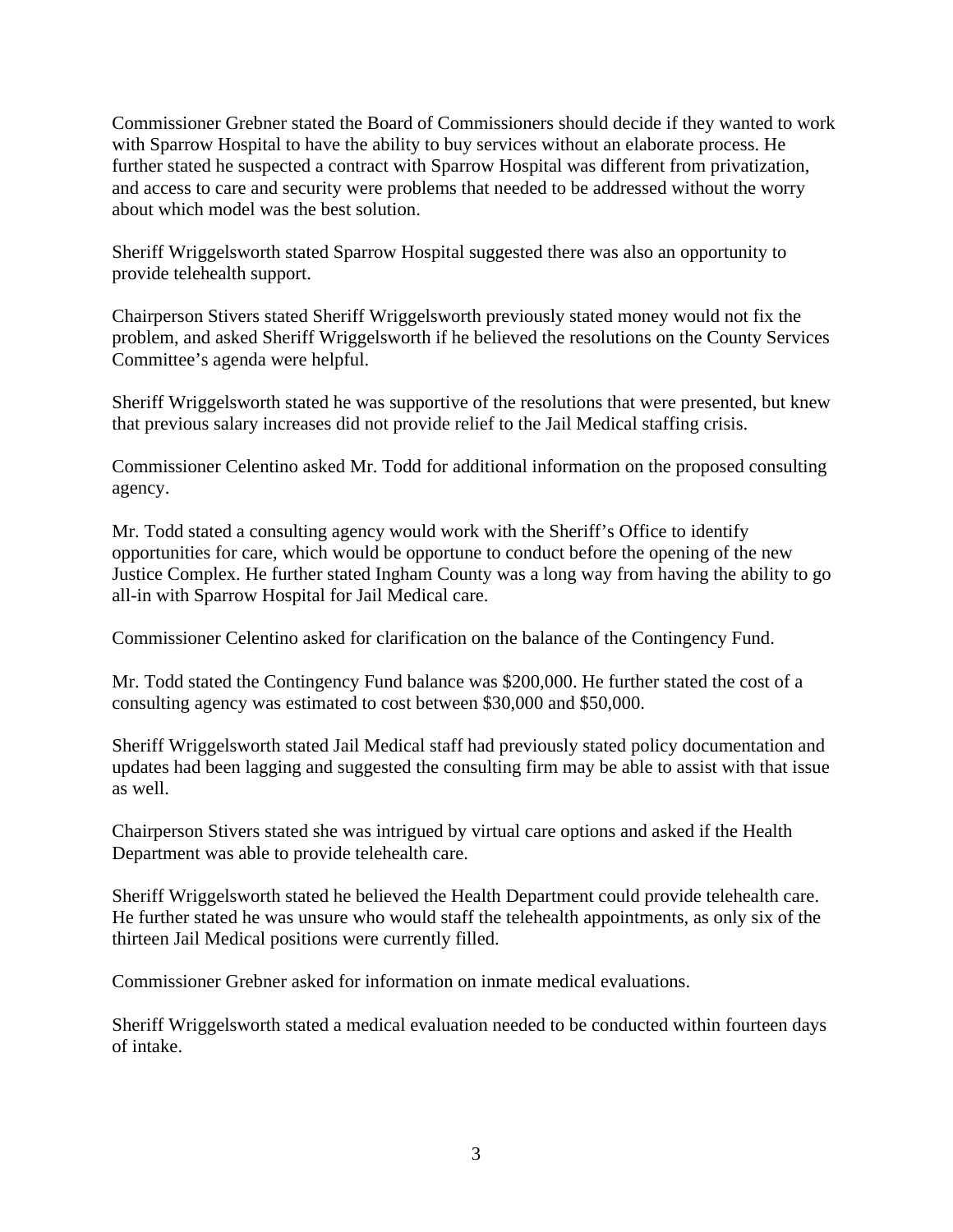Captain Robert Earle, Jail Administrator, stated the Michigan Department of Corrections flagged approximately two people each year that did not receive their physical within the fourteen-day window.

Sheriff Wriggelsworth stated perhaps the Health Department could provide an update at the start of next year in regards to the progress of hiring and recruiting additional Jail Medical employees.

Commissioner Grebner stated the Health Department did not have after-hours staff to provide telehealth support.

Discussion in regards to virtual medical technologies available.

Captain Earle stated there was an on-call list of doctors that were contacted after Jail Medical nurses left at 5:00 p.m. He further stated there were recent issues where the on-call doctor was unable to be reached by the phone, which resulted in a variety of additional barriers to provide care.

Sheriff Wriggelsworth stated medical providers would always defer to bring an inmate to the hospital to provide care. He further stated if an inmate alleged an issue, and Jail Medical staff were available around-the-clock, the Jail Medical staff could conduct a medical evaluation that could prevent unnecessary hospital visits.

Chairperson Stivers stated her appreciation.

Kris Drake, Deputy Health Officer, stated Jail Medical was not his department but believed the concerns that were raised were legitimate and would work to address them within the Health Department.

- 6. Health Department/Sheriff's Office
	- b. Resolution to Authorize Additional Funding for Recruiting Expenses Associated with Jail Medical Positions
	- c. Resolution to Authorize Market Salary Exception Increases for Jail Nurse and Jail Nurse/LPN Positions

MOVED BY COMM. GREBNER, SUPPORTED BY COMM. SLAUGHTER, TO APPROVE THE RESOLUTIONS.

THE MOTION TO APPROVE THE RESOLUTIONS CARRIED UNANIMOUSLY.

- 8. Controller's Office
	- a. Testing Policy Effectiveness Update (*Discussion*)

Mr. Todd provided an update to the County Services Committee regarding the Vaccination and Testing policy.

Chairperson Stivers asked what was done to verify the vaccination reporting.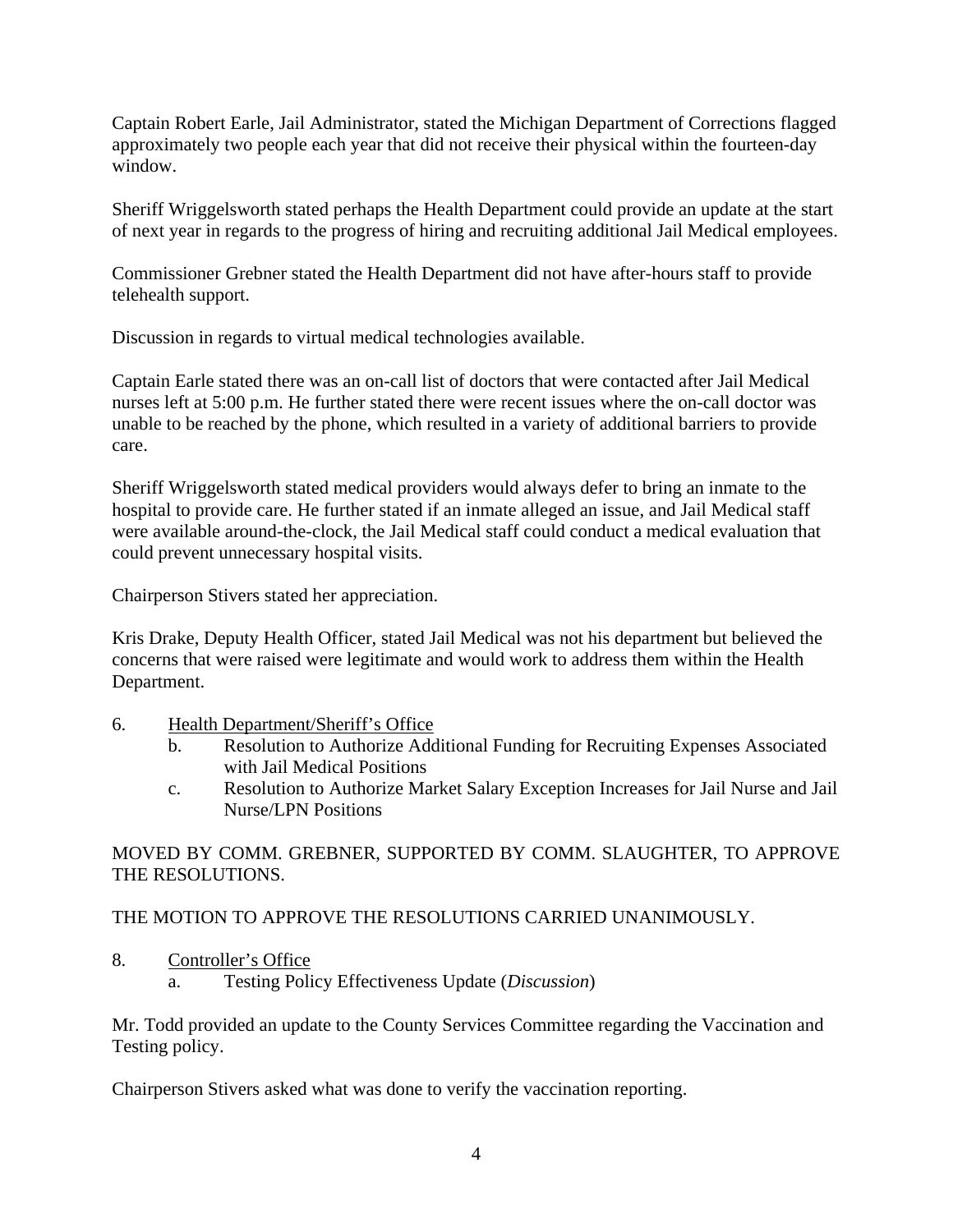Mr. Todd stated the vaccination information input by County Employees onto the Vaccination Portal was available to be checked but had not yet been cross-referenced.

- 8. Controller's Office
	- b. Collective Bargaining Pursuant to MCL 15.268(c) *(Closed Session*)

MOVED BY COMM. SEBOLT, SUPPORTED BY COMM. SLAUGHTER, AT APPROXIMATELY 6:58 P.M., TO ENTER INTO CLOSED SESSION TO DISCUSS COLLECTIVE BARGAINING AS PERMITTED BY MCL 15.268(C).

THE MOTION CARRIED UNANIMOUSLY BY ROLL CALL VOTE.

Commissioner Naeyaert left at 6:59 p.m.

CHAIRPERSON STIVERS DECLARED THE COMMITTEE RETURNED TO OPEN SESSION AT APPROXIMATELY 7:08 P.M. Absent: Commissioner Naeyaert.

#### Announcements

Commissioner Peña stated the Capital Area Regional Transportation system planned to have a Public Hearing at the Library in Delta Charter Township on November 10, 2021, from 10:00 a.m. until approximately 1:00 p.m.

Commissioner Peña stated Cristo Rey Community Center was hosting a Bazaar on Saturday, November 6, 2021, from 10:00 a.m. until 4:00 p.m. He further stated Cristo Rey did a substantial amount of work to assist with refugee support and resettlement.

Public Comment

None.

**Adjournment** 

The meeting was adjourned at 7:11 p.m.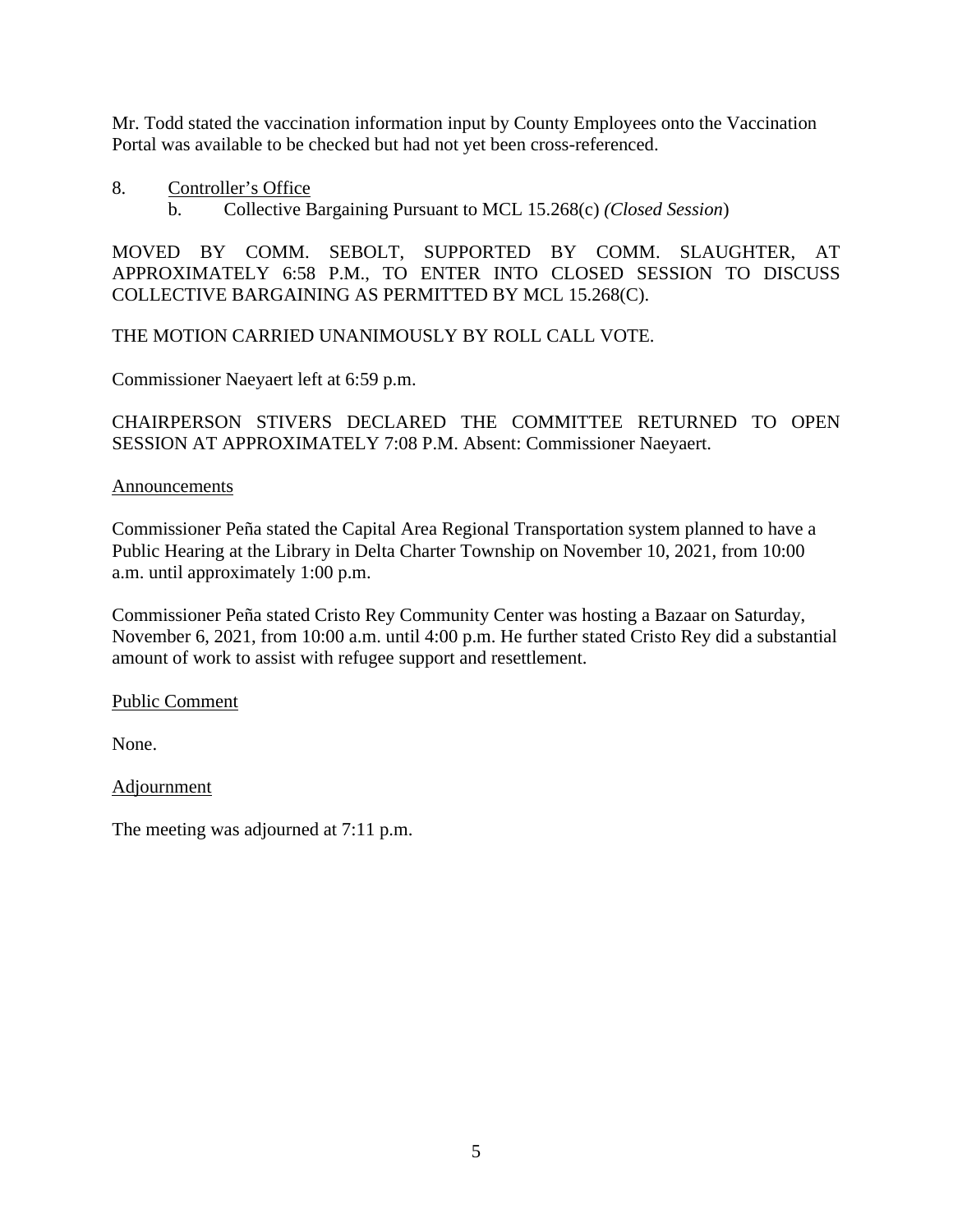## **NOVEMBER 16, 2021 COUNTY SERVICES AGENDA STAFF REVIEW SUMMARY**

# **RESOLUTION ACTION ITEMS:**

# **The Controller recommends approval of the following resolutions:**

# *3. Financial Services Department – Resolution to Waive Bid Process and Approve Agreement for Audit Services with Rehmann*

This resolution would approve a five-year contract with Rehmann to perform auditing services for the County without going through the bid process. Plante Moran unexpectedly did not renew our auditing contract in October which provided very little time to get an auditor in place utilizing the RFP process. Tori and I discussed and agreed that requesting a waiver of the RFP process and contracting with Rehmann, who performed audits for us in the past, was the most expedient route to ensure a timely audit.

There are options with regard to the length of the contract. We are recommending the five-year option but we could do a one year and then go through the RFP process although this would be at a premium for 2022 (\$225,000 as opposed to \$185,000).

See memo for details.

# *4a. Innovation and Technology Department – Resolution to Approve the Purchase of Additional Memory from CDW-G*

This resolution authorizes the purchase of additional memory for application upgrades for IT from CDW-G.

The funding for the total of \$35,110 total for the hardware is budgeted and will come from the County's Innovation and Technology Department's Network Fund #636-25810-932032.

See memo for details.

## *4b. Innovation and Technology Department – Resolution to Approve the Renewal of the Imagesoft and Onbase Annual Support*

This resolution authorizes the renewal of the ImageSoft and OnBase annual support agreements totaling \$203,650.17. This comprehensive document imaging and workflow platform is heavily utilized by the courts and a few other departments. Funding is provided through the 2021 IT Imaging Fund.

See memo for details.

# *4c. Innovation and Technology Department – Resolution to Approve the Renewal of Remote Access Software from CDW-G*

This resolution authorizes the renewal of remote access software from CDW-G in the amount of \$17,650. Funding is provided through the IT Network Fund.

See memo for details.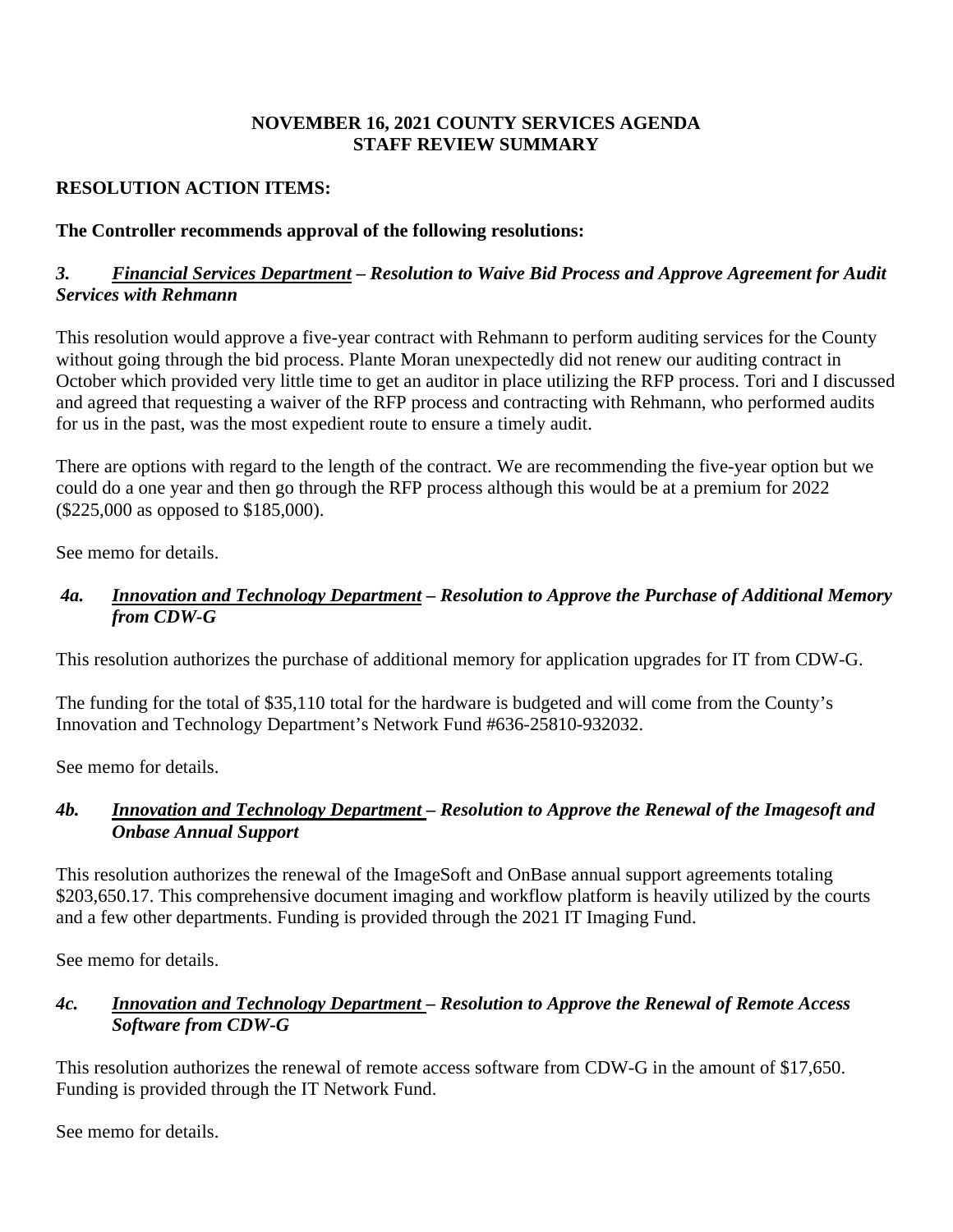## *4d. Innovation and Technology Department – Resolution to Approve Pluralsight Staff Training from CDW-G*

This resolution authorizes IT online staff training through Pluralsight, which is a CDW-G product. This training will allow IT to more accurately find the right topics to ensure proper staff training. The \$19,424 cost is funded through the IT Staff Development and Training Fund.

See memo for details.

## *5a. Facilities Department – Resolution to Authorize an Agreement with Laux Construction for the Delamination Repairs to the Lobby Floor at the Human Services Building*

This resolution authorizes an agreement with Laux Construction for repairs to the HSB lobby floor which has heaved due to improper drainage. This will be a temporary fix until full replacement is budgeted for.

The \$22,433 cost is funded through the Building Maintenance and Repair Fund.

See memo for details.

# *5b. Facilities Department– Resolution to Authorize a Purchase Order to Haworth via DBI for the Modular Furniture at the Health Department*

This resolution authorizes a PO with Haworth via DBI for the purchase of modular furniture in the Health Department's administrative office area. Cost of \$81,221.66 plus \$4,000 contingency is available in the Facilities Department General/HSB Operating Fund.

See memo for details.

# *6. Road Department– Resolution to Authorize the Purchase of 2022-2025 Seasonal Requirements of Processed Road Gravels, Crushed Aggregates and 2NS Sand*

This resolution authorizes the purchase of seasonal road gravels, crushed aggregates, and 2NS sand from three suppliers; Verplank Trucking Co., Searles Construction Inc. and Stoneco of Michigan. The Road Department will determine which contractor to use based on a combination of bid unit price, supplier proximity to the work being performed, availability of required material, and quality of materials, with preference based on lowest qualifying bid unit price per ton.

See memo for details.

# *7. Human Resources – Resolution Regarding Personal Leave for CCLP 9-1-1 Dispatch Center Unit Employees*

This resolution authorizes the pay-out of up to 48 hours of personal leave for the CCLP 9-1-1 dispatchers to help alleviate the burden that personal leave is having on overtime scheduling.

See memo for details.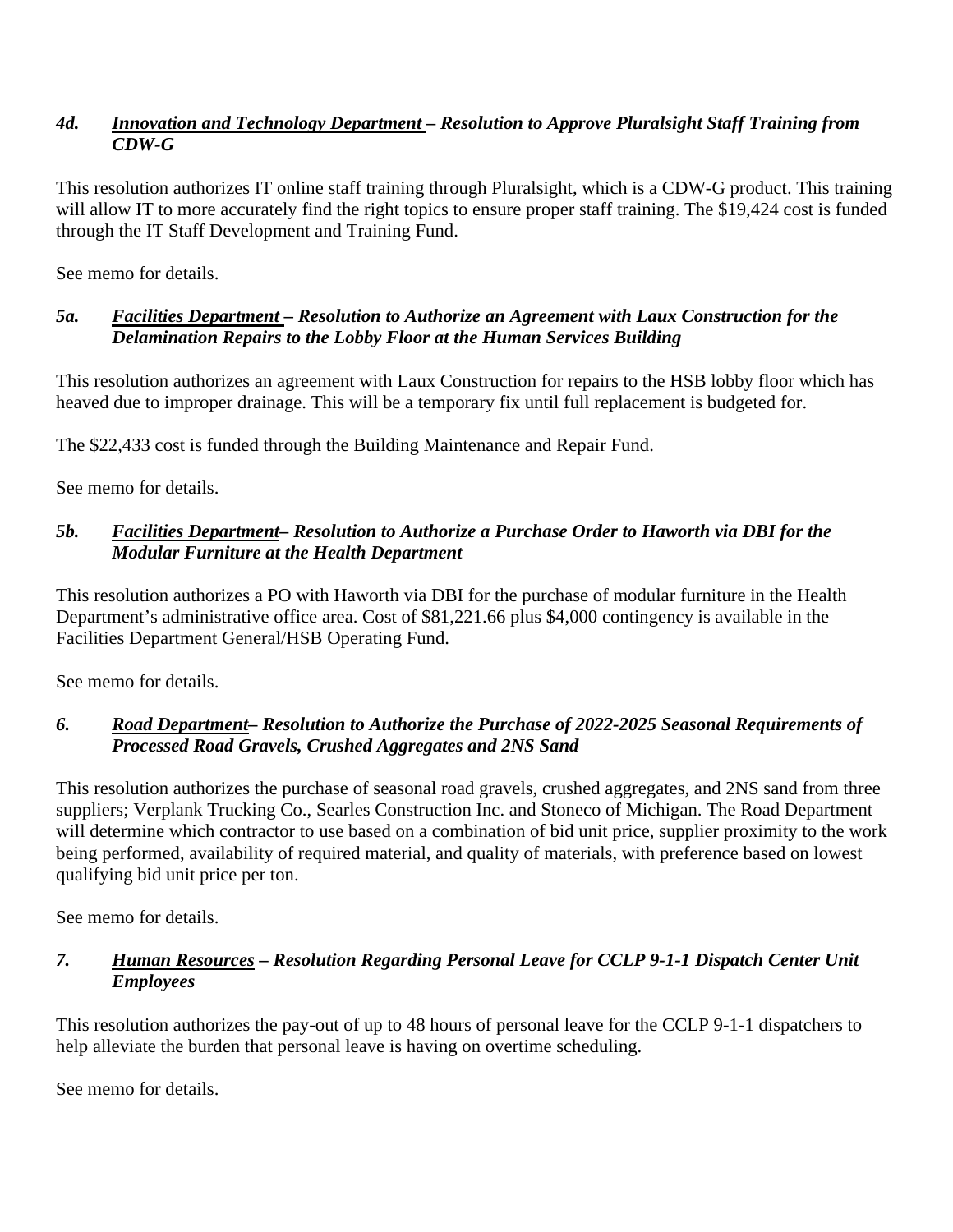# *8a. Controller's Office – Resolution to Amend Resolution #21-355 to Adjust DEI Director Position Classification from MC 11 to MC 13*

This resolution would amend Resolution #21-355 which established the DEI Director position at an MC 11 by making it an MC 13. This change was based on a lack of qualified candidates during the first round of interviews. The interview panel felt that additional experience/requirements were needed to attract the appropriate candidates.

See memo for details.

# *8b. Controller's Office – Resolution Approving Various Contracts for the 2022 Budget Year*

This resolution approves various contracts for the 2022 Budget Year.

# *8c. Controller's Office – Resolution to Accept Quitclaim Deeds from the Ingham County Land Bank Fast Track Authority for 620 E. Jolly Road, Lansing and 826 W. Saginaw Street, Lansing*

This resolution accepts quitclaim deeds for two properties from the Ingham County Land Bank Fast Track Authority; a vacant lot adjacent to the HSB (620 E. Jolly Road) and the building that houses the Animal Outreach Center (826 W. Saginaw).

See memo for details.

# *9. Board of Commissioners – Resolution Continuing a Contract with GovQA for a FOIA Management Program*

This resolution continues the contract with GovQA for a FOIA management program.

See memo for details.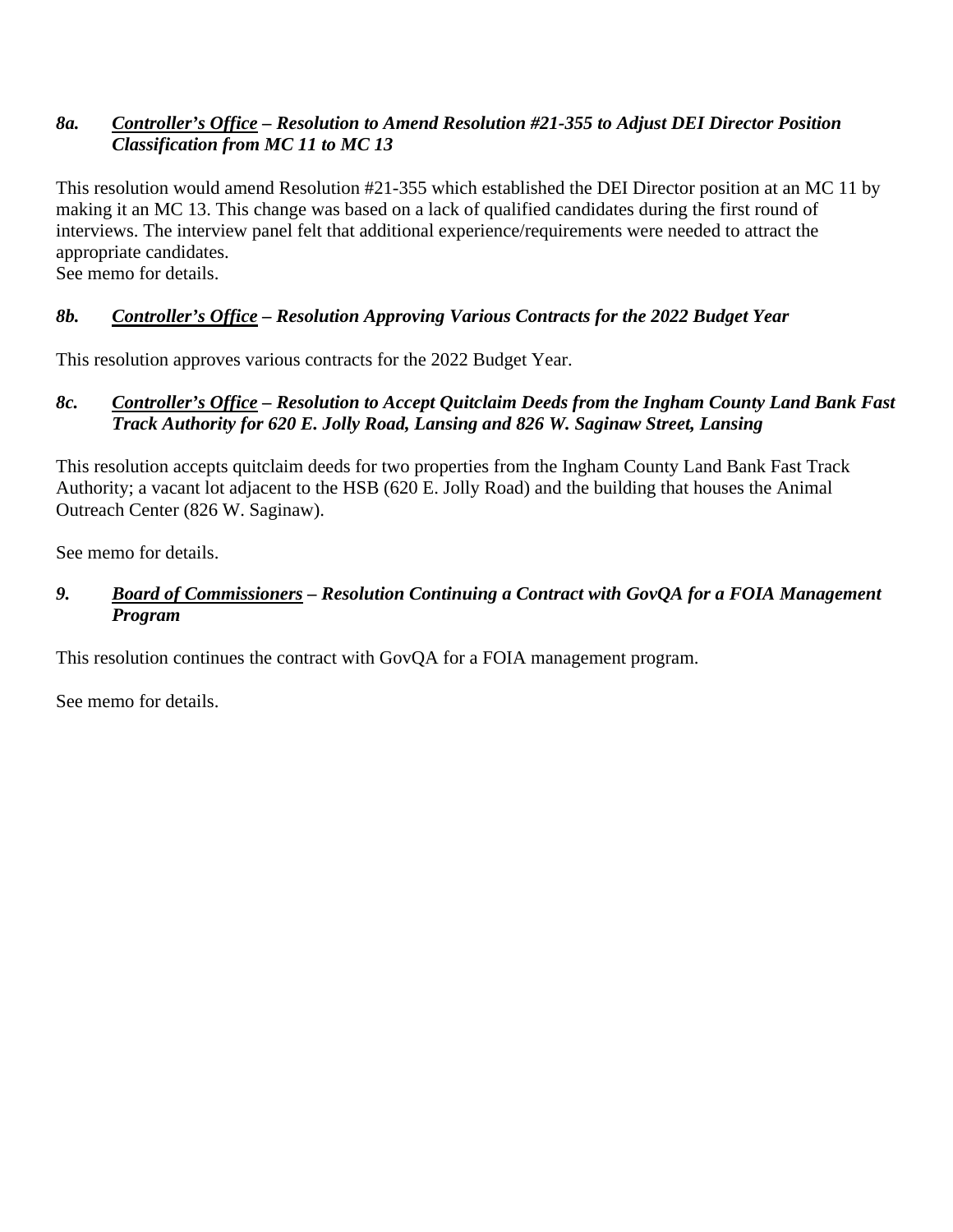<span id="page-10-0"></span>

| TO:   | County Services Committee of the Ingham County Board of Commissioners |
|-------|-----------------------------------------------------------------------|
| FROM: | Eric A. Schertzing                                                    |
| DATE: | November 3, 2021                                                      |
| RE:   | Property Assessed Clean Energy (PACE) Program report                  |

## **HISTORY**

The Ingham County Board of Commissioners adopted Resolution #12-368, a Resolution approving the establishment of a property assessed clean energy program ("PACE Program") and creating a PACE District pursuant to Act No. 270, Public Acts of Michigan, 2010 ("Act 270) (MCL 460.931 et seq.) for the purposes of promoting the use of renewable energy systems and energy efficiency improvements by owners of commercial properties.

The County Treasurer is authorized to sign necessary documents, agreements or certificates, and take all other actions necessary or convenient to implement a PACE Program consistent with the PACE Report and Projects reviewed and recommended by the Ingham County PACE administrator, Lean & Green Michigan, LLC.

In 2018 the PACE administrator brought updated best practices and other updates that were subject to a public hearing May 22, 2018. Resolution #18-249 was subsequently adopted to amend Resolution #12-368.

An excel list of the project five PACE projects in Ingham County since 2012 is attached. Activity has picked up nicely in the last year.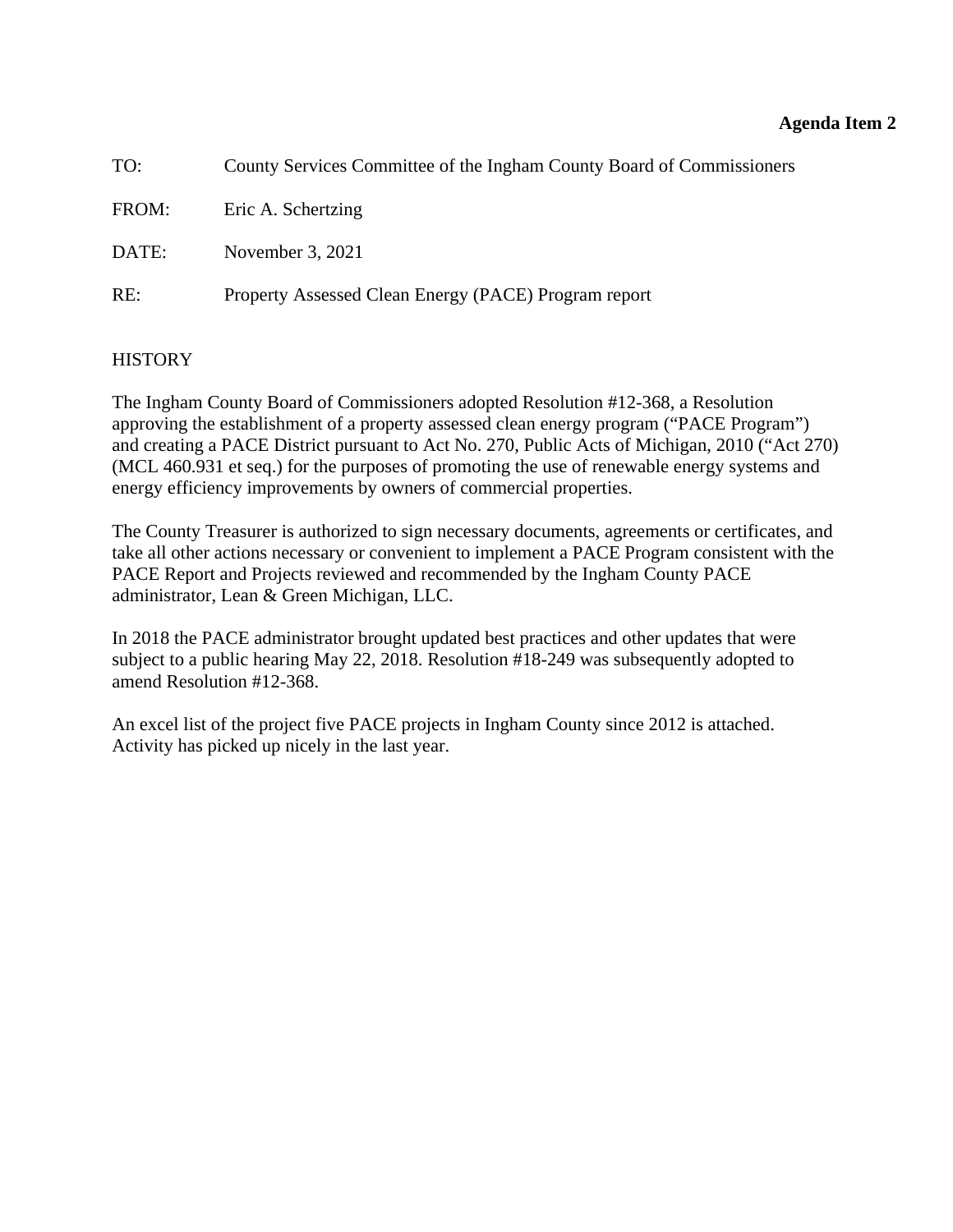| parcel#                                            | address          | Owner                   | PACE Loan    | PACE Lender                      | Total project | Owner      | Senior debt | Project Lender        | PACE Special Assessment |
|----------------------------------------------------|------------------|-------------------------|--------------|----------------------------------|---------------|------------|-------------|-----------------------|-------------------------|
|                                                    | all Lansing City |                         |              |                                  | amount        | equity     |             |                       | Agreement               |
|                                                    |                  |                         |              |                                  |               |            |             |                       |                         |
| 33.01.01.16.157.081 515 lonia                      |                  | 515 Ionia LLC           |              | 242,209.00 HASI OBS OP A LLC     | 1,256,867     | 145,000    |             | 555,441 MSUFCU        | 8.9.2018                |
| 33.01.01.22.133.102 1030 S Holmes                  |                  | Blackboard District LLC |              | 824,073.09 PLG Finance   LLC     | 6,881,000     |            |             | Capitol National Bank | 4.16.2021               |
| 33.01.01.16.381.005 501 S Capitol                  |                  | 501 S Capitol LLC       |              | 2.977.500.00 Petros PACE Finance | 18.115.439    | 6,007,939  |             | 9,130,000 Huntington  | 6.24.2020               |
| 33.01.01.16.381.006 503 S Capitol                  |                  | 503 S Capitol LLC       |              | 3,850,000.00 Petros PACE Finance | 30,700,882    | 3,850,882  |             | 23,000,000 Dwight Mtg | 8.2.2021                |
| 33.01.01.14.302.002 2006 E Michigan 2000 Block LLC |                  |                         |              | 1,500,000.00 PLG Finance   LLC   | 7,269,679     | refinance  |             | 5,769,679 Dart Bank   | 10.27.2021              |
|                                                    |                  |                         |              |                                  |               |            |             |                       |                         |
|                                                    |                  |                         |              |                                  |               |            |             |                       |                         |
| totals                                             |                  |                         | 9,393,782.09 |                                  | 64.223.867    | 10,003,821 | 38,455,120  |                       |                         |
|                                                    |                  |                         |              |                                  |               |            |             |                       |                         |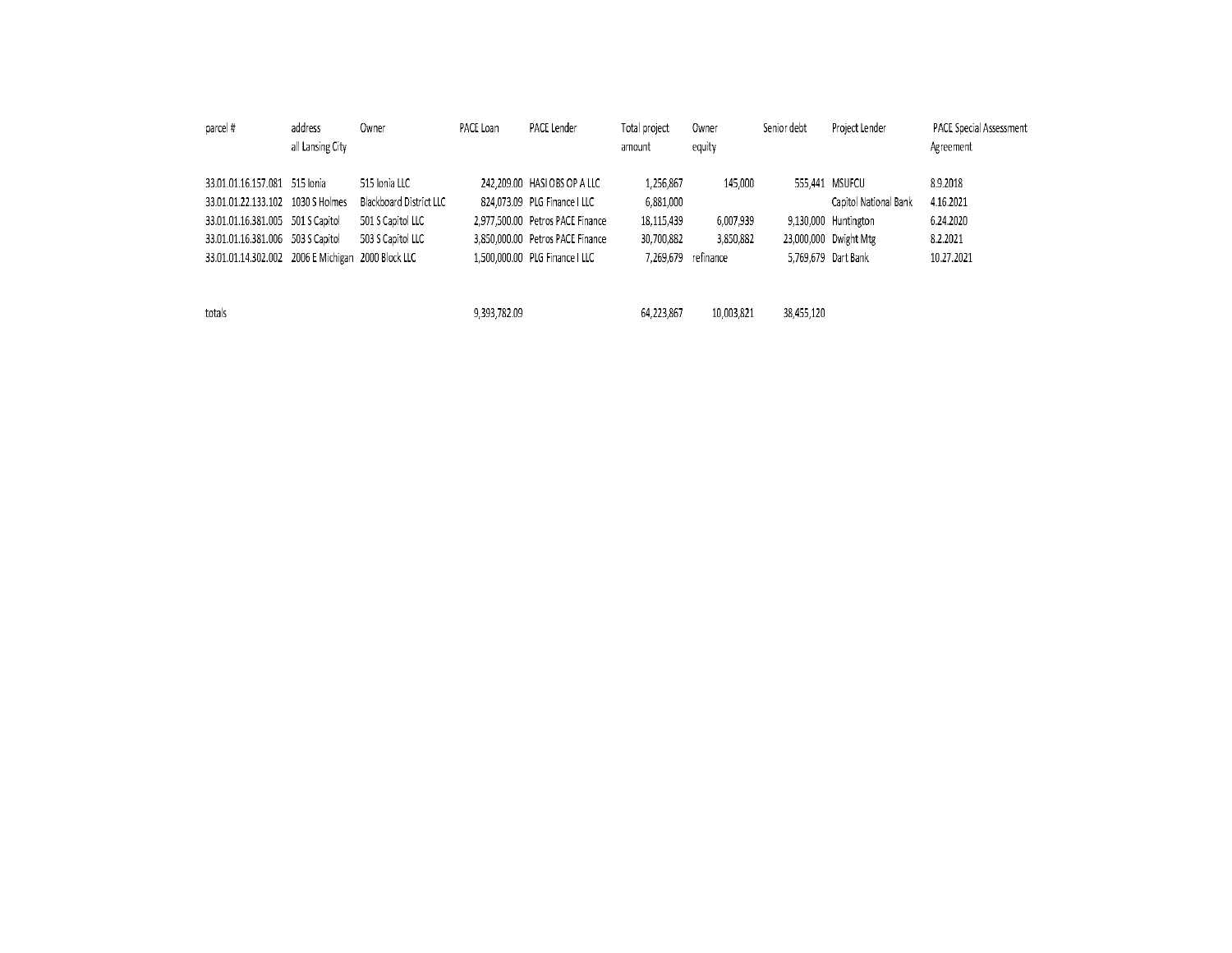## **Agenda Item 3**

<span id="page-12-0"></span>**TO:** Board of Commissioners, Finance Committee, and County Services Committee

**FROM:** Tori Meyer, Director Financial Services

**DATE:** October 29, 2021

**SUBJECT:** Audit services agreement

**MEETINGS:** November 16 and November 17, 2021

#### **BACKGROUND**

On October 18, 2021, Plante Moran, LLC unexpectedly resigned from performing the County's annual audit. The next annual audit required for completion is for fiscal year ending December 31, 2021. There are a limited number of audit firms that specialize in governmental audits. One such firm is Rehmann, who formerly performed the audit services for Ingham County through 2012. Rehmann has the resources available to add Ingham County as a client for the 2021 annual audit.

#### **ALTERNATIVES**

- 1. Agree to waive the formal bid process and enter into a service agreement with Rehmann for fiscal years 2021 through 2025, thereby insuring the County's ability to comply with state statute.
- 2. Advertise and obtain formal bids for audit services, which due to time constraints could result in the inability to secure audit services for fiscal year 2021 in a timely manner.
- 3. Forego an annual audit, whereas State Treasury could hire an audit firm at the County's expense and the County would have the inability to borrow funds, risk noncompliance with the SEC for continuing disclosure requirements, and potential loss of revenue sharing. Not having an annual audit performed timely could also negatively impact the County's bond rating.

#### **FINANCIAL IMPACT**

Rehmann has proposed 3 options, as follows:

Option 1 – one year at \$225,000 plus out-of-pocket expenses.

Option 2 – three-year contract plus out-of-pocket expenses:

|  | 2021 \$185,000 |
|--|----------------|
|  | 2022 \$192,400 |
|  | 2023 \$200,100 |

Option 3 – five-year contract plus out-of-pocket expenses:

| 2021 | \$185,000 |
|------|-----------|
| 2022 | \$189,600 |
| 2023 | \$194,400 |
| 2024 | \$199,300 |
| 2025 | \$202,300 |

The 2020 actual cost paid to Plante Moran, LLC totaled \$185,500.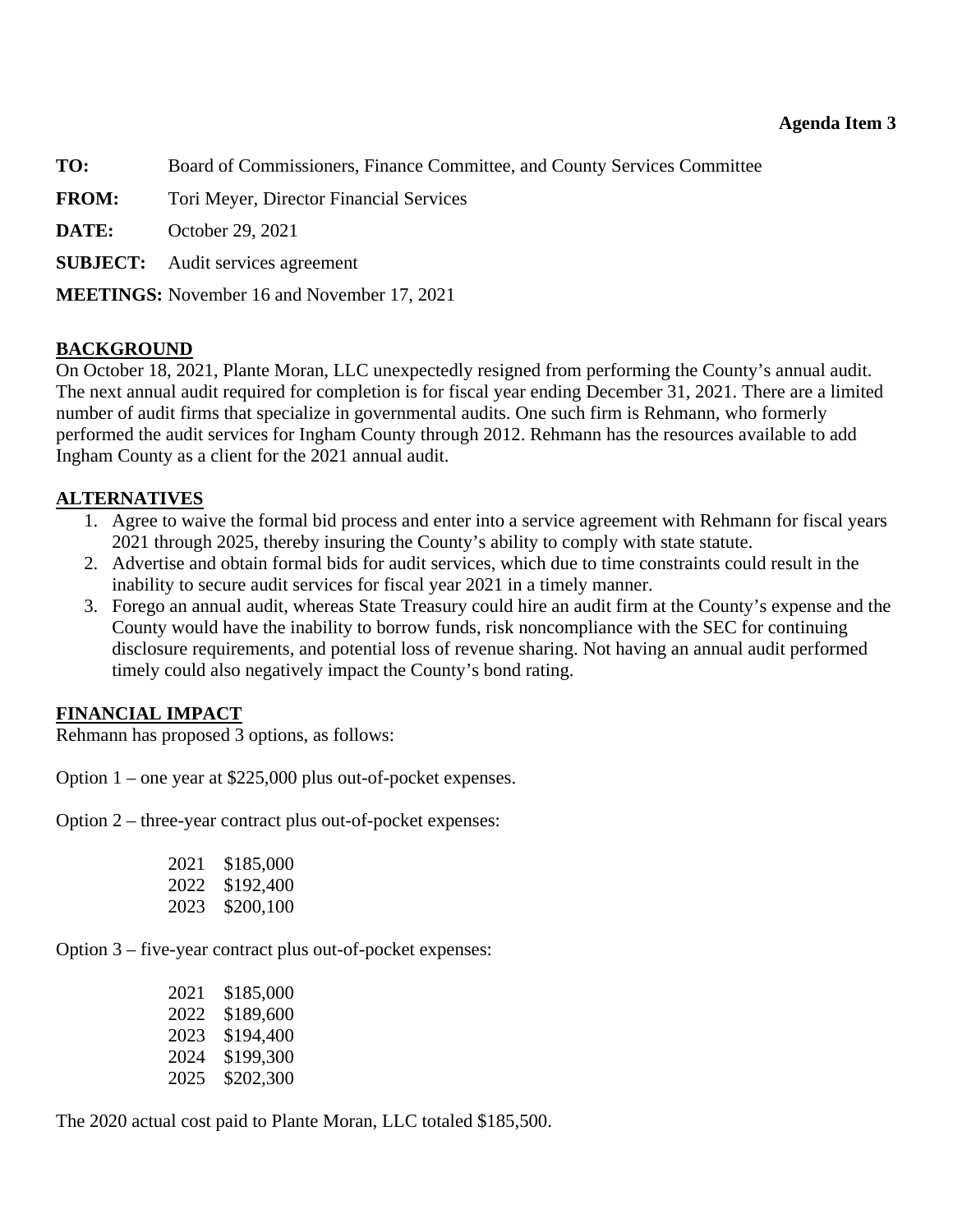# **STRATEGIC PLANNING IMPACT**

To comply with state statute.

# **RECOMMENDATION**

I respectfully request the approval to waive the bid process and approve the audit services agreement with Rehmann, selecting Option 3, which provides the best value to the County.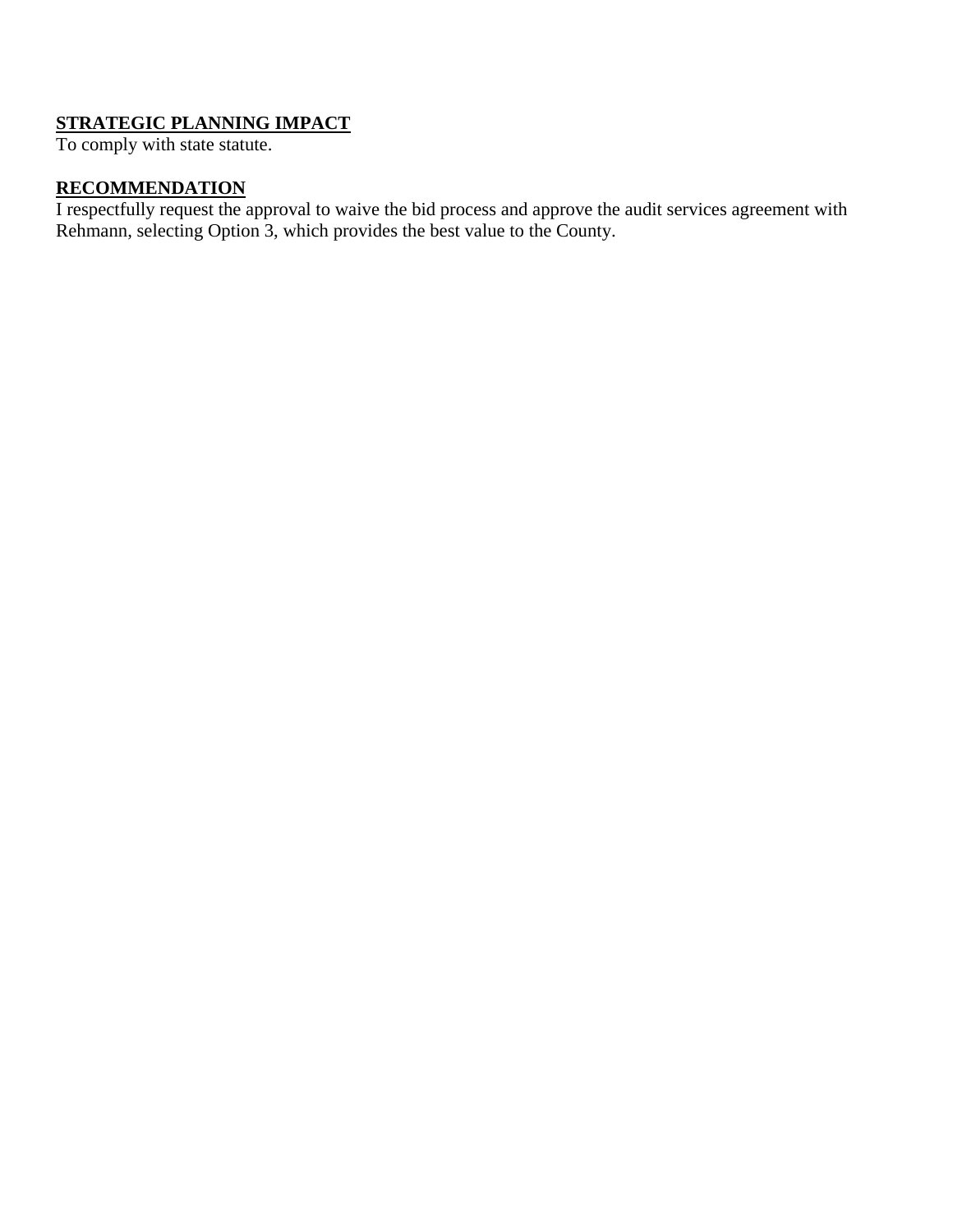Introduced by the County Services and Finance Committees of the:

## INGHAM COUNTY BOARD OF COMMISSIONERS

## **RESOLUTION TO WAIVE BID PROCESS AND APPROVE AGREEMENT FOR AUDIT SERVICES WITH REHMANN**

WHEREAS, Public Act 71 of 1919, Section 21.45, Sec. 5, (2) requires Counties to have an annual audit; and

WHEREAS, Plante Moran, LLC has resigned from performing audit services after fiscal year 2020; and

WHEREAS, fiscal year 2021 is coming to a close with little time to secure an audit services agreement; and

WHEREAS, Rehmann has availability to perform the annual audit for 2021 and subsequent years; and

WHEREAS, Rehmann is a CPA firm that formerly provided auditing services at Ingham County.

THEREFORE BE IT RESOLVED, that the Ingham County Board of Commissioners hereby waives Policy No. 412 requiring the Purchasing Director to advertise and obtain formal sealed bids for services due to time constraints.

BE IT FURTHER RESOLVED, that the Ingham County Board of Commissioners hereby approve a 5-year contract with Rehmann, 5800 Gratiot Rd., Saginaw, MI 48638 to conduct annual audits for fiscal years 2021 through 2025 for the following fees plus out-of-pocket expenditures:

| 2021 | \$185,000  |
|------|------------|
| 2022 | \$189,600  |
| 2023 | \$194,400  |
| 2024 | \$199,300  |
| 2025 | \$202,300. |

BE IT FURTHER RESOLVED, that the Controller/Administrator is authorized to make any necessary adjustments to the budget.

BE IT FURTHER RESOLVED, that the Board Chairperson is hereby authorized to sign any necessary documents on behalf of the County after approval as to form by the County Attorney.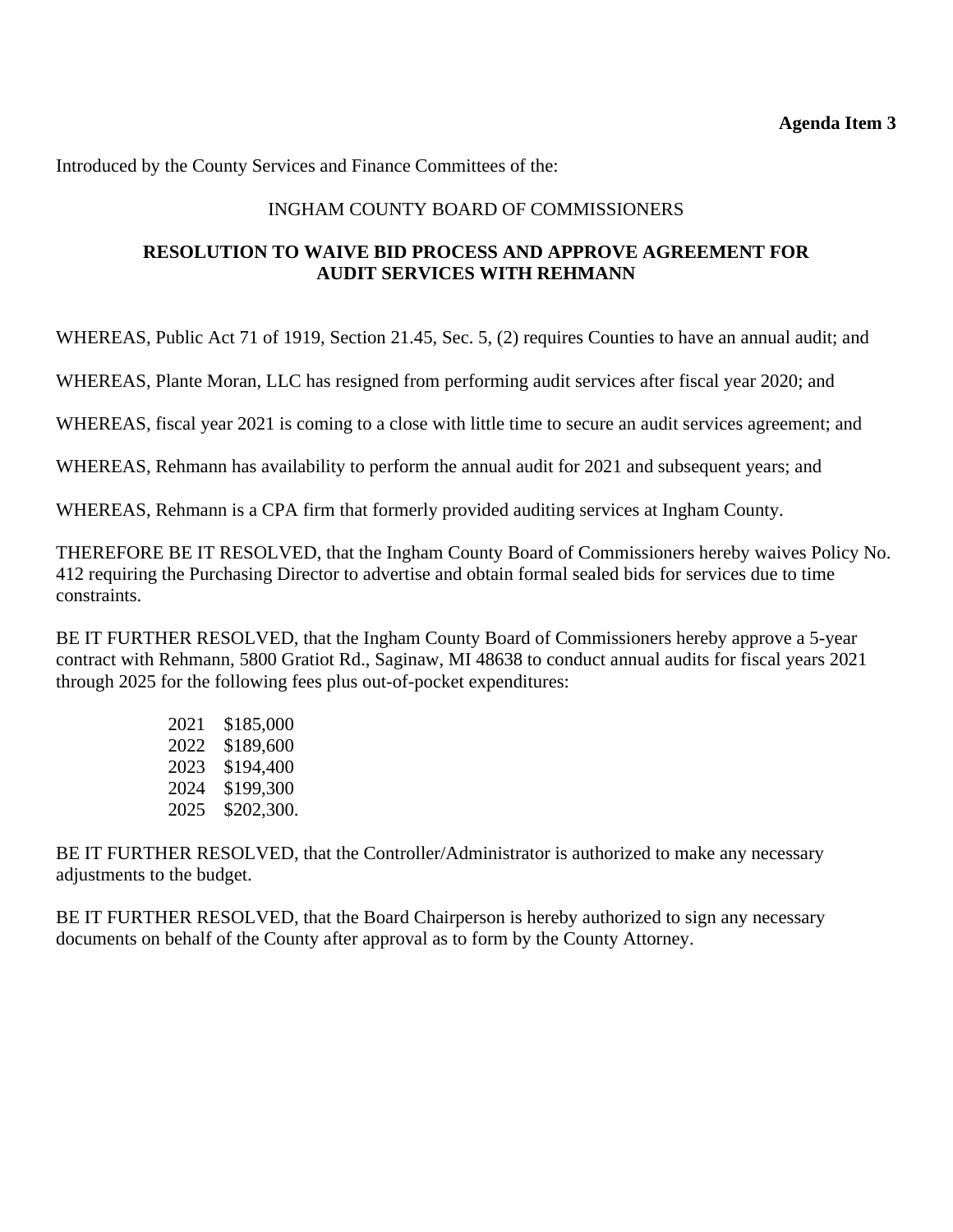<span id="page-15-0"></span>

| TO:      | Board of Commissioners, County Services Committee, and Finance Committee                                            |
|----------|---------------------------------------------------------------------------------------------------------------------|
| FROM:    | Deb Fett, CIO                                                                                                       |
| DATE:    | 11/02/2021                                                                                                          |
| SUBJECT: | <b>Resolution – Additional Memory Purchase</b><br>For the meeting agendas of November 16th, $17th$ , and 23rd, 2021 |

## **BACKGROUND**

Ingham County has many applications and systems that it relies on to serve the public. Those applications are upgraded as recommended by the vendor to keep them secure and provide better support to our departments. As part of these upgrades these systems have required additional memory. This has limited our ability to easily transition those applications between our datacenters in case of emergency. This requires additional memory be installed in our secondary datacenter to better facilitate our disaster recovery.

## **ALTERNATIVES**

Our current devices limit our choices as to specific brands and parts but we were able to utilize the State of Michigan MiDEAL contract to obtain the best price possible.

#### **FINANCIAL IMPACT**

The funding for the total of \$35,110 total for the hardware is budgeted and will come from the County's Innovation and Technology Department's Network Fund #636-25810-932032.

## **STRATEGIC PLANNING IMPACT**

This resolution supports the overarching long-term objective of enhance and provide the necessary support and equipment to meet the IT needs of each department to make service delivery to the public more efficient and transparent.

#### **OTHER CONSIDERATIONS**

If we do not increase this space within the next year, IT will be limited as to the number of systems that could be run from our secondary datacenter which could increase our risk if our primary datacenter has issues.

## **RECOMMENDATION**

Based on the information presented, I respectfully recommend approval of the attached quotes for the memory expansion from CDW-G.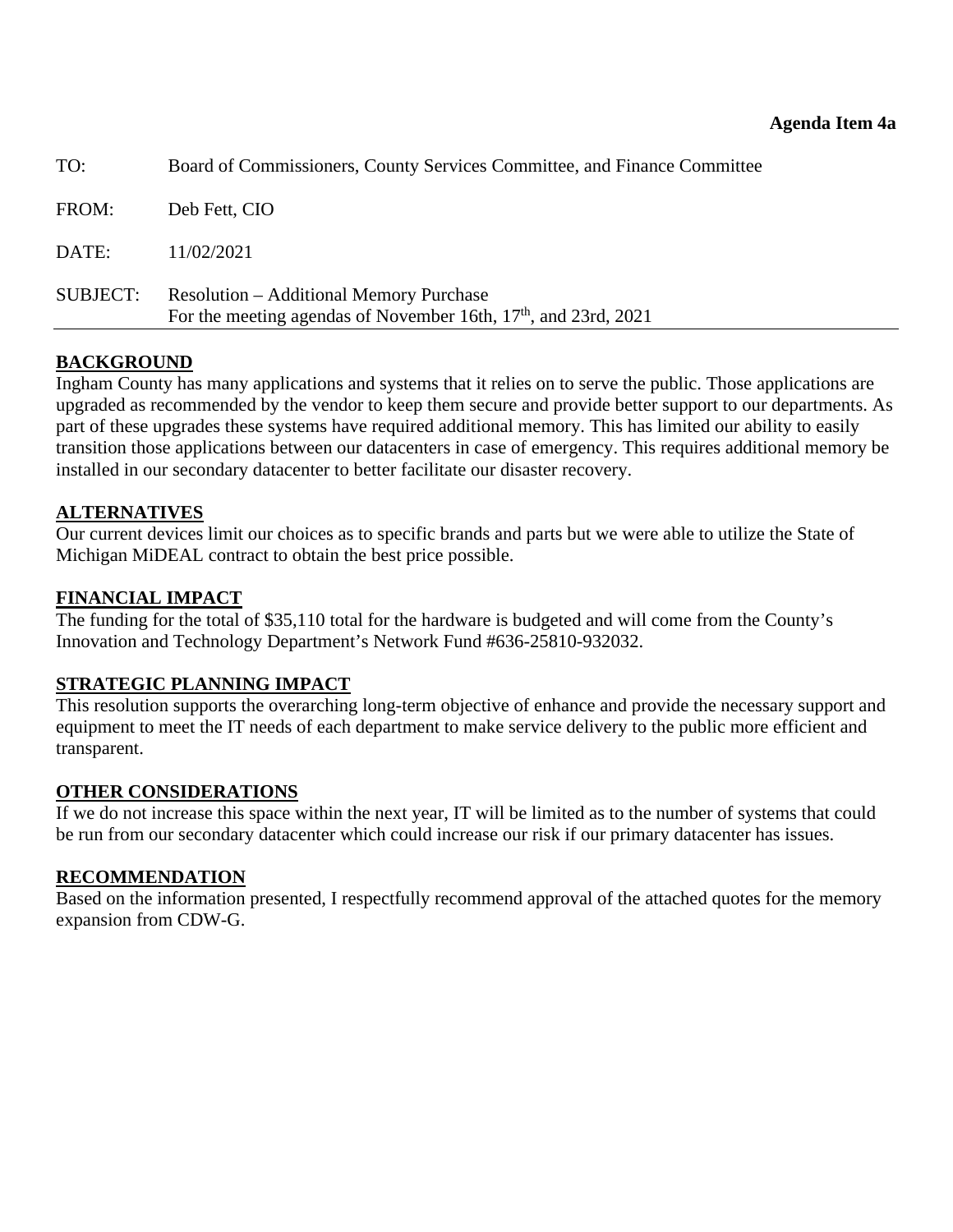Introduced by County Services and Finance Committees of the:

# INGHAM COUNTY BOARD OF COMMISSIONERS

## **RESOLUTION TO APPROVE THE PURCHASE OF ADDITIONAL MEMORY FROM CDW-G**

WHEREAS, Ingham County has many applications and systems that it relies on to serve the public; and

WHEREAS, our systems have been upgraded to ensure security and efficiency over the years which has increased our memory usage; and

WHEREAS, an increase to this memory was planned for and budgeted in 2021; and

WHEREAS, the purchase price of this additional memory will be \$35,110 from CDW-G under the State of Michigan MiDEAL contract.

THEREFORE BE IT RESOLVED, that the Board of Commissioners do hereby authorize the purchase of the backup storage expansion in the amount not to exceed \$35,110.

BE IT FURTHER RESOLVED, that the total cost will be paid out of the county's Network Fund #63625810- 932032.

BE IT FURTHER RESOLVED, that the Controller/Administrator is authorized to make any necessary budget adjustments.

BE IT FURTHER RESOLVED, that the Board Chairperson is hereby authorized to sign any necessary documents on behalf of the County after approval as to form by the County Attorney.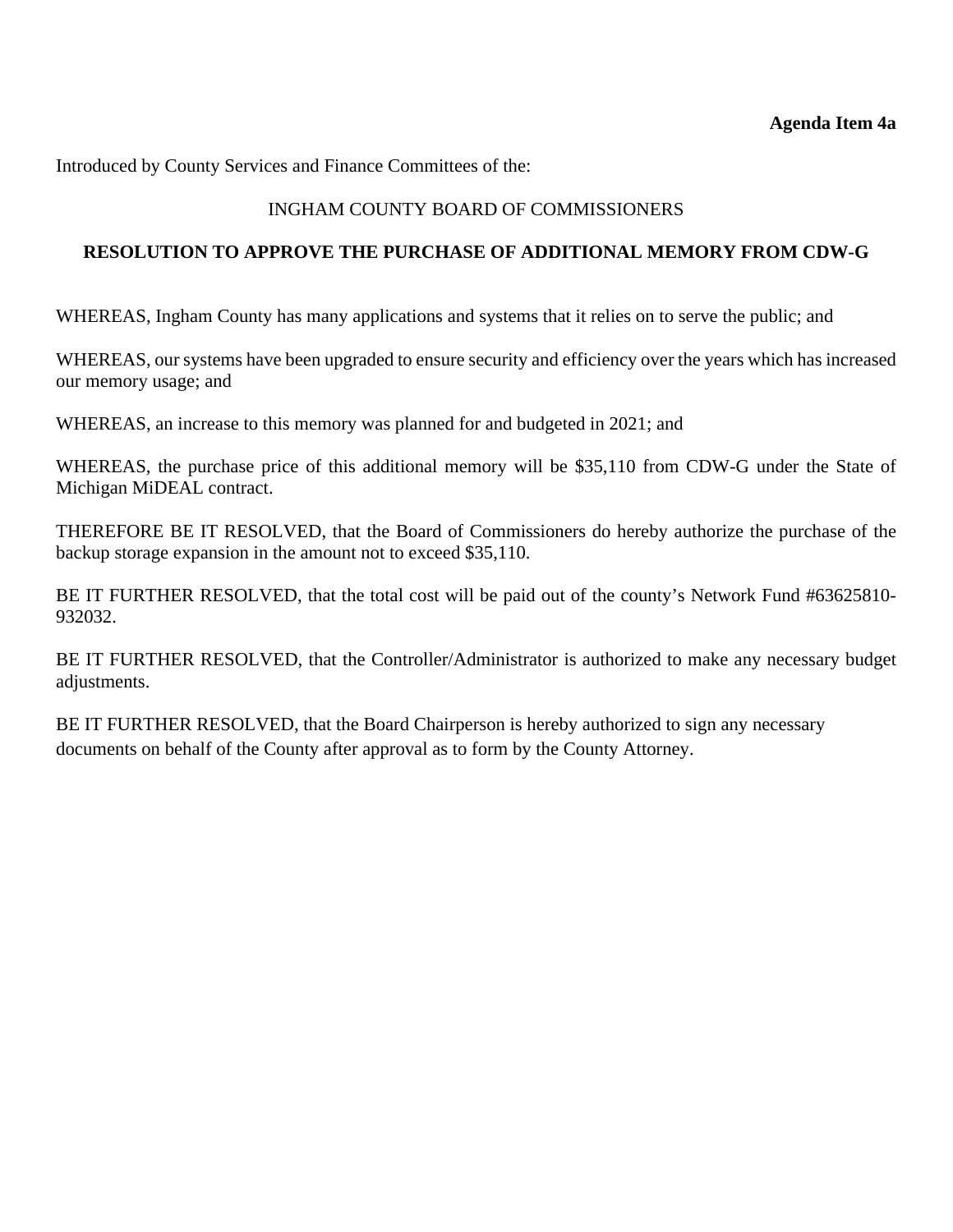<span id="page-17-0"></span>

| TO:             | Board of Commissioners, County Services Committee, and Finance Committee                                                        |
|-----------------|---------------------------------------------------------------------------------------------------------------------------------|
| FROM:           | Deb Fett, CIO                                                                                                                   |
| DATE:           | 11/02/2021                                                                                                                      |
| <b>SUBJECT:</b> | Renewal of the ImageSoft and OnBase Annual Support<br>For the meeting agendas of November $16th$ , $17th$ , and $23rd$ , $2021$ |

# **BACKGROUND**

OnBase is a comprehensive document imaging and workflow platform heavily utilized by our courts and a few other departments. It is key to our document management and streamlining of our processes. Our support contract expires on December 31<sup>st</sup>, 2021. In 2016 we did a split of our support model to using Hyland, of which OnBase is a product, under the GSA contract for our licensing support and ImageSoft for our direct support of the application. This resulted in a net savings of \$41,342.92. Last year included an increase for full year Circuit Court support and the increased usage by PA for the Paperless Warrant system which increased support costs. This year's invoice is slightly less due to the optimization of some scanning equipment which reduced support costs.

# **ALTERNATIVES**

By working through ImageSoft and Hyland for our support, we have the following results:

| 2019 support costs paid   | \$182,288.30 |
|---------------------------|--------------|
| 2020 Actual invoice total | \$207,663.43 |
| 2021 Actual invoice total | \$203,650.17 |

## **FINANCIAL IMPACT**

The funding for the \$92,946.85 invoice for ImageSoft and the \$110,703.32 invoices from Hyland (total of \$203,650.17) is budgeted and will come from the County's Innovation and Technology Department Network Maintenance – Imaging Fund #636-25870 932050.

## **STRATEGIC PLANNING IMPACT**

This Resolutions supports Goal D – Information Technology, specifically Strategy 2 – Annually budget for countywide IT projects including updates to existing software applications.

## **OTHER CONSIDERATIONS**

None

## **RECOMMENDATION**

Based on the information presented, I respectfully recommend approval of the attached resolution for Hyland and ImageSoft support renewals in the amount not to exceed \$204,000.00.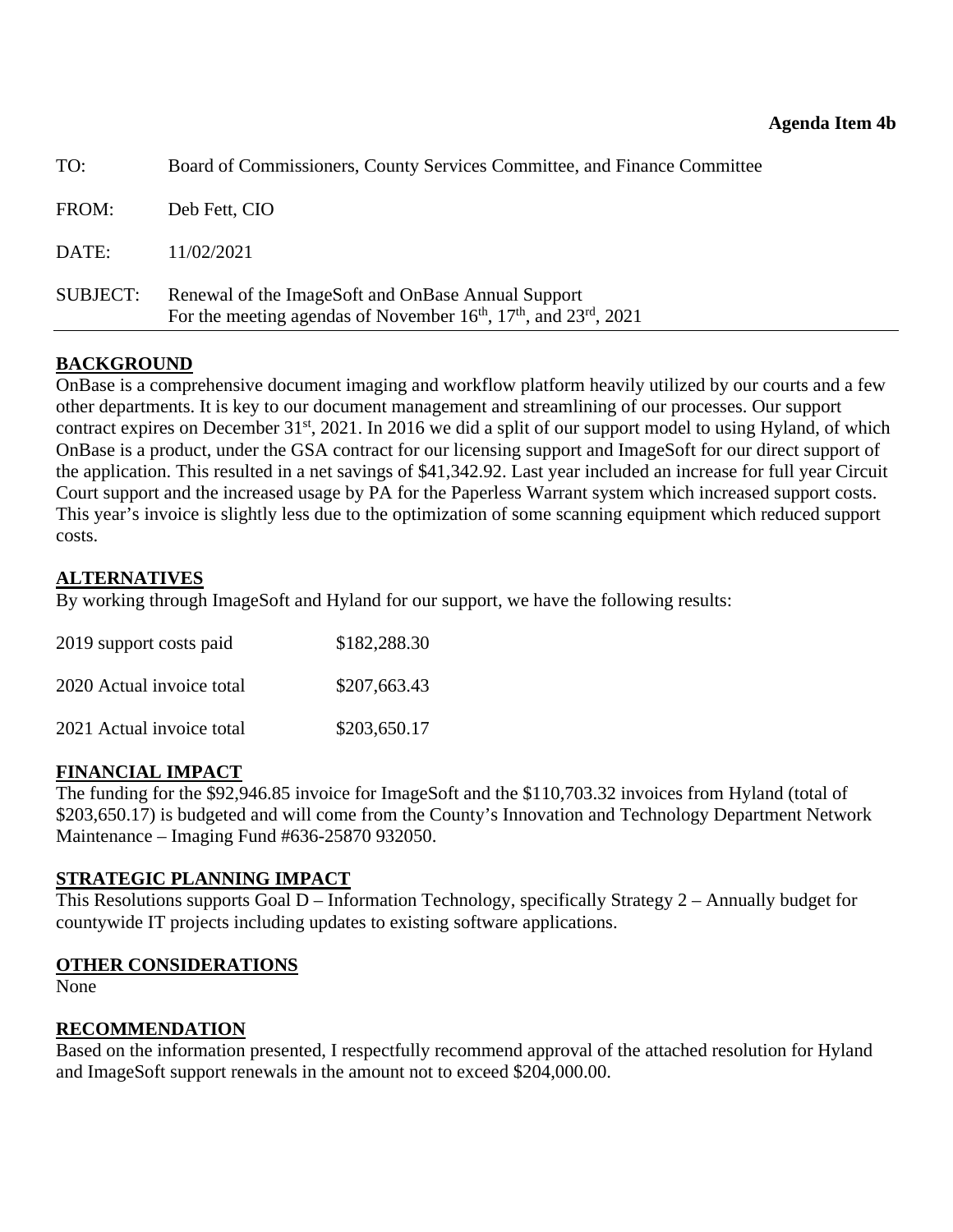Introduced by the County Services and Finance Committees of the:

# INGHAM COUNTY BOARD OF COMMISSIONERS

# **RESOLUTION TO APPROVE THE RENEWAL OF THE IMAGESOFT AND ONBASE ANNUAL SUPPORT**

WHEREAS, OnBase is a comprehensive document imaging and workflow platform heavily utilized by our courts and a few other departments; and

WHEREAS, utilization of the OnBase application by the County is key to our document management and several new projects will increase its streamlining of our processes; and

WHEREAS, ImageSoft provides direct support to the County for the OnBase application; and

WHEREAS, the current licensing subscription agreement will expire on December  $31<sup>st</sup>$ , 2021; and

WHEREAS, the annual contract amount of \$92,946.85 for ImageSoft and \$110,703.32 for OnBase (total of \$203,650.17) is in the approved 2021 budget.

THEREFORE BE IT RESOLVED, that the Board of Commissioners do hereby authorize the renewal of the OnBase and ImageSoft annual support by paying invoices in the amount of \$203,650.17.

BE IT FURTHER RESOLVED, the total cost will be paid from the Innovation and Technology's Imaging Fund (636-25870-932050).

BE IT FURTHER RESOLVED, that the Controller/Administrator is authorized to make any necessary budget adjustments.

BE IT FURTHER RESOLVED, that the Chairperson of the Ingham County Board of Commissioners is authorized to sign any contract documents consistent with this resolution and approved as to form by the County Attorney.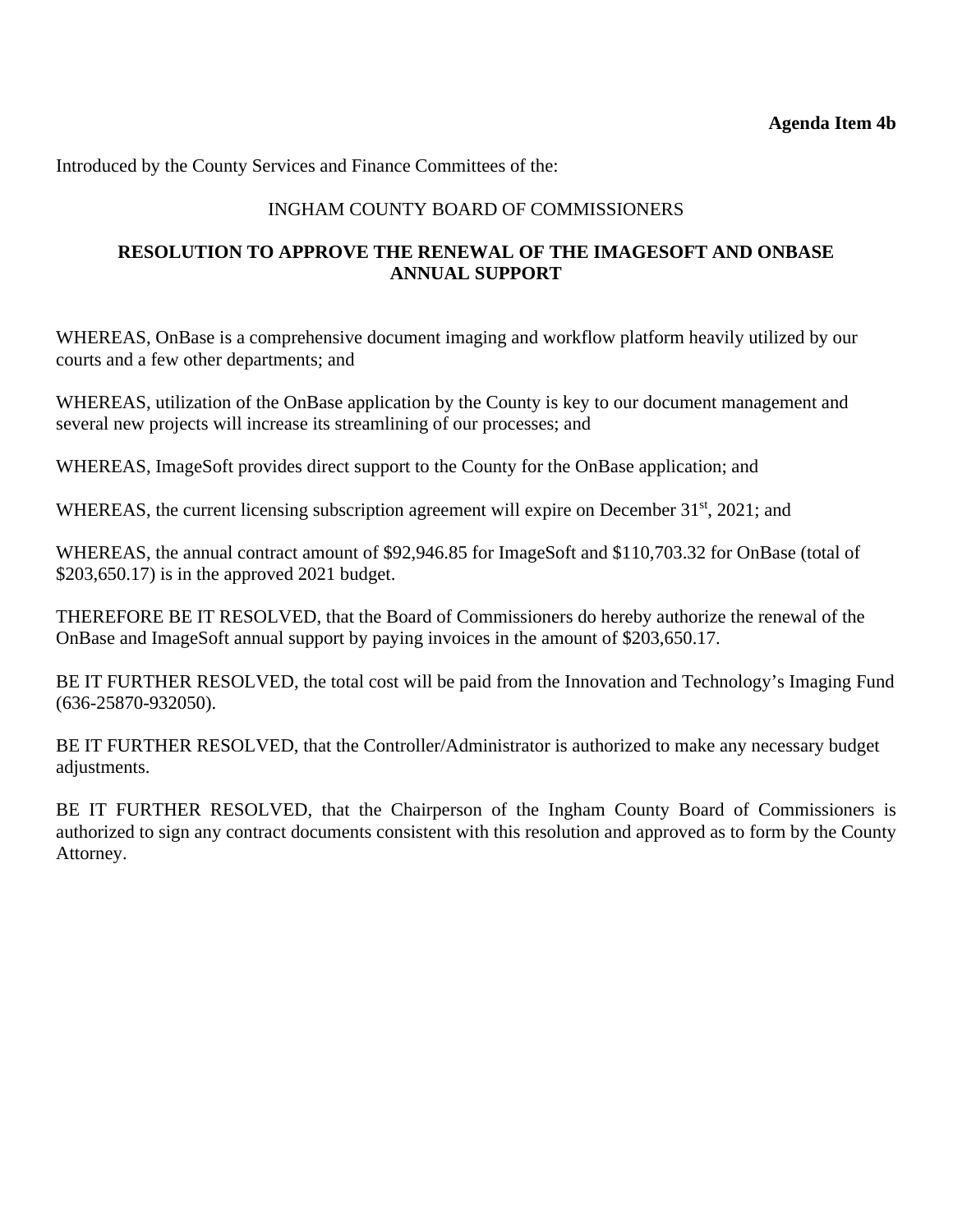<span id="page-19-0"></span>

| TO:          | Board of Commissioners County Services & Finance Committees   |
|--------------|---------------------------------------------------------------|
| <b>FROM:</b> | Deb Fett, Chief Information Officer                           |
| DATE:        | November 2, $2021$                                            |
|              | <b>SUBJECT:</b> Remote Access Software License Renewals       |
|              | For the meeting agendas of November 16th, 17th and 23rd, 2021 |

#### **BACKGROUND**

In 2017, Ingham County experienced a security breach that affected County services for several days. Reflecting industry best practices, changes were made to our remote connectivity which caused inefficiencies to our staff and cumbersome access processes for our contracted vendors. To remedy that situation, a new software was purchased under Resolution #18-511. This application has been working well but it is time to renew that software licensing.

#### **ALTERNATIVES**

We could search for another application or deny remote access but ITD feels those are impractical given the needs of our departments.

#### **FINANCIAL IMPACT**

The funding for this support renewal will come from the County's Innovation and Technology Department's Network Fund #636-25810-932030.

#### **STRATEGIC PLANNING IMPACT**

This Resolutions supports Goal D – Information Technology, specifically Strategy 2 – Annually budget for countywide IT projects including updates to existing software applications.

#### **OTHER CONSIDERATIONS**

Our current software is CJIS certified which is beneficial in our LEIN access requirements and favorable in our LEIN audit. Pricing from the recommended vendor is off the competitively bid Michigan Master Computing-MiDEAL (071B6600110) contract.

#### **RECOMMENDATION**

Based on the information presented, I respectfully recommend approval to renew via purchase order the remote software from CDW-G in the amount not to exceed \$17,650.00.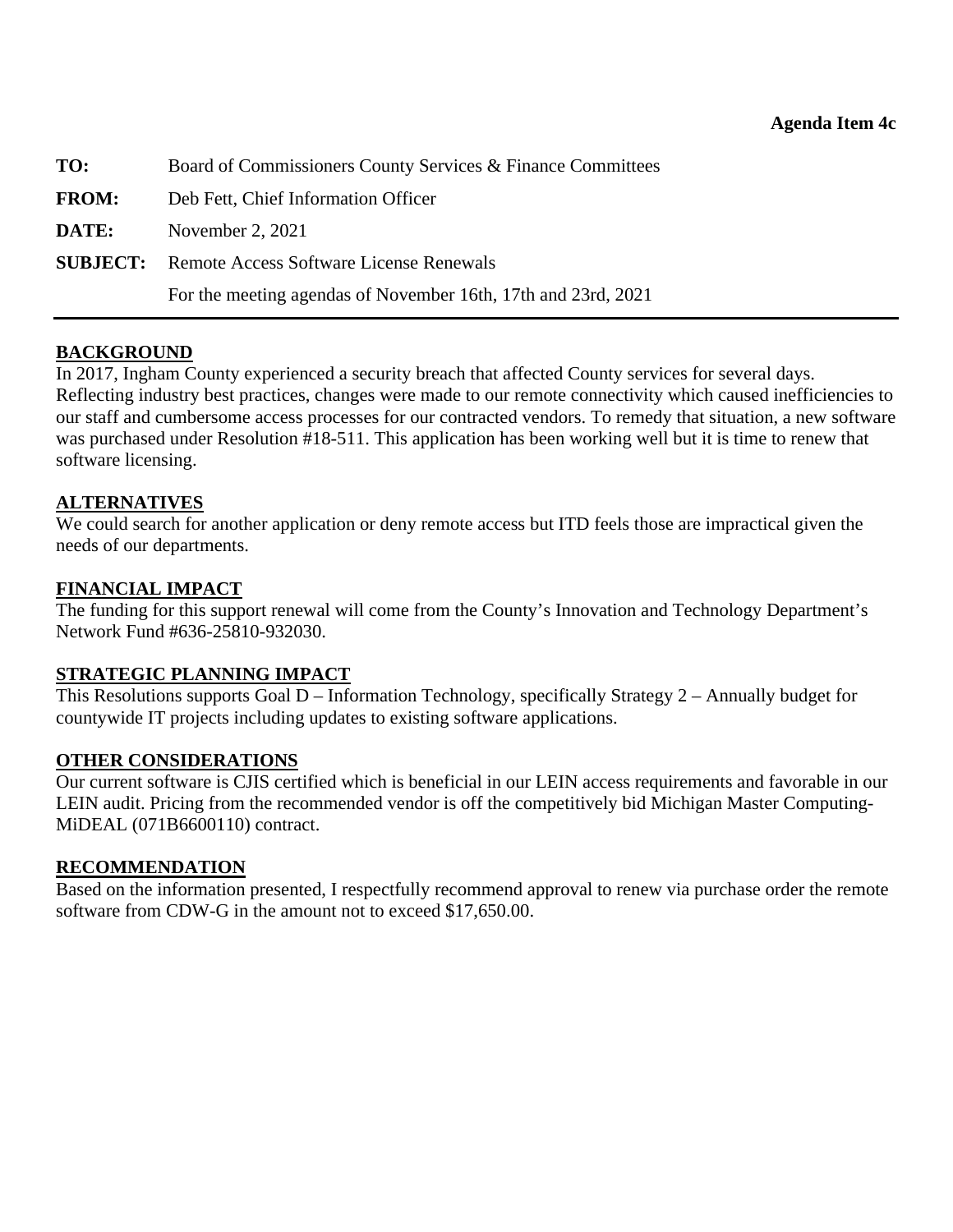#### **Agenda Item 4c**

Introduced by the County Services and Finance Committees of the:

## INGHAM COUNTY BOARD OF COMMISSIONERS

#### **RESOLUTION TO APPROVE THE RENEWAL OF REMOTE ACCESS SOFTWARE FROM CDW-G**

WHEREAS, Ingham County has increased security on remote connectivity; and

WHEREAS, the application chosen to allow remote access has been working well; and

WHEREAS, the current licensing and support on this software expires at the end of 2021; and

WHEREAS, this expenditure has been planned for and budgeted and will continue to address Ingham County's need for elevated security practices.

THEREFORE BE IT RESOLVED, that the Board of Commissioners do hereby authorize the renewal of remote access software for one year from CDW-G in the amount not to exceed \$17,650.

BE IT FURTHER RESOLVED, that the total cost will be paid from the Innovation and Technology's Network Fund (#636-25810-932030).

BE IT FURTHER RESOLVED, that the Controller/Administrator is authorized to make any necessary budget adjustments.

BE IT FURTHER RESOLVED, that the Chairperson of the Ingham County Board of Commissioners is authorized to sign any contract documents consistent with this resolution and approved as to form by the County Attorney.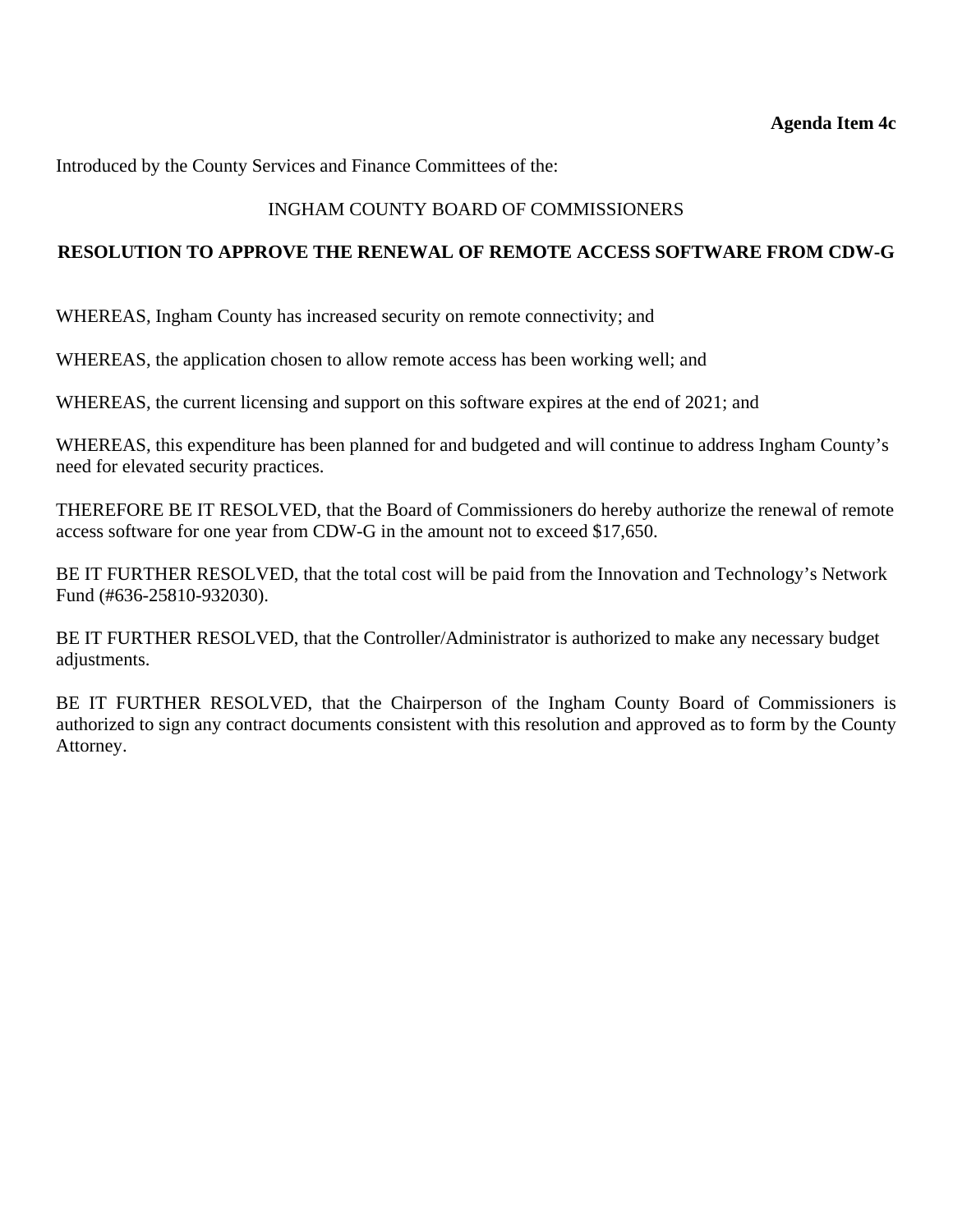<span id="page-21-0"></span>

| TO:             | <b>County Services Committee, and Finance Committee</b>                                                          |
|-----------------|------------------------------------------------------------------------------------------------------------------|
| FROM:           | Deb Fett, CIO                                                                                                    |
| DATE:           | 11/02/2021                                                                                                       |
| <b>SUBJECT:</b> | Plural sight Training for ITD staff<br>For the meeting agendas of November $16th$ , $17th$ , and $23rd$ , $2021$ |

## **BACKGROUND**

Innovation and Technology utilizes online training for our technical staff to ensure that they have access to the latest skills and best practices in the industry. This year we have done an analysis of the available training providers and found that Pluralsight offers not only the training but a skillset analysis that will allow us to more accurately find just the right topics needed to ensure staff are not wasting time with topics in which they are already proficient.

#### **ALTERNATIVES**

In the past we have used Lynda.com, ITProTV and other training sites. These are adequate in many ways but the topics tend to get stale. We could also not do training and allow our staff to stagnate in their skills.

## **FINANCIAL IMPACT**

The funding for the \$19,424 total will come from the County's Innovation and Technology Department's Staff Development and Training Fund #636-95800-960000. This was quoted by CDWG under the State of Michigan MiDeal Contract.

#### **OTHER CONSIDERATIONS**

Ongoing training is an important part of ensuring our ITD staff are best able to serve our citizens.

#### **STRATEGIC PLANNING IMPACT**

This authorization supports Goal D – Information Technology, specifically Strategy 1 – Support well-trained IT managers and staff current with emerging trends and best practices.

#### **RECOMMENDATION**

Based on the information presented, I respectfully recommend approval of the attached resolution for Pluralsight training from CDWG in the amount of \$19,424.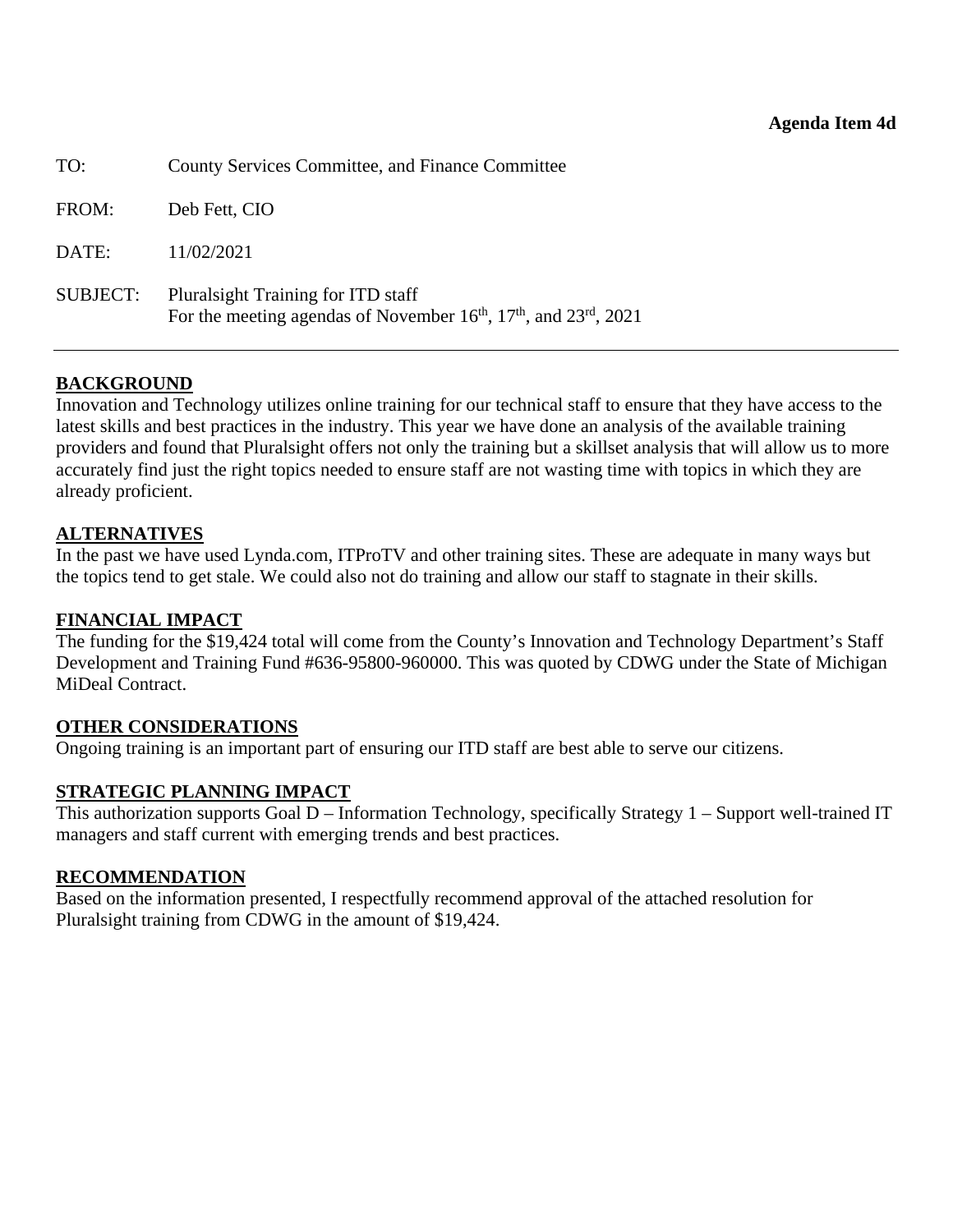Introduced by County Services and Finance Committees of the:

# INGHAM COUNTY BOARD OF COMMISSIONERS

## **RESOLUTION TO APPROVE PLURALSIGHT STAFF TRAINING FROM CDW-G**

WHEREAS, Pluralsight is a company that provides IT training in easy to understand videos along with virtual labs and practice exams; and

WHEREAS, ongoing training is an important part of ensuring our ITD staff are best able to serve our citizens; and

WHEREAS, ITD has been using a similar method with various platforms for the past four (4) years and has found it to be very effective; and

WHEREAS, the subscription for training will be for our entire ITD staff for one year.

THEREFORE BE IT RESOLVED, that the Board of Commissioners do hereby authorize the purchase of Pluralsight training from CDW-G in the amount not to exceed \$19,424.

BE IT FURTHER RESOLVED, that the total cost will be paid out of the Innovation and Technology's Staff Development and Training Fund #63695800-960000.

BE IT FURTHER RESOLVED, that the Controller/Administrator is authorized to make any necessary budget adjustments.

BE IT FURTHER RESOLVED, that the Chairperson of the Ingham County Board of Commissioners is authorized to sign any contract documents consistent with this resolution and approved as to form by the County Attorney.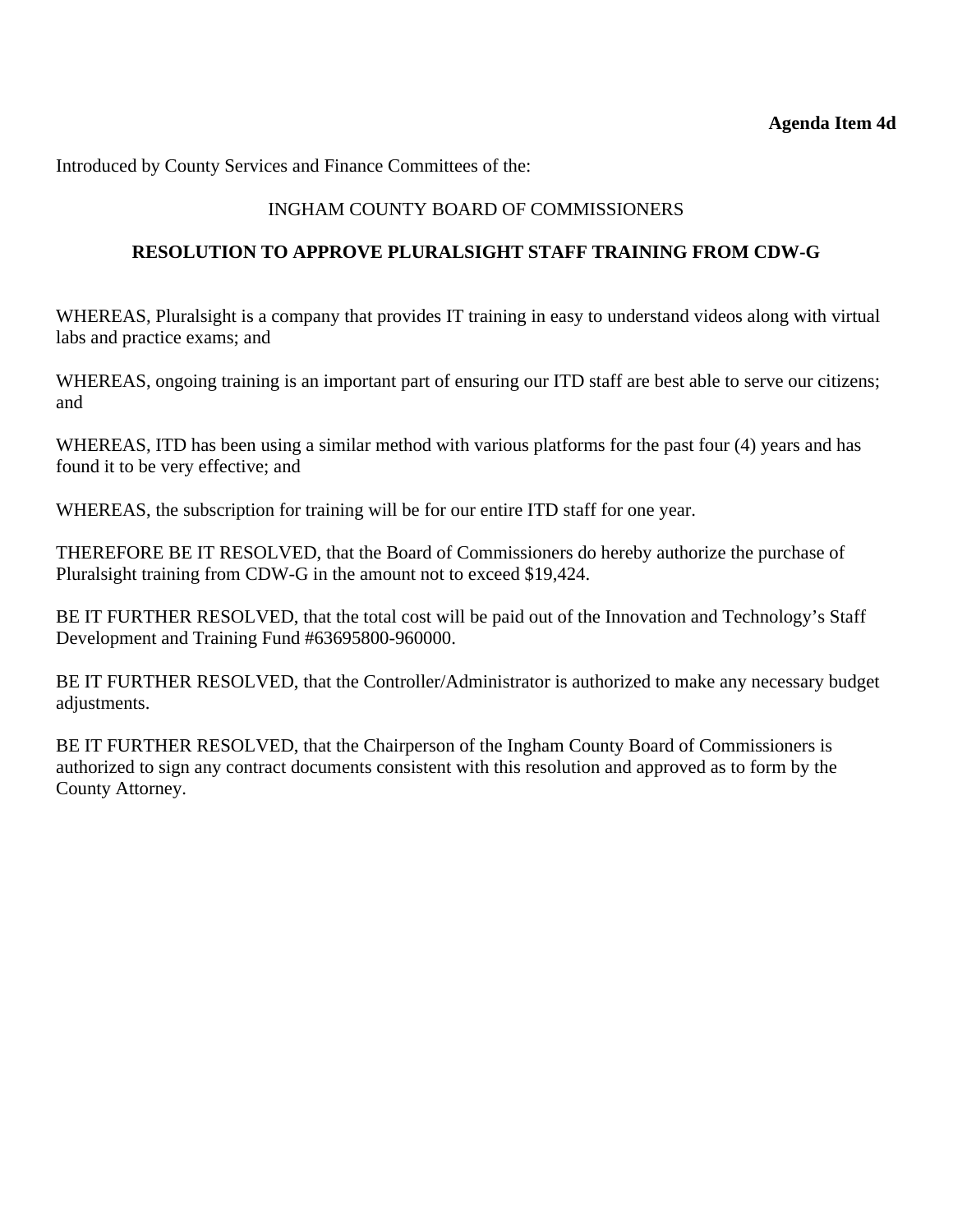<span id="page-23-0"></span>

| TO:          | Board of Commissioners, County Services & Finance Committees                                                                                  |
|--------------|-----------------------------------------------------------------------------------------------------------------------------------------------|
| <b>FROM:</b> | <b>Rick Terrill, Facilities Director</b>                                                                                                      |
| DATE:        | November 2, 2021                                                                                                                              |
| RE:          | Resolution to Authorize an Agreement with Laux Construction for the Delamination Repairs to<br>the Lobby Floor at the Human Services Building |
|              | For the meeting agendas of: November 16 $& 17$                                                                                                |

#### **BACKGROUND**

The tile floor of the lobby through door three of the Human Services Building has heaved. Some of the loose tile was removed and the flooring needs to be repaired. Laux Construction submitted a proposal of \$22,433to make the repairs to the tile floor until full replacement can be budgeted for.

#### **ALTERNATIVES**

The alternative would be to remove all of the tile in the lobby costing more and not necessary at this time.

#### **FINANCIAL IMPACT**

Funds are available in the building maintenance and repair line item # 631-23304-931000.

#### **OTHER CONSIDERATIONS**

There are no other considerations that we are aware of at this time.

#### **RECOMMENDATION**

Based on the information presented, the Facilities Department respectfully recommends approval of the attached resolution to support an agreement with Laux Construction for the delamination repairs to the lobby floor at the Human Services Building.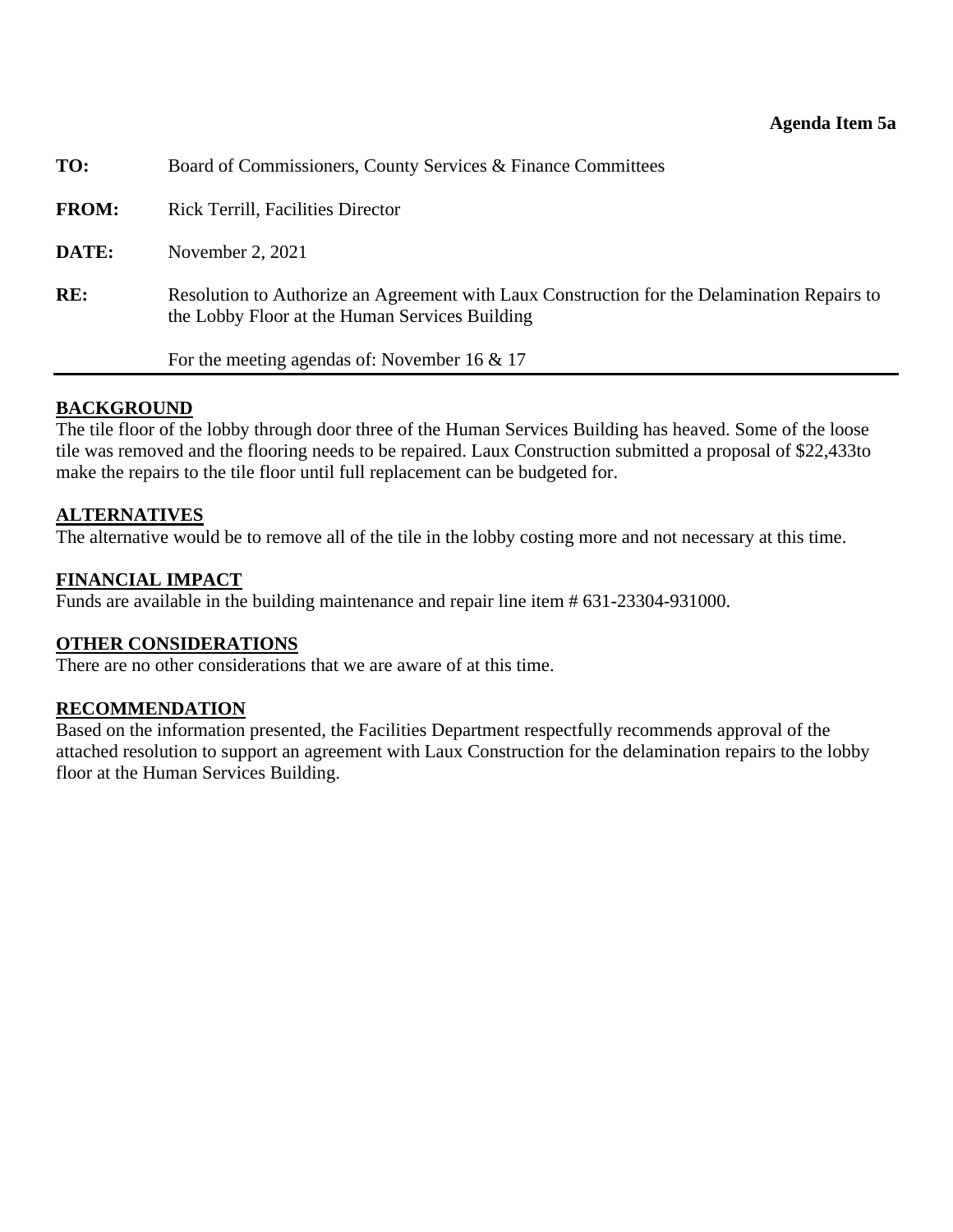Introduced by the County Services and Finance Committees of the:

## INGHAM COUNTY BOARD OF COMMISSIONERS

## **RESOLUTION TO AUTHORIZE AN AGREEMENT WITH LAUX CONSTRUCTION FOR THE DELAMINATION REPAIRS TO THE LOBBY FLOOR AT THE HUMAN SERVICES BUILDING**

WHEREAS, the lobby floor through door three at the Human Services Building has heaved; and

WHEREAS, the lobby floor needs to be repaired; and

WHEREAS, it is the recommendation of the Facilities Department to enter into an agreement with Laux Construction who submitted a proposal of \$22,433 for the lobby floor delamination repairs at the Human Services Building; and

WHEREAS, funds are available in the building maintenance and repair line item #631-23304-931000.

THEREFORE BE IT RESOLVED, that the Ingham County Board of Commissioners authorizes entering into an agreement with Laux Construction, 1018 Hogsback Road, Mason, Michigan 48854, for the delamination repairs to the lobby floor at the Human Services Building for an amount not to exceed \$22,433.

BE IT FURTHER RESOLVED, the Ingham County Board of Commissioners authorizes the Board Chairperson to sign any necessary documents that are consistent with this resolution and approved as to form by the County Attorney.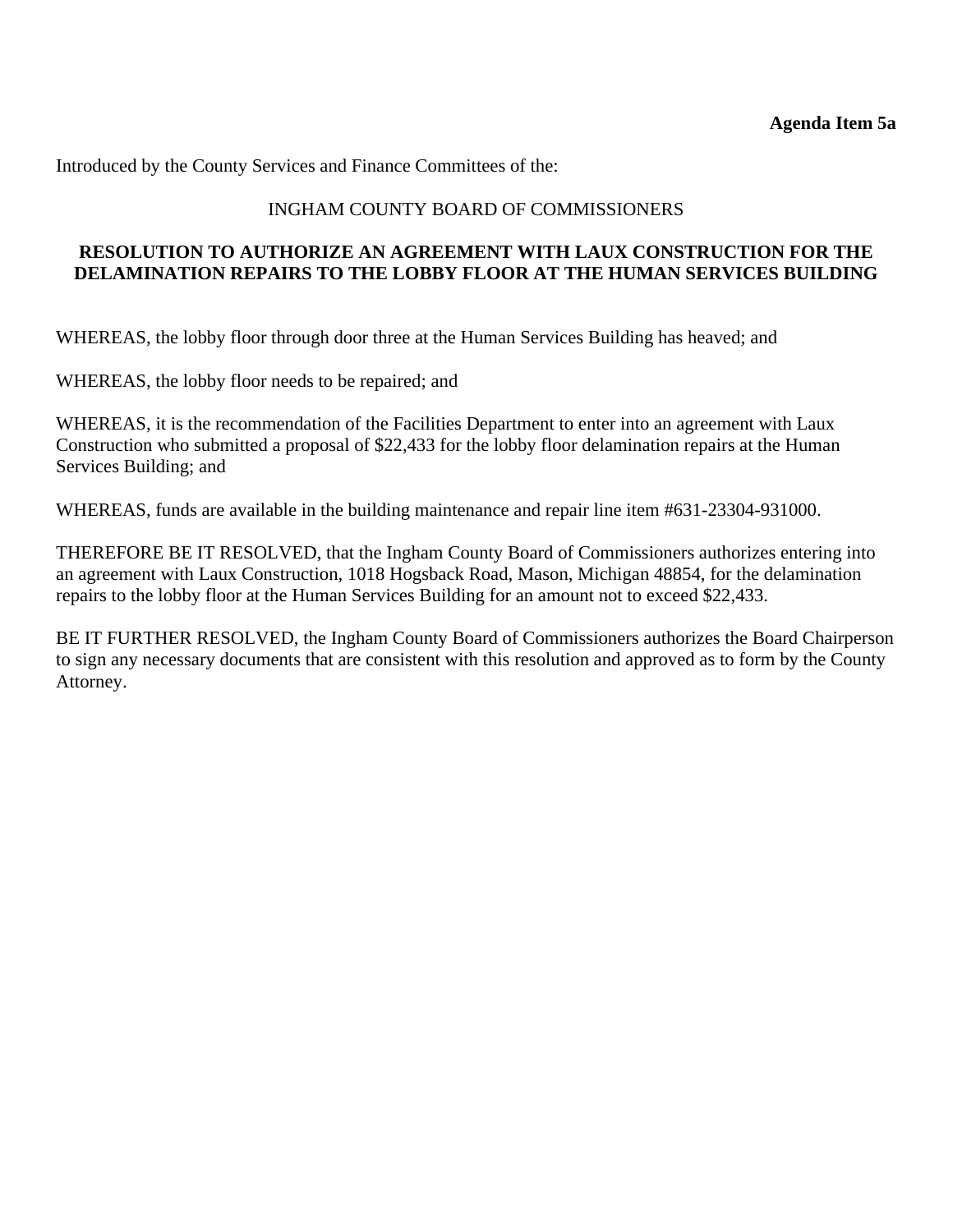<span id="page-25-0"></span>

|              | For the meeting agendas of: November 16 $\&$ 17                                                                          |
|--------------|--------------------------------------------------------------------------------------------------------------------------|
| RE:          | Resolution to Authorize a Purchase Order to Haworth via DBI for the Modular Furniture at the<br><b>Health Department</b> |
| DATE:        | November 5, 2021                                                                                                         |
| <b>FROM:</b> | <b>Rick Terrill, Facilities Director</b>                                                                                 |
| TO:          | Board of Commissioners, County Services & Finance Committees                                                             |

#### **BACKGROUND**

The modular furniture in the Health Department's administrative office area needs to be reconfigured to better fit the needs of the Health Department's administration. Haworth via DBI who is on the MiDeals contract, submitted a quote of \$81,221.66 for the modular furniture. The Facilities Department is also requesting a contingency of \$4,000 for any unforeseen circumstances, for a total not to exceed \$85,221.66.

#### **ALTERNATIVES**

The alternative would be to put a hold on this project, risking higher prices.

#### **FINANCIAL IMPACT**

Funds are available in the 2020 CIP line item # 631-23304-976000.

| Project              | Beginning | <b>Current Balance</b> | Requested   | Remaining   |
|----------------------|-----------|------------------------|-------------|-------------|
|                      | Balance   |                        | Amount      | Balance     |
| 631-23304-           | \$100,000 | \$100,000              | \$85,221.66 | \$14,778.34 |
| 976000               |           |                        |             |             |
| General Fund/        |           |                        |             |             |
| <b>HSB</b> Operating |           |                        |             |             |

#### **OTHER CONSIDERATIONS**

There are no other considerations that we are aware of at this time.

#### **RECOMMENDATION**

Based on the information presented, the Facilities Department respectfully recommends approval of the attached resolution to support a purchase order to Haworth via DBI for the modular furniture at the Health Department.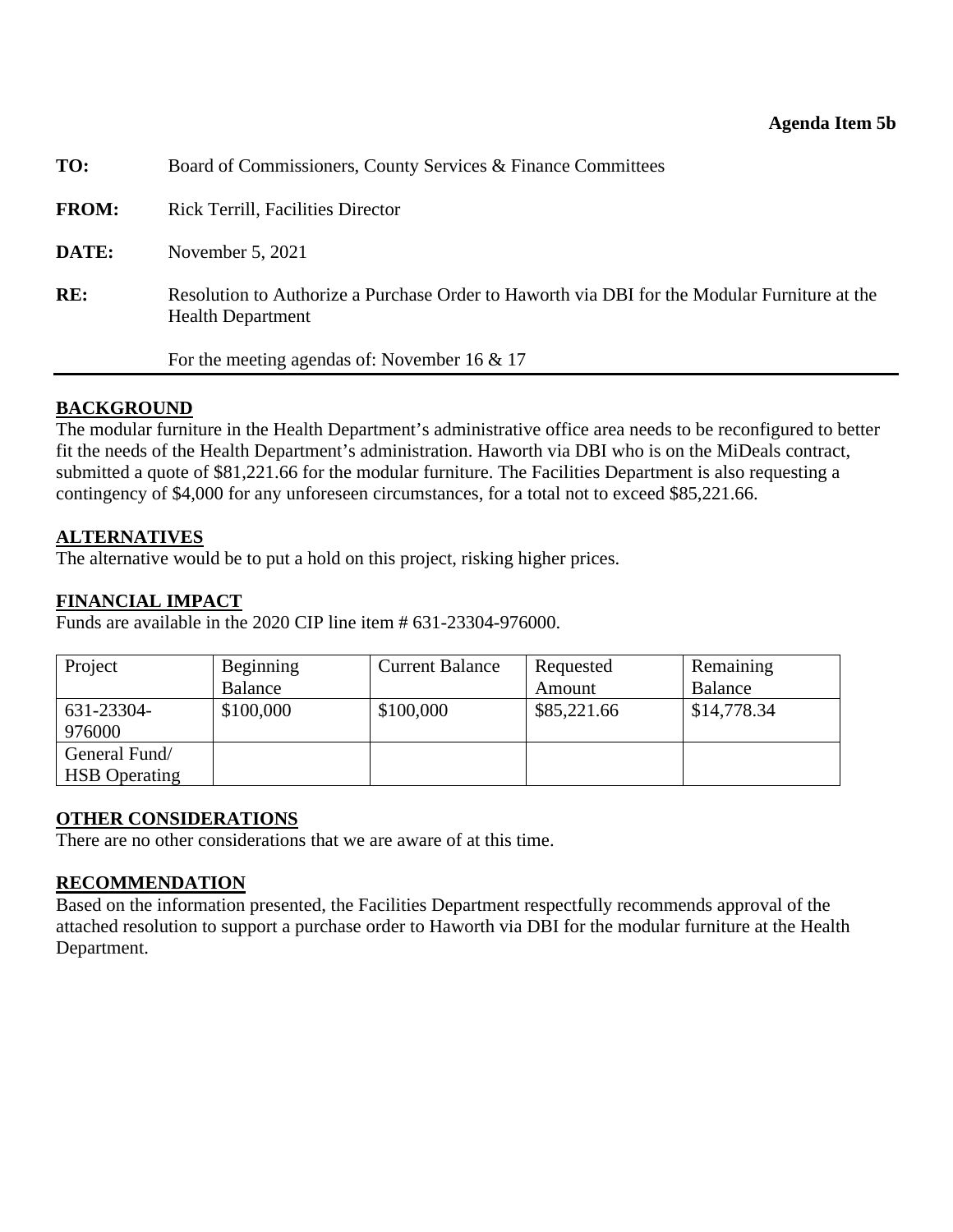Introduced by the County Services and Finance Committees of the:

## INGHAM COUNTY BOARD OF COMMISSIONERS

## **RESOLUTION TO AUTHORIZE A PURCHASE ORDER TO HAWORTH VIA DBI FOR THE MODULAR FURNITURE AT THE HEALTH DEPARTMENT**

WHEREAS, the Health Department's administrative office area needs to be reconfigured to better fit the needs of the Health Department's administration; and

WHEREAS, per the Ingham County Purchasing Policy, vendors on the MiDeals contract do not require three quotes; and

WHEREAS, Haworth via DBI is on the MiDeals contract; and

WHEREAS, the Facilities Department recommends authorizing a purchase order to Haworth via DBI who submitted a quote of \$81,221.66 for the modular furniture at the Health Department; and

WHEREAS, the Facilities Department is requesting a contingency of \$4,000 for any unforeseen circumstances; and

WHEREAS, funds are available in the General/HSB Operating Fund line item #631-23304-976000 which has a balance of \$100,000.

THEREFORE BE IT RESOLVED, that the Ingham County Board of Commissioners authorizes a purchase order to Haworth via DBI, 912 East Michigan Ave, Lansing, Michigan 48912, for the modular furniture at the Health Department for an amount not to exceed \$85,221.66, which includes a \$4,000 contingency.

BE IT FURTHER RESOLVED, that the Ingham County Board of Commissioners authorizes the Board Chairperson to sign any necessary documents that are consistent with this resolution and approved as to form by the County Attorney.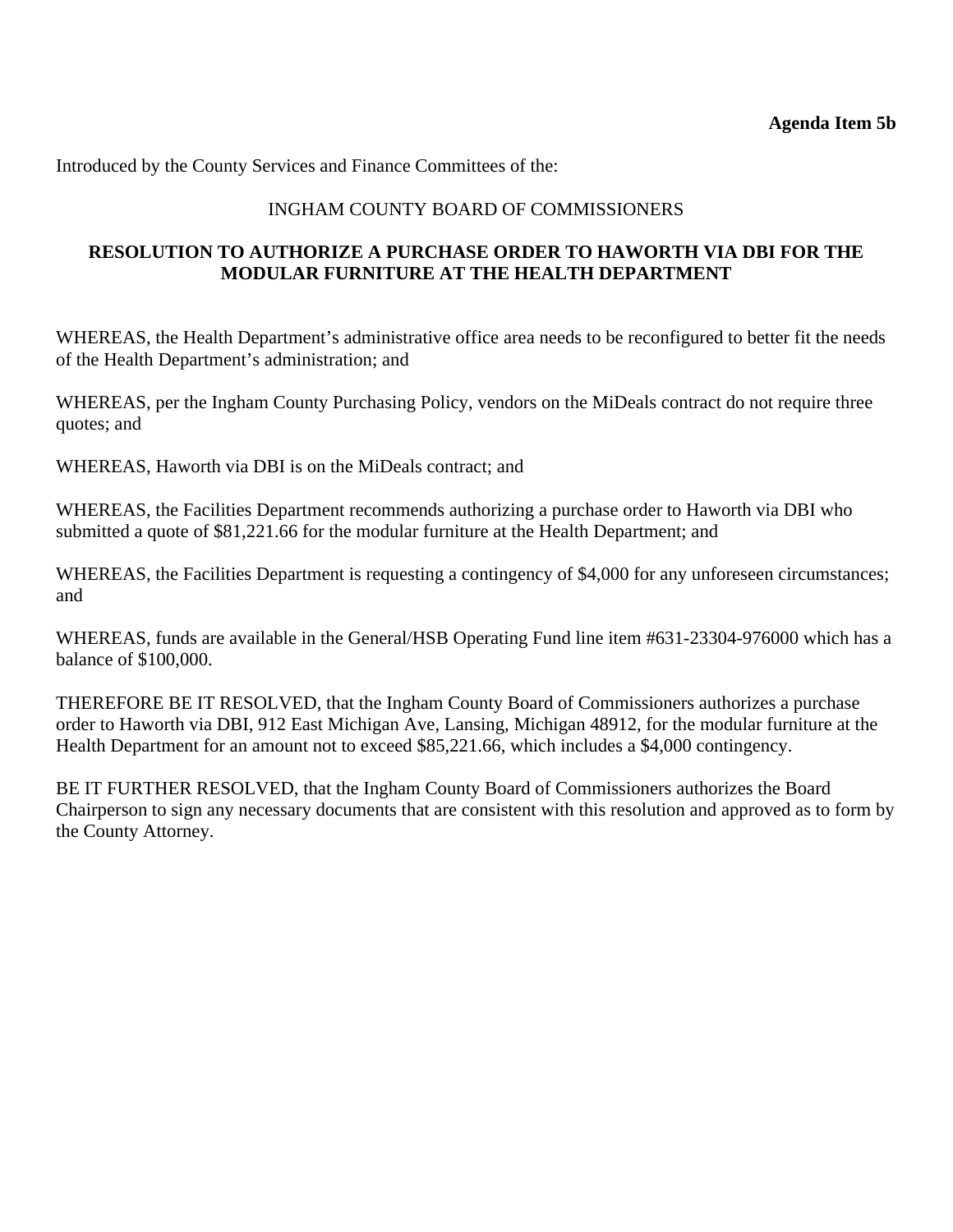<span id="page-27-0"></span>TO: Board of Commissioners, County Services and Finance Committees

FROM: Carl Langham, Director of Operations ICRD

DATE: October 27, 2021

SUBJECT: RFP #125-21, Processed Road Gravels, Various Crushed Aggregates and 2NS Sand

For the meeting agenda of November  $16<sup>th</sup>$  and  $17<sup>th</sup>$ 

The purpose of this correspondence is to support the attached resolution to purchase processed road gravels, crushed aggregates, and 2NS sand for the scheduled 2022-2025 construction and maintenance programs of the Ingham County Road Department (ICRD). These agreements will be for 3 years with a 2-year renewal option, if approved by both parties.

The ICRD annually purchases 22A, 23A processed road gravels, 1", 1"x 3" crushed limestone, 4"- 8" rip rap stone, 6A, 3/8 x # 4 natural aggregates and 2NS sand. These different types of aggregates are designed to meet the various needs for winter maintenance, building and repairing of Ingham County roads. The aggregates shall be delivered to the required site by the supplier or picked up by ICRD staff, at the bid price per ITB 125-21 for various road maintenance operations.

These Aggregates shall meet or exceeds the specifications from the 2012 MDOT Standard Specifications for Aggregates, Section 902.

The Road Department's adopted 2022-2025 budgets shall include controllable expenditures and funds for this and other maintenance material purchases.

Bids for processed road gravels, crushed aggregates, and sand were solicited and evaluated by the Ingham County Purchasing Department per Invitation to Bid (ITB) #125-21, and it is their recommendation, with the concurrence of ICRD, to award all three bids and purchase of 22A, 23A processed road gravels, 1", 1"x 3" crushed Limestone, 4"-8" rip rap stone, 6A, 3/8 x #4 natural aggregates, and 2NS sand on an as-needed, unit price per ton basis from the following vendors:

- 1. Verplank Trucking Co. 705 W. 2nd. St. Ferrysburg, MI 49409
- 2. Searles Construction Inc.1213 N. US-27 St. Johns, MI 48879
- 3. Stoneco of Michigan 3700 Patterson Road Middleville, MI 49333

The decision to where the gravel, aggregates and sand will be purchased on any given operation will be based on Road Department staff's judgment as to which supplier is most advantageous for the County. This decision will be based on a combination of bid unit price, supplier proximity to the work being performed, availability of required material, quality of materials, with preference based on lowest qualifying bid unit price per ton and a quantity not to exceed \$350,000 per year.

Therefore approval of the attached resolution is recommended to authorize purchase 22A and 23A processed road gravels, 1", 1"x 3" crushed Limestone, 4"-8" rip rap stone, 6A, 3/8 x #4 natural aggregates, and 2NS sand for the Road Department's 2022 -2025 seasonal supplies.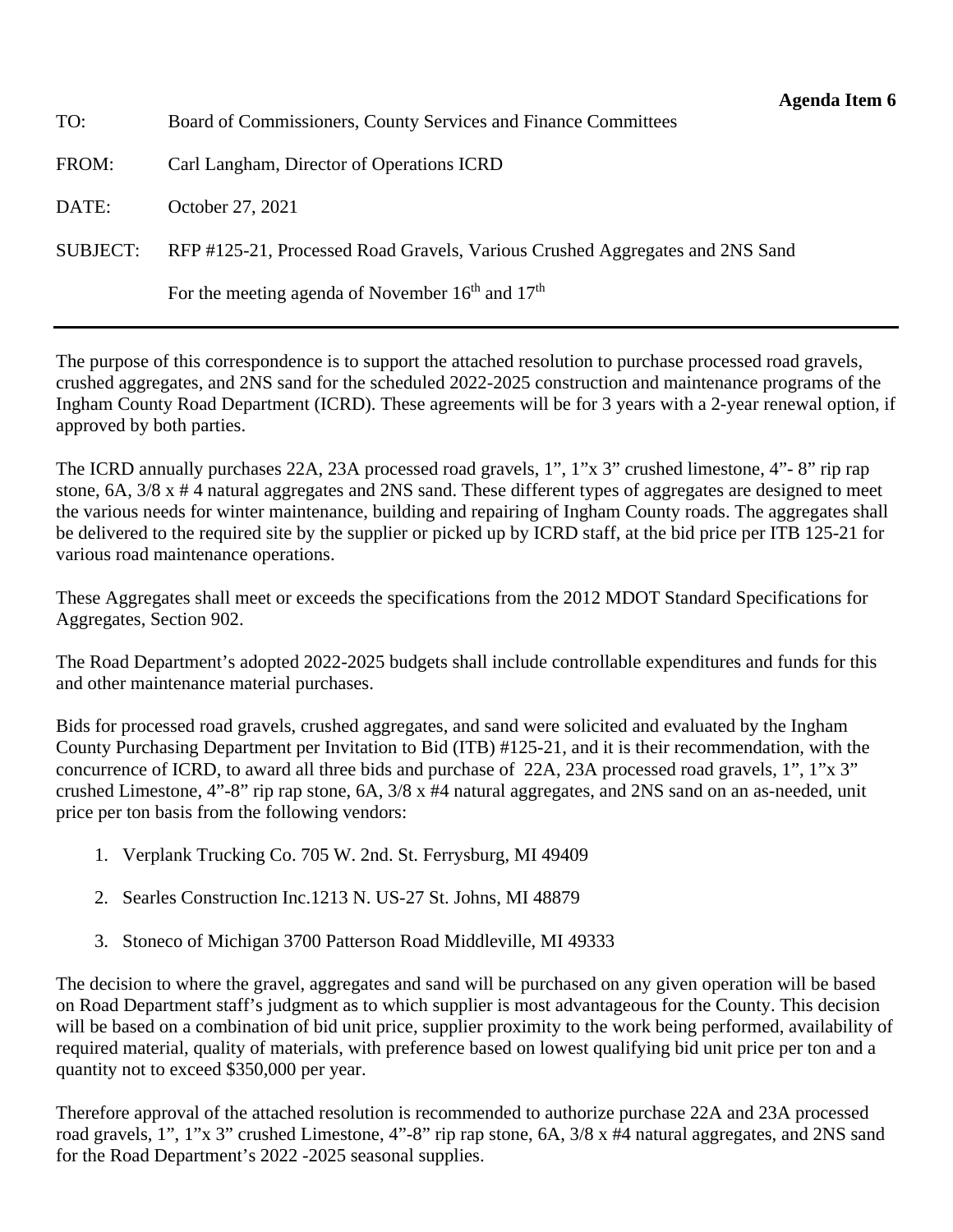#### **Agenda Item 6**

| TO:   | Carl Langham, Jr., Director of Operations, Ingham County Road Department                                         |
|-------|------------------------------------------------------------------------------------------------------------------|
| FROM: | James C. Hudgins, Jr., Director of Purchasing                                                                    |
| DATE: | October 26, 2021                                                                                                 |
| RE:   | Memorandum of Performance for RFP No. 125-21-Processed Road Gravels, Various Crushed<br>Aggregates, and 2NS Sand |

The Ingham County Purchasing Department sought bids from experienced and qualified vendors for the purpose of furnishing processed road gravels, various crushed aggregates, and 2NS sand for the Ingham County Road Department, for a period of three (3) years with an option for a two-year renewal.

The scope of work includes, but is not limited to, delivering processed road gravels, crushed natural aggregates, crushed limestone, and 2NS Sand to the three (3) garage locations within Ingham County.

The Purchasing Department can confirm the following:

| <b>Function</b>            | Overall Number of   Number of Local<br>Vendors | Vendors |
|----------------------------|------------------------------------------------|---------|
| Vendors invited to propose |                                                |         |
| Vendors responding         |                                                |         |

A summary of the vendors' costs is on the following page.

*You are now ready to complete the final steps in the process: 1) Evaluate the submissions based on the criteria established in the RFP; 2) confirm funds are available; 3) submit your recommendation of award along with your evaluation to the Purchasing Department; 4) write a memo of explanation; and, 5) prepare and submit a resolution for Board approval.* 

*This Memorandum is to be included with your memo and resolution submission to the Resolutions Group as acknowledgement of the Purchasing Department's participation in the purchasing process.* 

*If I can be of further assistance, please do not hesitate to contact me by e-mail at*  **jhudgins@ingham.org** *or by phone at 676-7309.*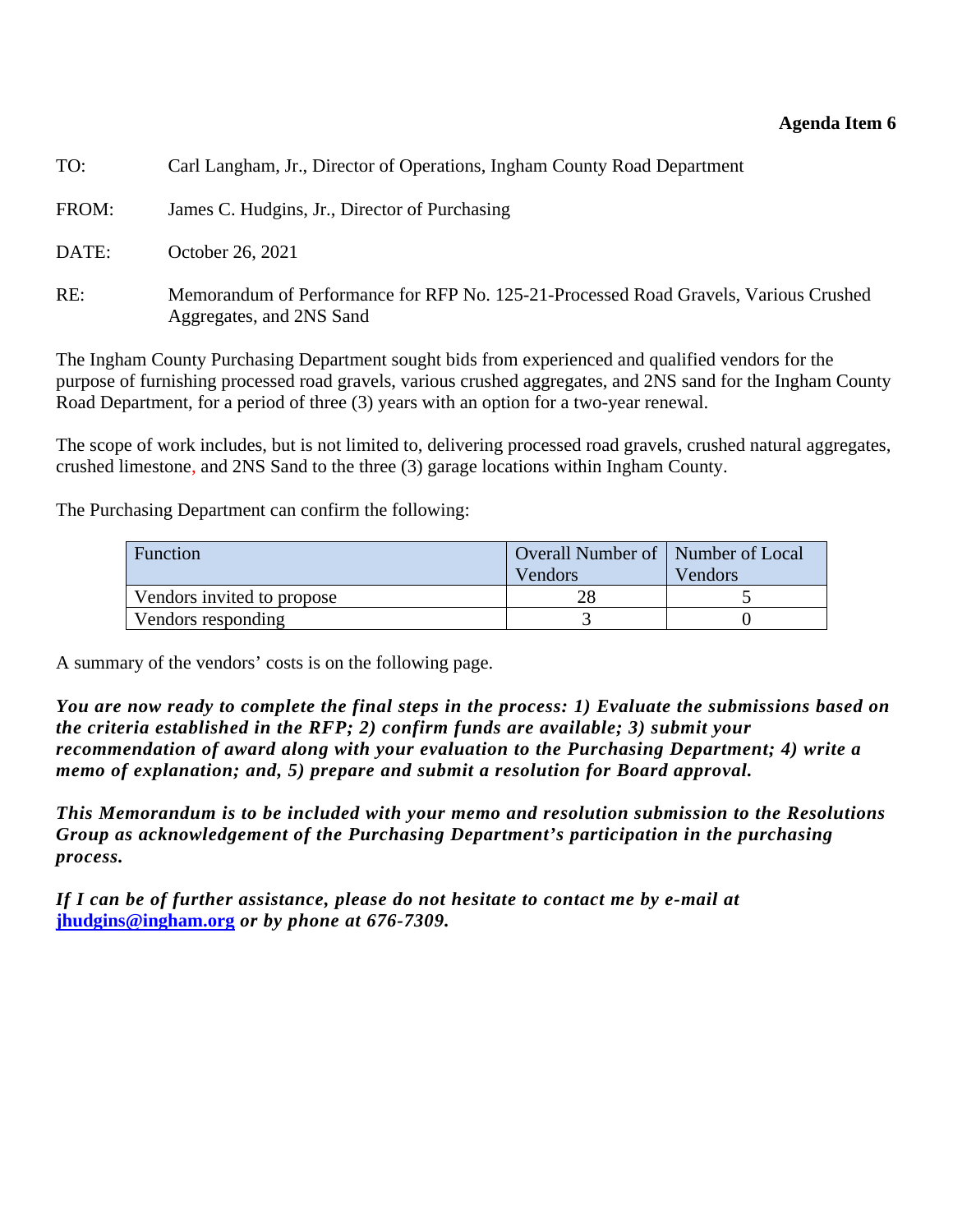# *SUMMARY OF VENDORS' COSTS*

| Name              | Local<br>Preference  |                                                                               | 22A<br>Processed<br>Gravel                                                    | 23A<br>Processed<br>Gravel | 1"<br>Limestone<br>(Ohio#4) | $1"$ x 3"<br>Crushed<br>Limestone | 6A<br>Crushed<br>Natural<br>Aggregate | $3/8 \times #4$<br>Crushed<br><b>Natural</b><br>Aggregate<br>(washed) | 29A<br>Crushed<br>Natural<br>Aggregate | 4"-8" Rip<br>Rap Stone | 2NS Sand |  |
|-------------------|----------------------|-------------------------------------------------------------------------------|-------------------------------------------------------------------------------|----------------------------|-----------------------------|-----------------------------------|---------------------------------------|-----------------------------------------------------------------------|----------------------------------------|------------------------|----------|--|
|                   |                      | Delivered to the Western Garage. (301 Bush Street Mason, MI 48854)            |                                                                               |                            |                             |                                   |                                       |                                                                       |                                        |                        |          |  |
|                   |                      | Yr.1                                                                          | \$15.05                                                                       | \$15.35                    | \$28.00                     | \$24.40                           | \$20.75                               | No bid                                                                | No bid                                 | \$31.15                | \$18.90  |  |
|                   |                      | Yr.2                                                                          | \$15.75                                                                       | \$16.10                    | \$29.45                     | \$25.60                           | \$21.80                               | No bid                                                                | No bid                                 | \$32.80                | \$19.85  |  |
|                   |                      | Yr.3                                                                          | \$16.55                                                                       | \$16.90                    | \$31.05                     | \$26.85                           | \$22.95                               | No bid                                                                | No bid                                 | \$34.50                | \$20.85  |  |
|                   |                      |                                                                               | Delivered to the Eastern Garage. (1335 East Howell Rd. Williamston, MI 48895) |                            |                             |                                   |                                       |                                                                       |                                        |                        |          |  |
| Stoneco of        | No.                  | Yr.1                                                                          | \$14.95                                                                       | \$15.25                    | \$28.00                     | \$24.40                           | \$20.65                               | No bid                                                                | No bid                                 | \$31.15                | \$18.80  |  |
| Michigan          | Middleville MI       | Yr.2                                                                          | \$15.65                                                                       | \$16.00                    | \$29.45                     | \$25.60                           | \$21.70                               | No bid                                                                | No bid                                 | \$32.80                | \$19.75  |  |
|                   |                      | Yr.3                                                                          | \$16.40                                                                       | \$16.75                    | \$30.95                     | \$26.85                           | \$22.80                               | No bid                                                                | No bid                                 | \$34.50                | \$20.70  |  |
|                   |                      |                                                                               | Delivered to the Metro Garage. (5613 Aurelius Rd. Lansing, MI 48911)          |                            |                             |                                   |                                       |                                                                       |                                        |                        |          |  |
|                   |                      | Yr.1                                                                          | \$14.95                                                                       | \$15.25                    | \$28.00                     | \$24.40                           | \$20.65                               | No bid                                                                | No bid                                 | \$31.15                | \$18.80  |  |
|                   |                      | Yr.2                                                                          | \$15.65                                                                       | \$16.00                    | \$29.45                     | \$25.60                           | \$21.70                               | No bid                                                                | No bid                                 | \$32.80                | \$19.75  |  |
|                   |                      | Yr.3                                                                          | \$16.40                                                                       | \$16.75                    | \$30.95                     | \$26.85                           | \$22.80                               | No bid                                                                | No bid                                 | \$34.50                | \$20.70  |  |
|                   |                      |                                                                               | Delivered to the Western Garage. (301 Bush Street Mason, MI 48854)            |                            |                             |                                   |                                       |                                                                       |                                        |                        |          |  |
|                   |                      | Yr.1                                                                          | No bid                                                                        | No bid                     | \$35.00                     | \$35.00                           | No bid                                | No bid                                                                | No bid                                 | \$60.00                | No bid   |  |
|                   |                      | Yr.2                                                                          | No bid                                                                        | No bid                     | \$36.00                     | \$36.00                           | No bid                                | No bid                                                                | No bid                                 | \$62.00                | No bid   |  |
|                   |                      | Yr.3                                                                          | No bid                                                                        | No bid                     | \$37.00                     | \$37.00                           | No bid                                | No bid                                                                | No bid                                 | \$64.00                | No bid   |  |
|                   |                      | Delivered to the Eastern Garage. (1335 East Howell Rd. Williamston, MI 48895) |                                                                               |                            |                             |                                   |                                       |                                                                       |                                        |                        |          |  |
| Verplank          | No, Ferrysburg Yr. 1 |                                                                               | No bid                                                                        | No bid                     | \$35.00                     | \$35.00                           | No bid                                | No bid                                                                | No bid                                 | \$60.00                | No bid   |  |
| Trucking Co.      | MI                   | Yr.2                                                                          | No bid                                                                        | No bid                     | \$36.00                     | \$36.00                           | No bid                                | No bid                                                                | No bid                                 | \$62.00                | No bid   |  |
|                   |                      | Yr.3                                                                          | No bid                                                                        | No bid                     | \$37.00                     | \$37.00                           | No bid                                | No bid                                                                | No bid                                 | \$64.00                | No bid   |  |
|                   |                      |                                                                               | Delivered to the Metro Garage. (5613 Aurelius Rd. Lansing, MI 48911)          |                            |                             |                                   |                                       |                                                                       |                                        |                        |          |  |
|                   |                      | Yr.1                                                                          | No bid                                                                        | No bid                     | \$35.00                     | \$35.00                           | No bid                                | No bid                                                                | No bid                                 | \$60.00                | No bid   |  |
|                   |                      | Yr.2                                                                          | No bid                                                                        | No bid                     | \$36.00                     | \$36.00                           | No bid                                | No bid                                                                | No bid                                 | \$62.00                | No bid   |  |
|                   |                      | Yr.3                                                                          | No bid                                                                        | No bid                     | \$37.00                     | \$37.00                           | No bid                                | No bid                                                                | No bid                                 | \$64.00                | No bid   |  |
|                   |                      |                                                                               | Delivered to the Western Garage. (301 Bush Street Mason, MI 48854)            |                            |                             |                                   |                                       |                                                                       |                                        |                        |          |  |
|                   |                      | Yr.1                                                                          | \$14.01                                                                       | \$13.51                    | No bid                      | No bid                            | \$25.51                               | No bid                                                                | No bid                                 | No bid                 | \$12.01  |  |
|                   |                      | Yr.2                                                                          | \$14.15                                                                       | \$13.65                    | No bid                      | No bid                            | \$25.77                               | No bid                                                                | No bid                                 | No bid                 | \$12.13  |  |
|                   |                      | Yr.3                                                                          | \$15.42                                                                       | \$14.91                    | No bid                      | No bid                            | \$27.15                               | No bid                                                                | No bid                                 | No bid                 | \$13.38  |  |
|                   |                      |                                                                               | Delivered to the Eastern Garage. (1335 East Howell Rd. Williamston, MI 48895) |                            |                             |                                   |                                       |                                                                       |                                        |                        |          |  |
| <b>Searles</b>    | No. St. Johns        | Yr.1                                                                          | \$15.10                                                                       | \$14.60                    | No bid                      | No bid                            | \$26.60                               | No bid                                                                | No bid                                 | No bid                 | \$13.10  |  |
| Construction Inc. | MI                   | Yr.2                                                                          | \$15.25                                                                       | \$14.75                    | No bid                      | No bid                            | \$26.87                               | No bid                                                                | No bid                                 | No bid                 | \$13.23  |  |
|                   |                      | Yr.3                                                                          | \$16.72                                                                       | \$16.21                    | No bid                      | No bid                            | \$28.45                               | No bid                                                                | No bid                                 | No bid                 | \$14.68  |  |
|                   |                      |                                                                               | Delivered to the Metro Garage. (5613 Aurelius Rd. Lansing, MI 48911)          |                            |                             |                                   |                                       |                                                                       |                                        |                        |          |  |
|                   |                      | Yr.1                                                                          | \$13.70                                                                       | \$13.20                    | No bid                      | No bid                            | \$25.20                               | No bid                                                                | No bid                                 | No bid                 | \$11.70  |  |
|                   |                      | Yr.2                                                                          | \$13.84                                                                       | \$13.33                    | No bid                      | No bid                            | \$25.45                               | No bid                                                                | No bid                                 | No bid                 | \$11.82  |  |
|                   |                      | Yr.3                                                                          | \$15.05                                                                       | \$14.54                    | No bid                      | No bid                            | \$26.78                               | No bid                                                                | No bid                                 | No bid                 | \$13.01  |  |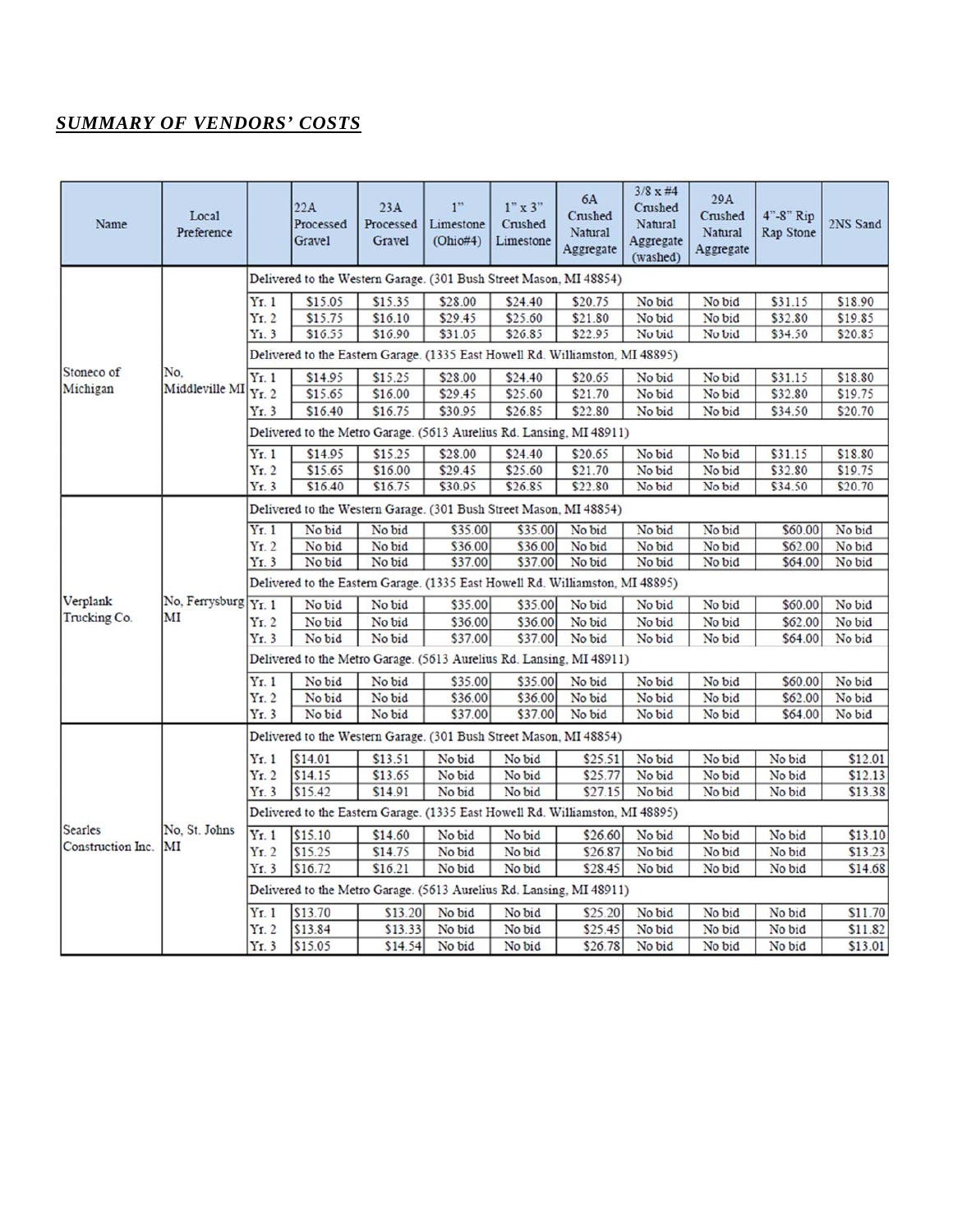Introduced by the County Services and Finance Committees of the:

# INGHAM COUNTY BOARD OF COMMISSIONERS

## **RESOLUTION TO AUTHORIZE THE PURCHASE OF 2022-2025 SEASONAL REQUIREMENTS OF PROCESSED ROAD GRAVELS, CRUSHED AGGREGATES, AND 2NS SAND**

WHEREAS, the Road Department annually purchases 22A and 23A processed road gravels, 1", 1"x 3" crushed limestone, 4"-8" rip rap, 6A, 3/8 x #4 natural aggregates, and 2NS sand; and

WHEREAS, the different types of aggregates are designed to meet the various needs for winter maintenance and the building and repairing of county roads; and

WHEREAS, the Road Department's adopted 2022-2025 budgets shall include controllable expenditures, funds for this and other maintenance material purchases; and

WHEREAS, a blanket PO shall be processed for 22A, 23A processed road gravels, 1", 1" x 3" crushed limestone, 4"-8" rip rap, 6A, 3/8 x #4 natural aggregates, and 2NS sand from 3 vendors, based on bid unit price, supplier proximity to the work being performed, availability of required material, quality of materials, with preference based on lowest qualifying bid unit price per ton and a quantity not to exceed \$350,000 per year; and

WHEREAS, bids for 22A, 23A processed road gravels, 1", 1"x 3" crushed limestone, 4"-8" rip rap stone, 6A, 3/8 x #4 natural aggregates, and 2NS sand mixtures were solicited and evaluated by the Ingham County Purchasing Department per Request for Proposals (RFP) #125-21, and it is their recommendation, with the concurrence of Road Department staff, to award these bids and purchase on an as-needed, unit price per ton basis from three (3) responding bidders: Searles Construction, Stoneco of Michigan, and Verplank Trucking Co. (pricing included on the bid tab portion of the attached Memo of Performance) and purchase on an as-needed, unit price per ton basis; and

WHEREAS, the decision to where the aggregates will be purchased on any given operation will be based on Road Department staff's judgment as to which supplier is most advantageous for the County; and

WHEREAS, this decision will be based on a combination of bid unit price, supplier proximity to the work being performed, availability of required material, quality of materials, with preference based on lowest qualifying bid unit price per ton.

THEREFORE BE IT RESOLVED, that the Board of Commissioners accepts the bids for a three (3) year agreement with a year renewal option and authorizes the purchase of 22A, 23A processed road gravels, 1", 1"x 3" crushed limestone, 4"-8" rip rap stone, 6A, 3/8 x #4 natural aggregates, and 2NS sand on an as-needed, unit price per ton from all three respondents to ITB 125-21 not to exceed \$350,000 per year.

BE IT FURTHER RESOLVED, that the Road Department and Purchasing Department are hereby authorized to execute purchase orders with all three listed suppliers and purchase aggregate materials as needed and budgeted.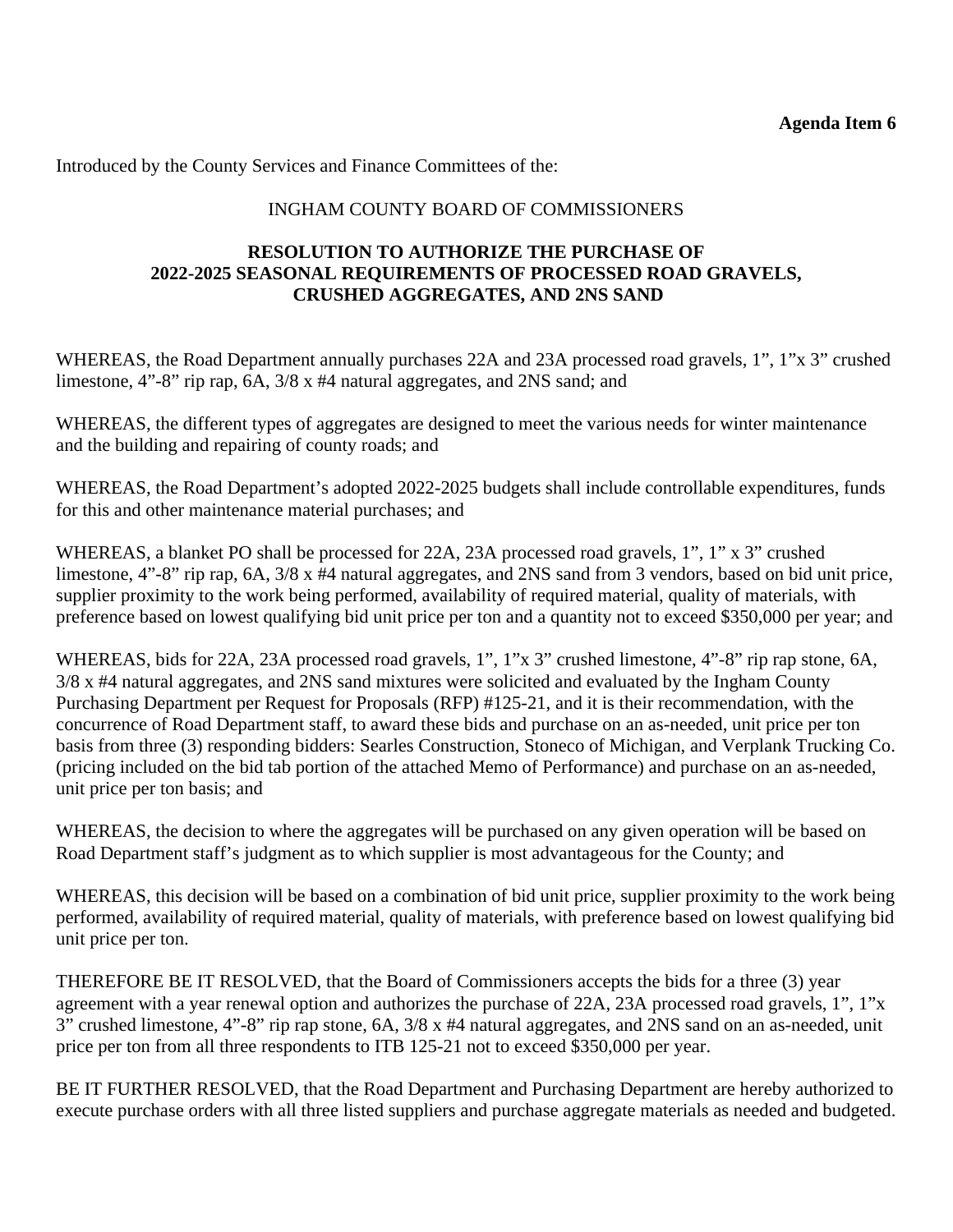<span id="page-31-0"></span>

| TO:          | Board of Commissioners County Services and Finance Committees                                     |
|--------------|---------------------------------------------------------------------------------------------------|
| <b>FROM:</b> | Sue Graham, Human Resources Director                                                              |
| DATE:        | November 4, 2021                                                                                  |
|              | <b>SUBJECT:</b> Resolution Regarding Personal Leave for CCLP 9-1-1 Dispatch Center Unit Employees |
|              | For the meeting agendas of November 16 and November 17                                            |

# **BACKGROUND**

A collective bargaining agreement was reached between representatives of Ingham County and the Capitol City labor Program, Inc. – 9-1-1 Non-Supervisory Unit (CCLP) for the period January 1, 2021 through December 31, 2021. The Human Resources Department, 9-1-1 Center and Capitol City Labor Program, Inc. met and discussed the extenuating circumstances regarding the staffing level in the 9-1-1 Center and the need to limit the scheduling and use of Personal Leave in 2021. In discussion, the Human Resources Department, 9-1-1 Center, and Capitol City Labor Program, Inc. identified the impact of the limiting of personal leave use and determined the need for a pay-out of up to 48 hours per employee personal leave balance for 2021. The parties desire to amend the personal leave language through a Letter of Understanding to address the need for the limitation on use and provide the opportunity for pay-out in 2021.

# **ALTERNATIVES**

If the proposed pay-out is not approved, 1) employees will lose personal leave time at the end of 2021 and 2) employee personal leave use will result in additional, increased overtime to cover the absence of employees

## **FINANCIAL IMPACT**

The financial impact will depend upon the number and rate of pay of hours paid out and be offset by the resultant reduction of overtime hours worked.

## **STRATEGIC PLAN CONSIDERATIONS**

Authorizing employees to receive a pay-out, rather than a loss of the personal leave benefit, will show appreciation for employees' efforts, which will enhance employee morale and retention.

## **OTHER CONSIDERATIONS**

A pay-out of personal leave in 2017 under similar staffing circumstances was authorized by the Board of Commissioners in Resolution #17-494.

## **RECOMMENDATION**

Based on the information presented, I respectfully recommend approval of the attached Resolution Regarding Personal Leave for CCLP 9-1-1 Dispatch Center Unit Employees.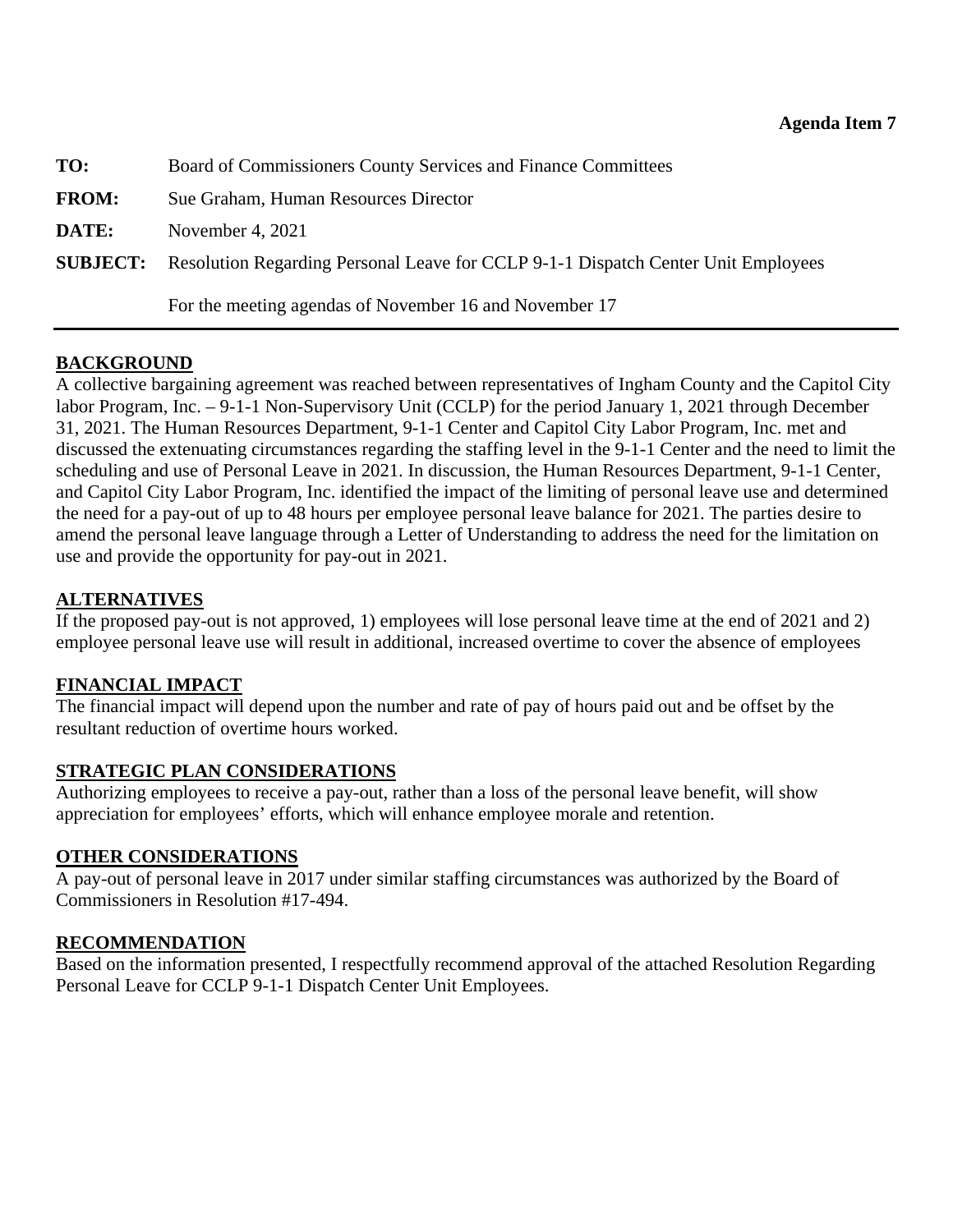Introduced by the County Services and Finance Committees of the:

# INGHAM COUNTY BOARD OF COMMISSIONERS

## **RESOLUTION REGARDING PERSONAL LEAVE FOR CCLP 9-1-1 DISPATCH CENTER UNIT EMPLOYEES**

WHEREAS, a collective bargaining agreement was reached between representatives of Ingham County and the Capitol City labor Program, Inc. – 9-1-1 Non-Supervisory unit (CCLP) for the period January 1, 2021 through December 31, 2021; and

WHEREAS, the Human Resources Department, 9-1-1 CCLP met and discussed the extenuating circumstances regarding the staffing level in the 9-1-1 Center and the need to limit the scheduling and use of Personal Leave in 2021; and

WHEREAS, the Human Resources Department, 9-1-1 Center, and CCLP identified the impact of the limiting of personal leave use and determined the need for a pay-out of up to 48 hours per employee personal leave balance for 2021; and

WHEREAS, the parties desire to amend the personal leave language through a Letter of Understanding to address the need for the limitation on use and provide the opportunity for pay-out in 2021.

THEREFORE BE IT RESOLVED, that the Ingham County Board of Commissioners hereby approves entering into a Letter of Understanding limiting personal leave use and the pay-out of up to 48 hours per employee personal leave balance for 2021.

BE IT FURTHER RESOLVED, that the Chairperson of the Board of Commissioners is authorized to sign the Letter of Understanding on behalf of the County, subject to the approval as to form by the County Attorney.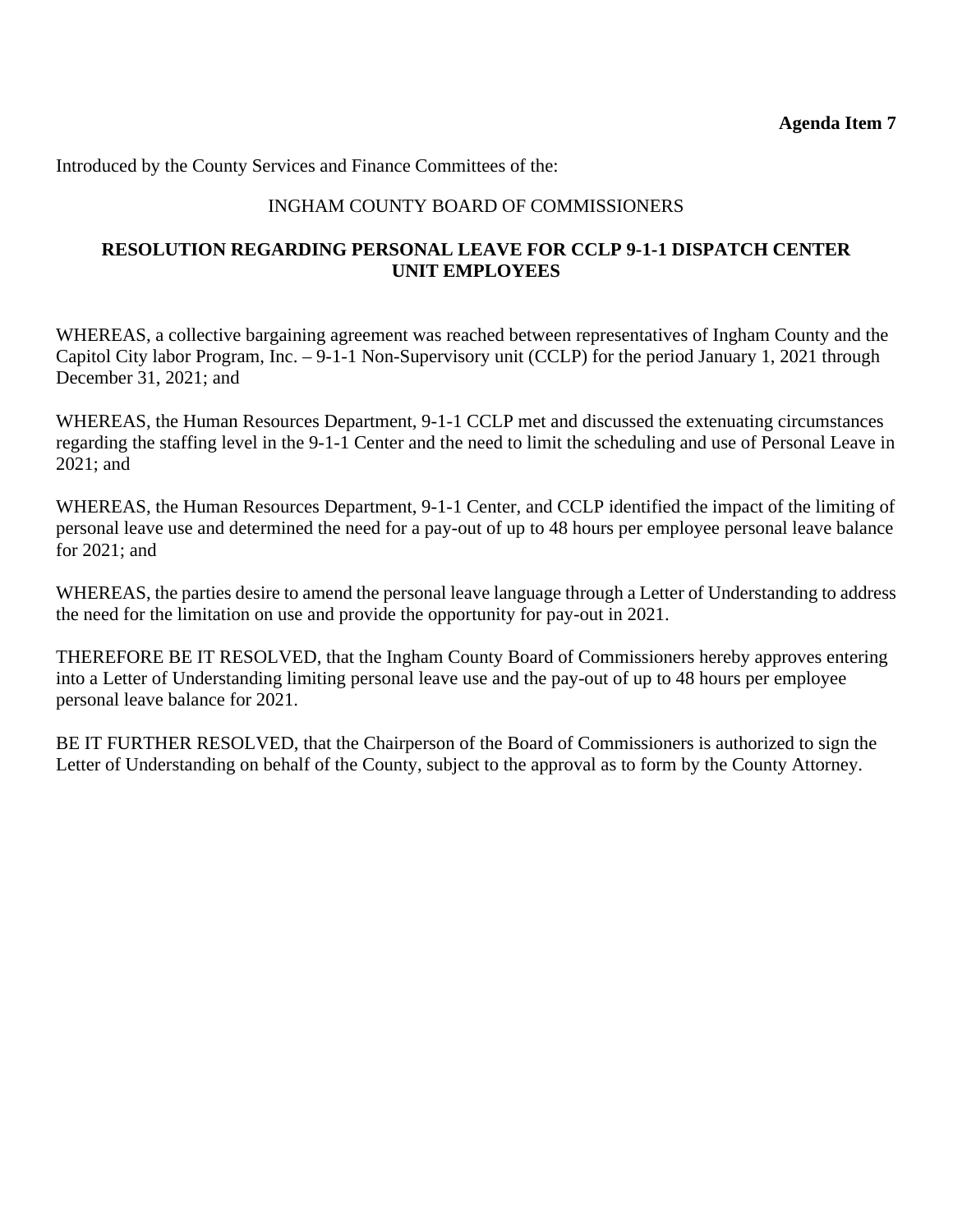<span id="page-33-0"></span>**TO:** Board of Commissioners County Services and Finance Committees

**FROM:** Gregg Todd, Controller

**DATE:** November 3, 2021

## **SUBJECT: RESOLUTION TO AMEND RESOLUTION #21-355 TO ADJUST DEI DIRECTOR POSITION CLASSIFICATION FROM MC 11 TO MC 13**

For the meeting agendas of November 16, 17

## **BACKGROUND**

On July 27, 2021, the Board of Commissioners approved the DEI Director position at an MC Level 11 (salary range of \$69,923.85 to \$83,930.39). The position was advertised and interviews were held and the interview panel felt there were no candidates that were a good fit for this position. The panel recommended re-advertising and re-evaluating the job description (JD) to add knowledge and experience requirements to it.

After making the suggested changes to the JD, the Human Resources Department scored the position at an MC Level 13 (salary range of \$80,315.59 to \$96,400.88). We hope that by increasing the requirements and the salary, we will draw from a more qualified pool of candidates.

**ALTERNATIVES** 

N/A

#### **FINANCIAL IMPACT**

The difference between salaries at the top of grade is \$12,470.49.

#### **OTHER CONSIDERATIONS**

N/A

## **RECOMMENDATION**

Respectfully recommend that County Services and Finance Committees approve the amended DEI Director classification resolution.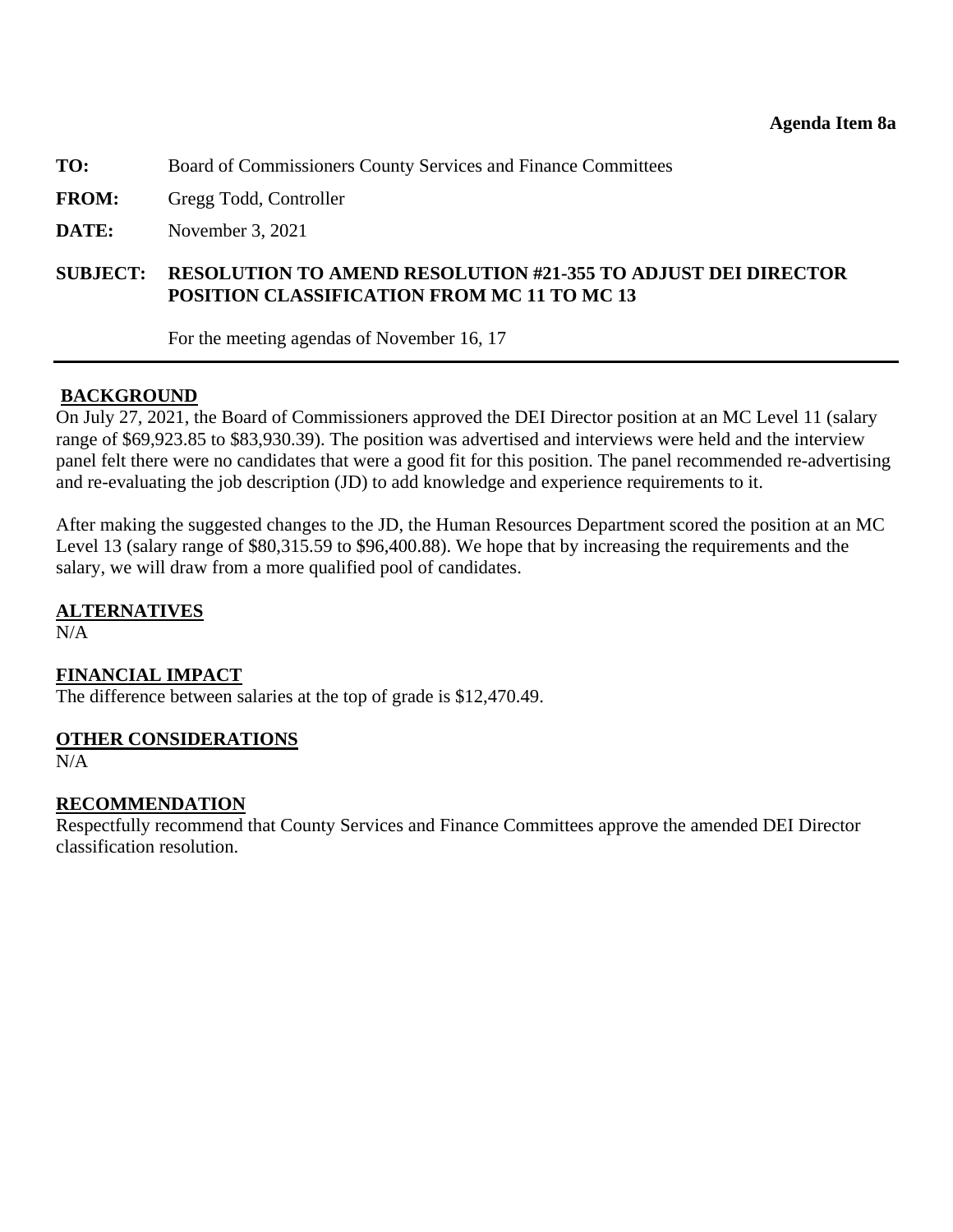# **INGHAM COUNTY JOB DESCRIPTION**

#### Diversity, Equity & Inclusion Director

## **General Summary:**

Under the general direction of the Controller/Administrator, the Diversity, Equity and Inclusion Director is responsible for coordinating and guiding efforts to define, understand, assess, foster, and cultivate diversity, equity, and inclusion strategies for Ingham County. This position will develop and oversee programs, services, initiatives, trainings, and organizational cultural realignment strategies designed to enhance workplace culture and quality of life in Ingham County for residents, community partners, and employees. Will build relationships with persons and communities that identify with the LBGTQ+; immigrant and refugees; persons with disabilities; and those who are Black, Indigenous, and/or Persons of Color and help these communities address inequality. This position will serve as a liaison and develop diversity as an essential and core element of the mission of Ingham County. This position will implement the DEI Strategic Work Plan, develop and manage comprehensive county-wide DEI programming, and guide leadership and employees at every level of the County.

## Essential Functions:

- 1. Researches, develops, recommends, and executes creative strategies to foster the organization's DEI goals.
- 2. In conjunction with the Department Heads/Court Administrators/Elected Officials, cultivate a welcoming, diverse, and inclusive culture throughout the County's internal and external community.
- 3. Researches and presents recommendation to the Controller/Administrator/Department Heads/Court Administrators/Elected Officials regarding DEI best practices to facilitate the integration of DEI into all aspects of Ingham County operations.
- 4. Reviews current practices and policies to assessing and analyze the extent to which they support or hinder the organization's DEI goals.
- 5. Collects and analyzes statistical data to evaluate the organization's population and workforce in accordance with DEI standards and goals.
- 6. Serve as a change agent, consultant, thought leader, influencer, and subject matter expert on equity, inclusion and diversity-related issues that impact the County.
- 7. Works with Human Resources to embed DEI into all aspects of talent and performance management processes.
- 8. Provides strategic vision to Department Heads/Court Administrators/Elected Officials and their staff on DEI related issues.
- 9. Develops, recommends, and implements long-term DEI infrastructure and resources to address needs internally and externally.
- 10. Analyzes organizational structures to enhance and foster DEI strategies at all levels of the organization.
- 11. Serves as organizational liaison with government agencies concerning equal employment opportunities.
- 12. Maintains knowledge of DEI related issues, legislation, and best practices.
- 13. Provides and/or implements training and policy updates to colleagues, ensuring legal compliance by management and human resources staff.
- 14. Performs outreach and relationship-building with community groups/organizations and stakeholders, specifically those including protected classes.
- 15. Serves as professional staff support to various committees, as assigned.
- 16. Assists in creating, developing, and implementing opportunities for community input events.
- 17. Represents Ingham County on community boards/committees and at special events, as assigned.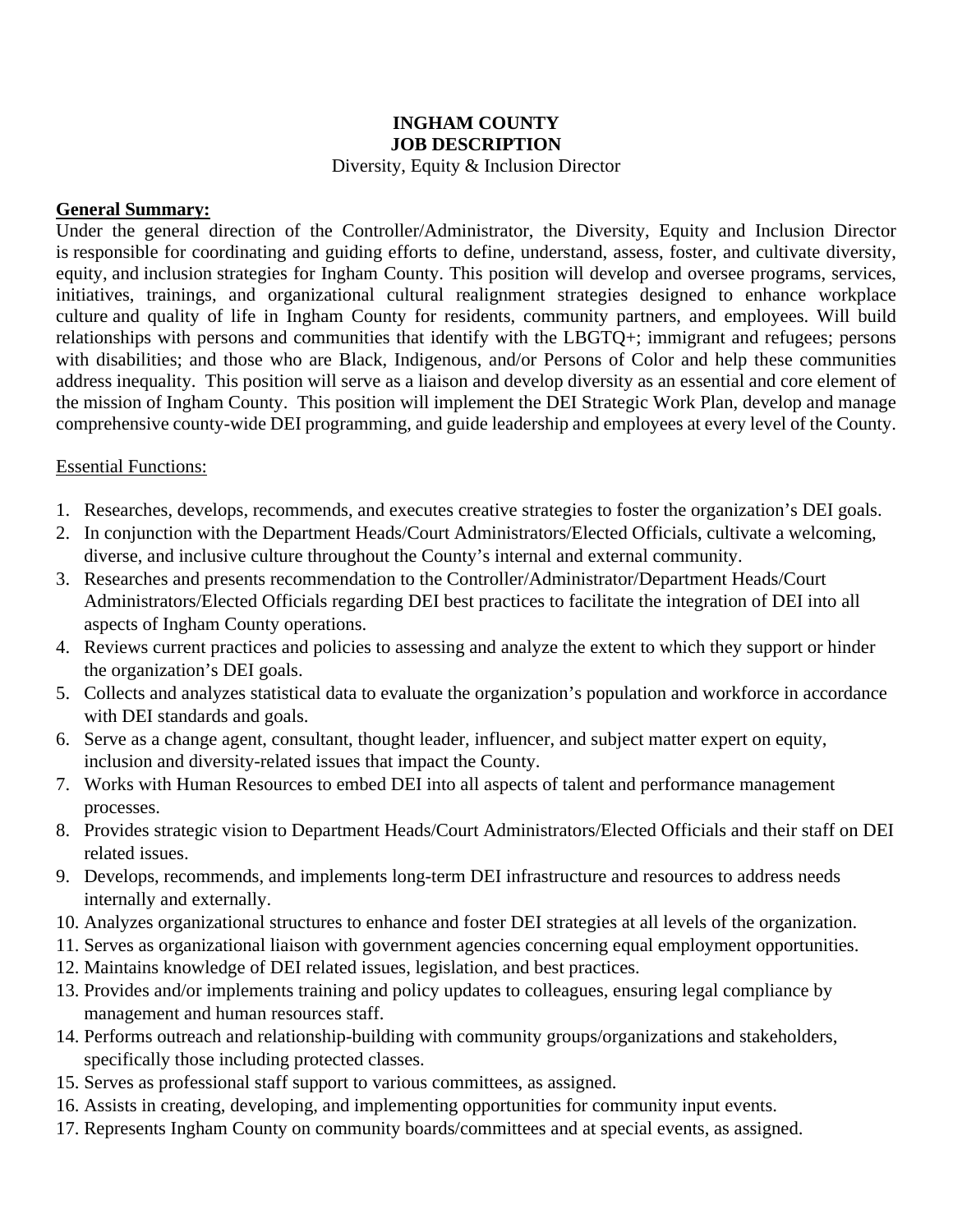- 18. Researches and coordinates employee training events related to pertinent DEI topics.
- 19. In conjunction with Department Heads/Court Administrators/Elected Officials, cultivate a welcoming, diverse and inclusive culture throughout the county's internal and external community.
- 20. Maintains current knowledge of Federal, State, and local civil rights laws; principles of equal opportunity, fair housing laws, community resources, and the knowledge to make recommendations concerning the county's DEI work.
- 21. Possesses skill in analyzing, trending, and researching information and data, drafting reports and other documents and maintaining records and files.
- 22. Excellent analytical, organizational and problem resolution skills with the ability to present to both large and small audiences effectively.
- 23. Ability to establish workflows, manage multiple projects and meet necessary deadlines.

# **Other Functions:**

- Performs other duties as assigned.
- Must adhere to departmental standards in regard to confidentiality and other privacy issues.
- During a public health emergency, the employee may be required to perform duties similar to, but not limited, to those in his/her job description.
- Knowledge of federal, state and local laws, statutes and regulations related to HR practices including but not limited to FMLA, ADA, recordkeeping, EEO and Title VII of the Civil Rights Act.

*(An employee in this position may be called upon to do any or all of the above tasks. These examples do not include all of the tasks which the employee may be expected to perform.)* 

# **Employment Qualifications:**

**Education:** Bachelor's degree in Human Resource Management, Business Administration, Public Administration, Social Science, or a related field. Master's degree preferred. CDP, CDT or CDE preferred.

**Experience:** Five (5) years' experience with diversity, equity and inclusion initiatives, training and other related tasks. 2 to 3 years of supervisory and strategic planning experience

# **Other Requirements:**

- Excellent verbal and written communication skills including proven dispute resolution skills.
- Excellent organizational skills and attention to detail.
- Strong analytical and problem-solving skills.
- Skill in working in a public agency serving a large diverse population.
- Skill in researching and analyzing information and data, drafting reports and other documents; maintaining records and files; and skill in using a personal computer and software to perform functions such as word processing, excel, access, and PowerPoint, etc.
- Comprehensive knowledge and understanding of DEI and organizational development best practices.
- Effectively communicating DEI strategies, delivering training to adult learners in a workplace setting, and working effectively across differences.
- Mediation and conflict resolution skills to reframe issues, reduce tensions within workgroups, and intervene when conflicts arise.
- Facilitation experience in conducting focus groups, needs assessments, and training with professionals and a variety of community and staff workgroups.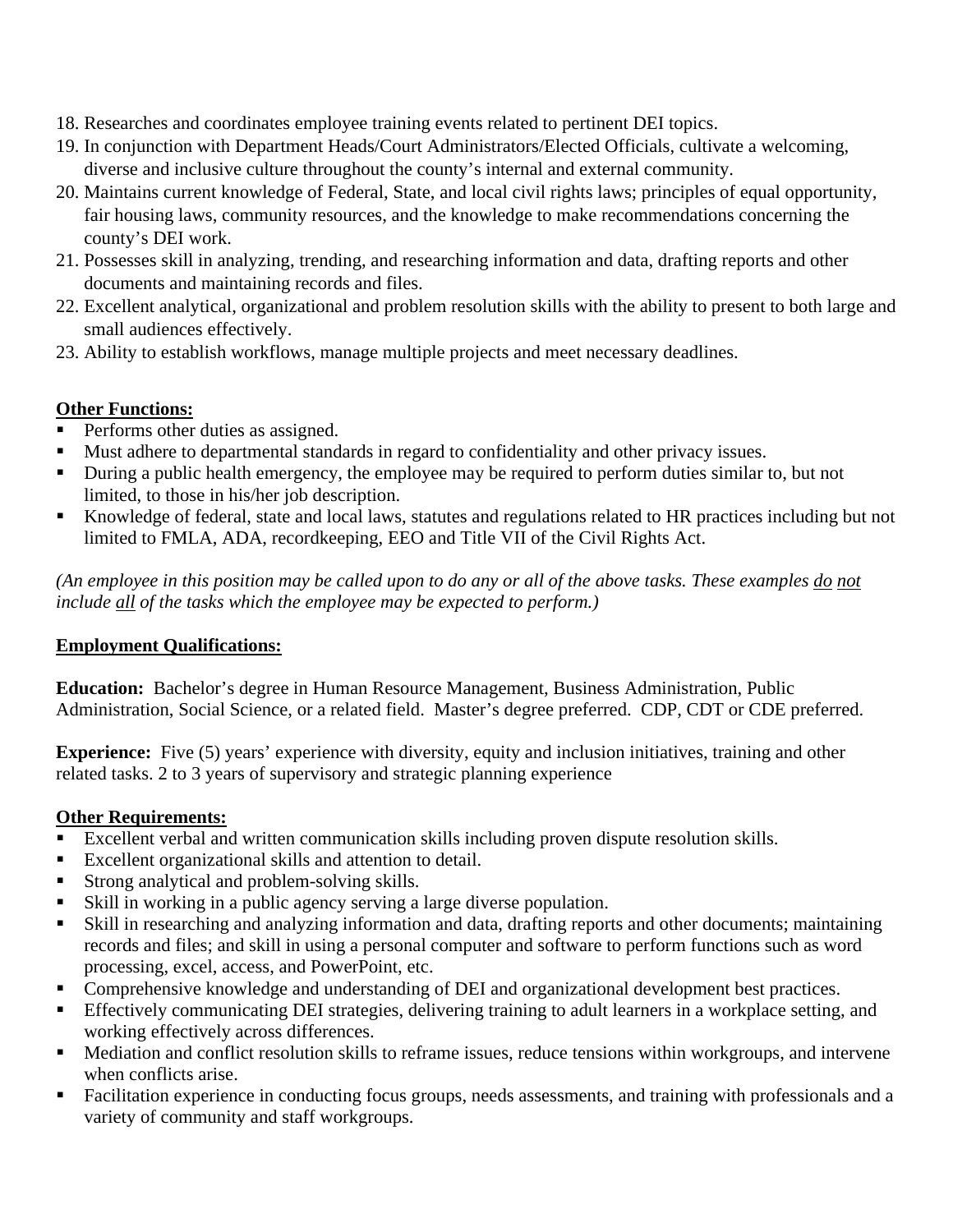- Intercultural awareness and skills sufficient to enable collaboration with diverse groups within the workforce or with external partners.
- Ability to make appropriate decisions when issues need to be escalated or referred, and to whom.
- Proven ability to coach and train others.

*(The qualifications listed above are intended to represent the minimum skills and experience levels associated*  with performing the duties and responsibilities contained in this job description. The qualifications should not *be viewed as expressing absolute employment or promotional standards, but as general guidelines that should be considered along with other job-related selection or promotional criteria)* 

# **Working Conditions:**

- 1. This position works in an indoor environment. There is no planned exposure to prominent lights, noises, odors, temperatures or weather conditions.
- 2. This position is required to travel for meetings and appointments.

# **Physical Requirements:**

- This position requires the ability to sit, stand, walk, traverse, climb, balance, twist, bend, stoop/crouch, squat, kneel, crawl, lift, carry, push, pull, reach, grasp, handle, pinch, type, endure repetitive movements of the wrists, hands or fingers.
- This position's physical requirements require little to no stamina in crawling and pinching.
- This position's physical requirements require periodic stamina in balancing, twisting, bending, stooping/crouching, squatting, and kneeling.
- This position's physical requirements require regular stamina in traversing, climbing, lifting, carrying, pushing, pulling, reaching, grasping, and handling.
- This position's physical requirements require continuous stamina in sitting, standing, walking, typing, and enduring repetitive movements of the wrists, hands or fingers.
- This position performs sedentary work requiring a negligible amount of effort in the physical requirements above.
- This position primarily requires close visual acuity to perform tasks within arm's reach such as: viewing a computer screen, using measurement devices, inspecting and assembling parts, etc.
- This position requires the ability to communicate and respond to inquiries both in person and over the phone.
- $\blacksquare$  This position requires the ability to operate a PC/laptop and to enter & retrieve information from a computer.
- This position requires the ability to handle varying and often high levels of stress.

*(This job requires the ability to perform the essential functions contained in this description. These include, but are not limited to, the requirements listed above. Reasonable accommodations will be made for otherwise qualified applicants unable to fulfill one or more of these requirements.)*

> *October 22, 2021 MC 13*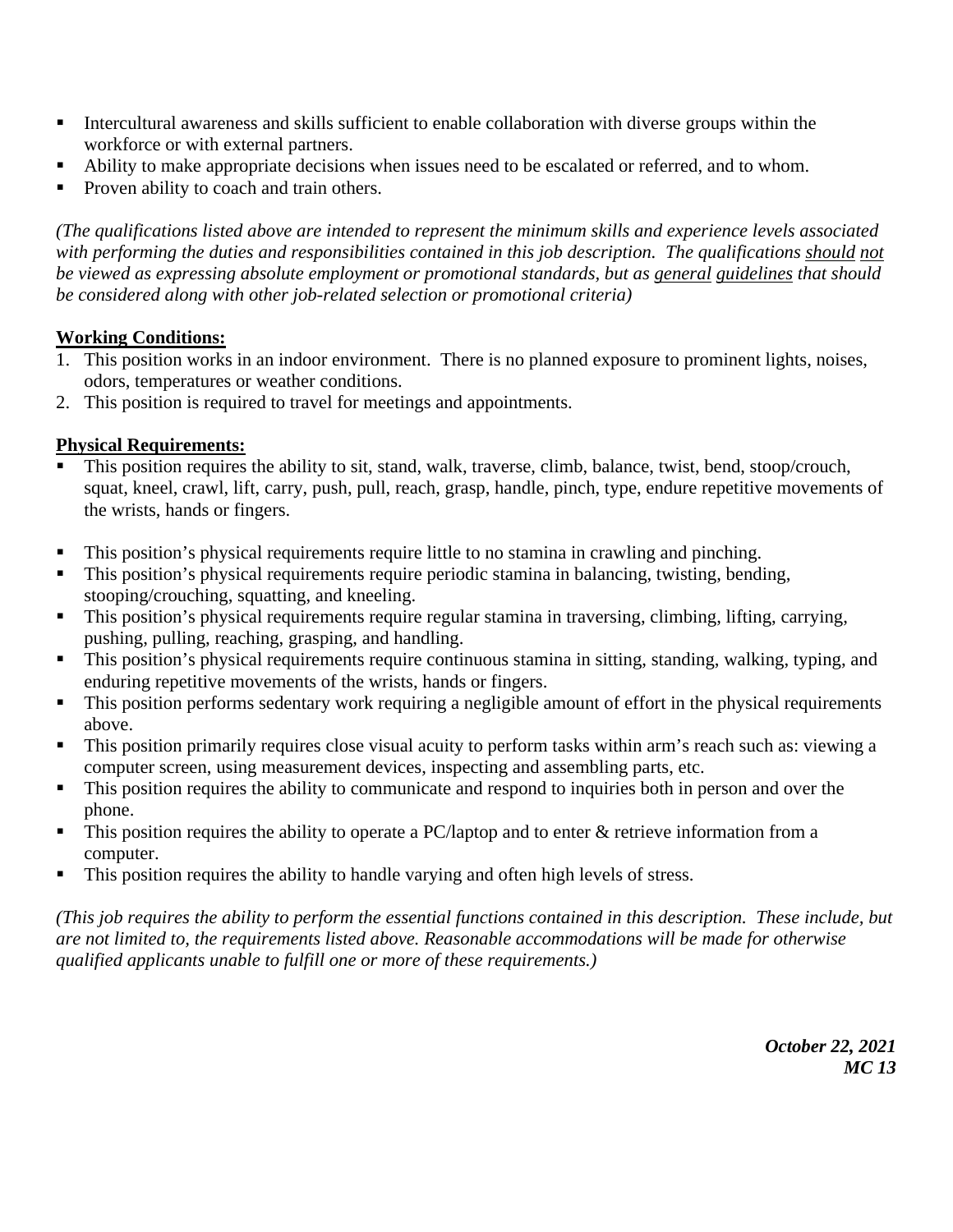Introduced by the County Services and Finance Committees of the:

# INGHAM COUNTY BOARD OF COMMISSIONERS

## **RESOLUTION TO AMEND RESOLUTION #21-355 TO ADJUST DEI DIRECTOR POSITION CLASSIFICATION FROM MC 11 TO MC 13**

WHEREAS, on July 27, 2021 the Ingham County Commissioners approved Resolution #21-355 creating a Diversity, Equity and Inclusion (DEI) Director at an MC Level 11 (salary range of \$69,923.85 to \$83,930.39); and

WHEREAS, the position was advertised, an interview panel was established and interviews were held; and

WHEREAS, after interviewing candidates, the interview panel felt like the ideal candidate had not been identified and re-advertising was required; and

WHEREAS, the interview panel also felt the job description for the position was lacking in the qualifications, experience and salary that would attract the ideal; and

WHEREAS, upon revising the job description to require more qualifications and experience, Human Resources re-pointed the position and determined it fit within the MC Level 13 Grade (salary range of \$80,315.59 to \$96,400.88).

THEREFORE BE IT RESOLVED, that the Ingham County Board of Commissioners approves the change in position classification for the DEI Director from an MC Level 11 to an MC Level 13 Grade (salary range of \$80,315.59 to \$96,400.88).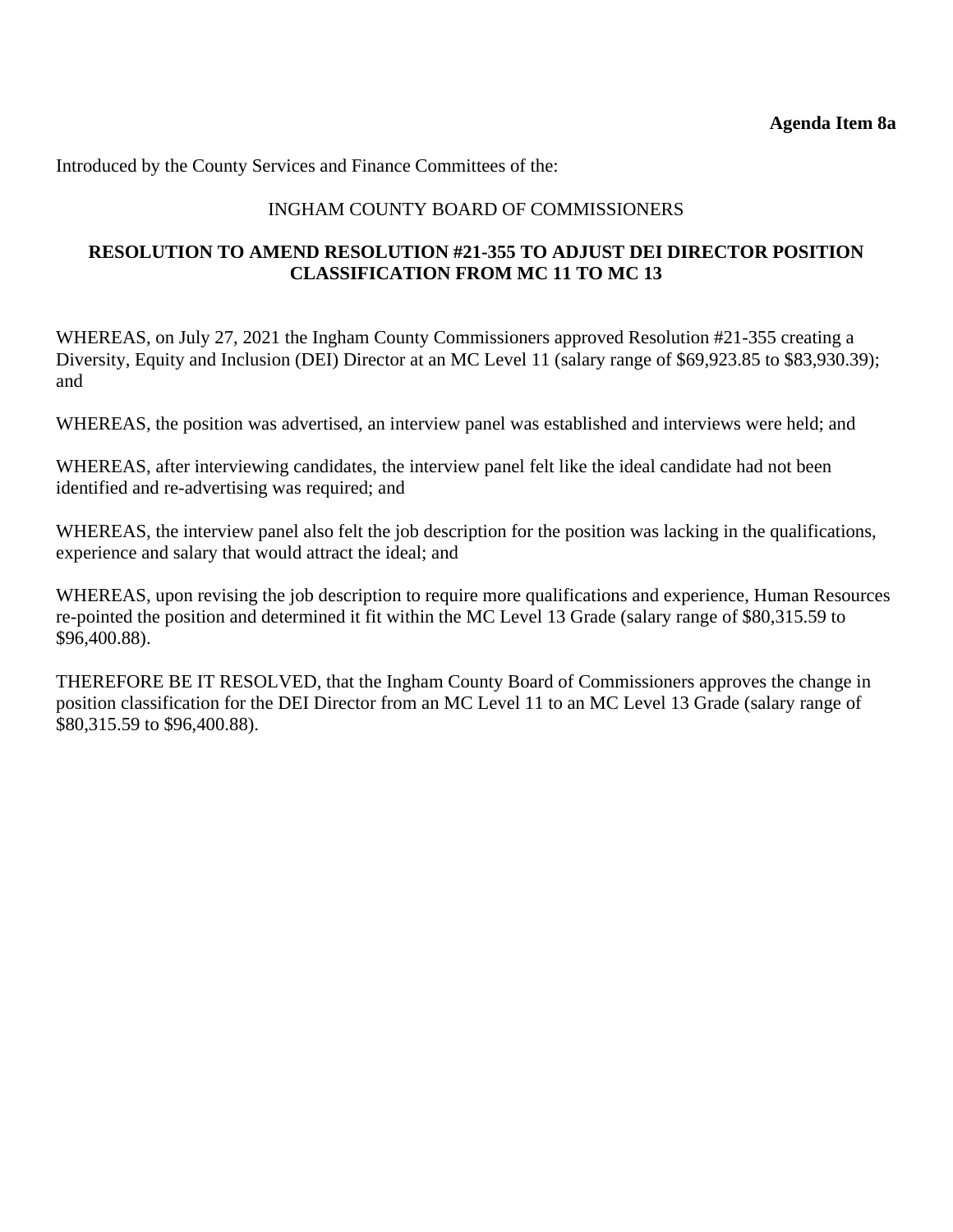#### **Agenda Item 8b**

<span id="page-38-0"></span>

| DATE: | November 2, 2021                                                |
|-------|-----------------------------------------------------------------|
| TO:   | <b>Finance and Liaison Committees</b>                           |
| FROM: | Jill Bauer, Budget Analyst                                      |
| RE:   | Resolution Approving Various Contracts for the 2022 Budget Year |

This resolution will approve the attached list of contracts for the 2022 budget year. The list consists only of contracts that are included in the 2022 Adopted Budget. If a contract later exceeds the budgeted amount, a resolution will need to be brought before the Board of Commissioners approving the increased amount In addition, a separate Board resolution will be required if there is a change in employee status or increase in the total number of employees.

The county contract approval process, as amended by Resolution #09-095 provides that any contract over \$5,000 must be approved by the Board of Commissioners. This resolution includes various routine contract renewals in order to reduce the number of separate resolutions needed to approve contracts. The liaison committees may decide that there are some contracts included on this list that would better be considered as separate resolutions. Those contracts will be removed from this resolution before the passage by the Board of Commissioners, and will be brought back before the Board as separate resolutions at a later date.

Based on Resolution #16-443, the Budget Office will be using the Consumer Price Index's Annual Inflation rate or 1%, whichever is greater to determine if the contract falls within the Board of Commissioners' Guidelines. Expenditure contracts with a 2022 increase of 3.3% or less are the only ones included in this resolution.

Please contact me if you have any question.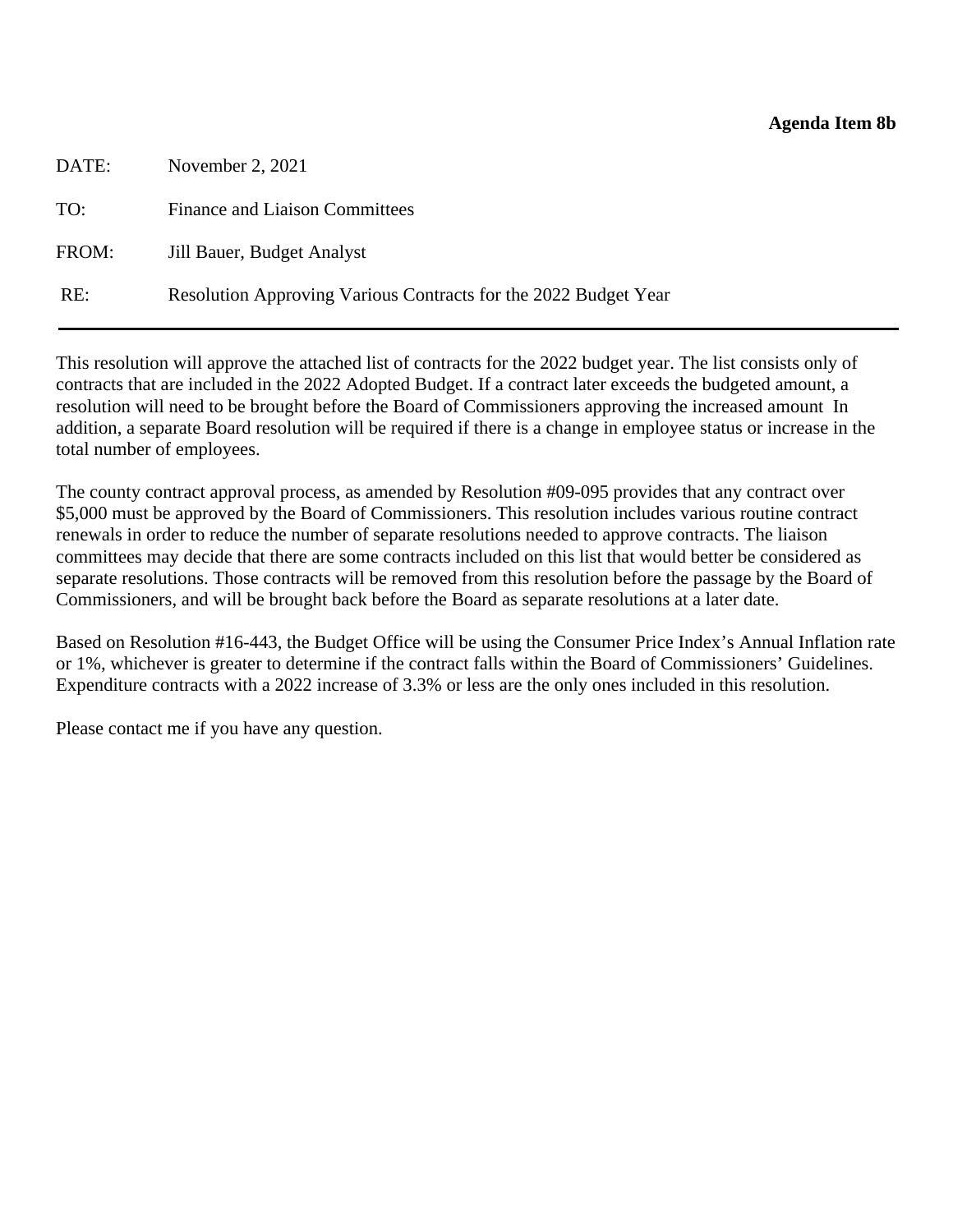Introduced by the Finance Committee of the:

# INGHAM COUNTY BOARD OF COMMISSIONERS

## **RESOLUTION APPROVING VARIOUS CONTRACTS FOR THE 2022 BUDGET YEAR**

WHEREAS, county policy requires that all contracts over \$5,000 be approved by the Board of Commissioners; and

WHEREAS, numerous contracts are approved by the Board of Commissioners each year, many of which are routine continuations of existing contracts; and

WHEREAS, funding for these contracts has been included within the 2022 Adopted Budget; and

WHEREAS, the budget also contains anticipated revenues and expenditures from certain grant programs, which will also require approval of agreements with granting agencies at various times during the fiscal year.

THEREFORE BE IT RESOLVED, that the Board Chairperson is authorized to sign agreements, contracts, and/or other documents related to grant programs and other County appropriations which are contained in the adopted budget, as listed in the attached document, subject to review by the County Attorney as to form and to certification by the Controller that 1) the total amount of revenues and expenditures and the net obligation to the County is not greater than what is budgeted; and 2) there is no change in employee status and no additional employees other than as authorized in the adopted budget.

BE IT FURTHER RESOLVED, that all grants and funding arrangements with entities whose fiscal years do not coincide with the County's fiscal year be considered authorized providing that they have been authorized in part in the adopted budget, and the remaining portion of the time period and funds are included in the Controller's Recommended Budget for the succeeding fiscal year.

BE IT FURTHER RESOLVED, that all contracts over \$5,000 that are not included in this resolution shall be approved by the Board of Commissioners by separate resolution.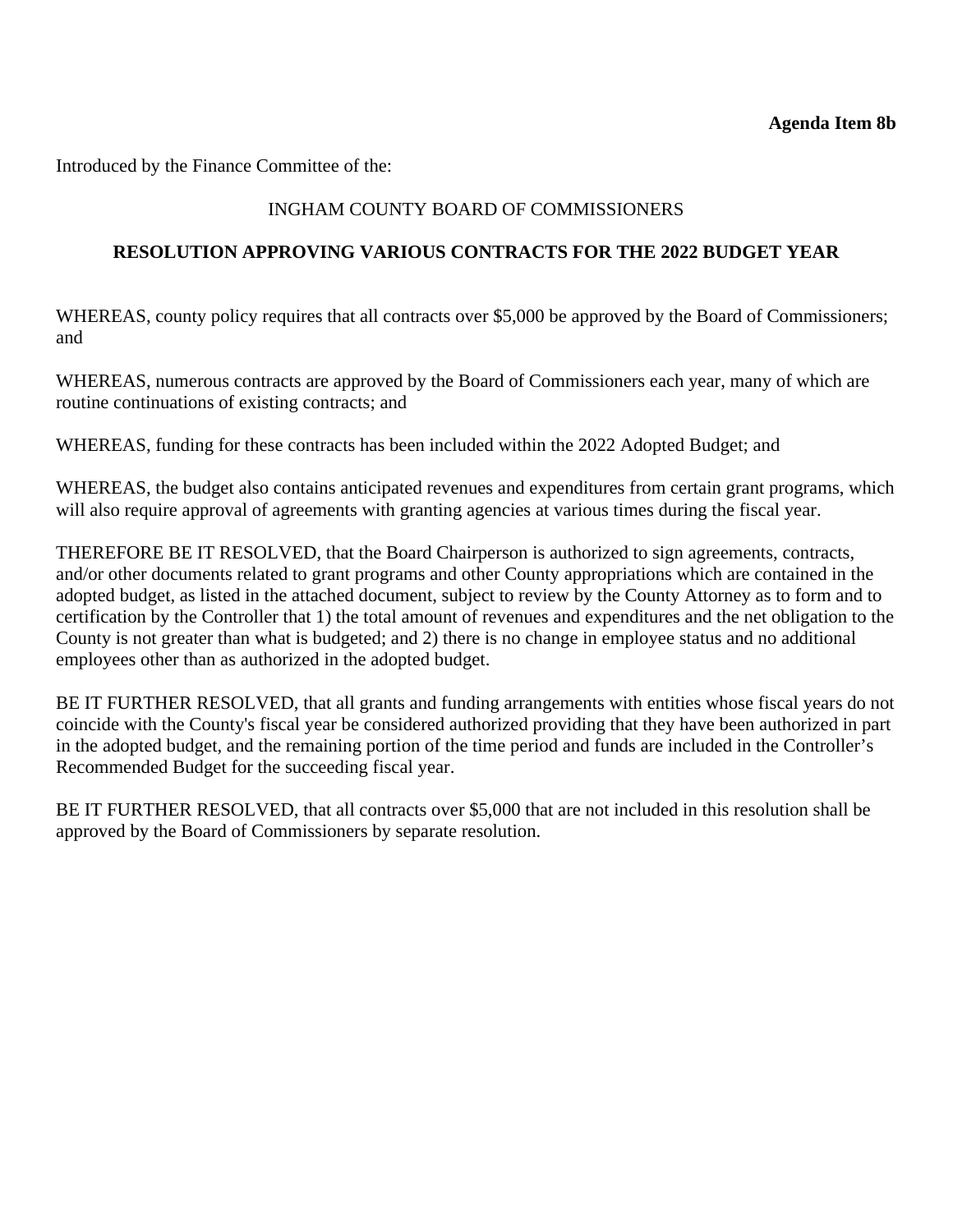#### **COUNTY SERVICES COMMITTEE**

| <b>DEPARTMENT</b>             | <b>CONTRACTOR NAME</b>                                            | <b>REASON FOR CONTRACT</b>                                             | <b>BEGIN DATE END DATE 2021 COST</b> |               |                        | 2022<br><b>PROJECTED</b> | 2020<br><b>PROJECTED</b> | Proj. Increase % Increase<br>over 2021 | over 2021 | Funding<br>Source |
|-------------------------------|-------------------------------------------------------------------|------------------------------------------------------------------------|--------------------------------------|---------------|------------------------|--------------------------|--------------------------|----------------------------------------|-----------|-------------------|
| <b>Board of Commissioners</b> | CAPCOG                                                            | Agreement w/Lansing Chamber                                            | 01/01/22                             | 12/31/22      | \$5,000                | \$5,000                  | \$5,000                  | \$0                                    | 0.00%     | General<br>Fund   |
| Equalization                  | Bellefeuil, Szur & Assoc.<br>Inc. DBA BS&A Software Assessing.net |                                                                        | 01/01/22                             | 12/31/22      | \$10,431               | \$10,431                 | \$10,431                 | \$0                                    | 0.00%     | General<br>Fund   |
| <b>Financial Services</b>     | MGT of America, LLC                                               | Annual Cost Plan (Indirect Costs)                                      | 01/01/22                             | 12/31/22 \$   | $12,000$   \$          | 12,000                   |                          | \$0                                    | 0.00%     | General<br>Fund   |
| Human Resources               | NEOGOV                                                            | NEOGOV Renewal                                                         | 01/01/22                             | 12/31/22 \$   | $80,658$ \ \$          | 80,658                   |                          | \$0                                    | 0.00%     | General<br>Fund   |
| Road Department               | <b>Precision Systems</b>                                          | Accounting Software Licenses                                           | 01/01/22                             | 12/31/22 \$   | $14,655$ \ \$          | 14,655                   | 14,655<br><b>s</b>       | \$0                                    | 0.00%     | Road Fund         |
| Road Department               | Midwestern Consulting                                             | Traffic Signal Database Support                                        | 01/01/22                             | 12/31/22 \$   | $1,200$   \$           | 1,200                    | 1,200<br>\$              | \$0                                    | 0.00%     | Road Fund         |
|                               | BOSS                                                              | Annual Maintenance for Help Desk<br>Software                           | 01/01/22                             | 12/31/22 \$   | $14,627$ \$            | 15,000                   | 15,052<br>ا \$           | \$373                                  | 2.55%     | Network<br>Fund   |
|                               | Calero Software                                                   | Verismart Software Maintenance for<br>Phone System                     | 08/30/22                             | 07/31/23 \$   | $2.298$   \$           | 2.373                    | \$<br>2.266              | \$75                                   | 3.26%     | Network<br>Fund   |
|                               | NetBrain                                                          | Network Documentation Software<br>Maintenance and Support              | 03/30/22                             | 03/30/23 \$   | $5.794$ S              | 5.983                    | \$<br>5.794              | \$189                                  | 3.26%     | Network<br>Fund   |
|                               | DLT                                                               | Solarwinds Network Monitoring                                          | 03/31/22                             | 03/31/23 \$   | $1,806$ $\sqrt{5}$     | 1,865                    | 1.781<br>\$              | \$59                                   | 3.27%     | Network<br>Fund   |
|                               | Wavecrest                                                         | Web Reporting Software                                                 | 02/20/22                             | $02/20/23$ \$ | $9,300$ $\sqrt{5}$     | 9,600                    | 9,733<br>ا\$             | \$300                                  | 3.23%     | Network<br>Fund   |
|                               | CDWG                                                              | Backup Software                                                        | 04/30/22                             | 04/30/23 \$   | $20,000$   \$          | 20,000                   | \$ ا<br>4,035            | \$0                                    | 0.00%     | Network<br>Fund   |
|                               | CDWG                                                              | <b>VMWare Renewal</b>                                                  | 03/31/22                             | 03/31/23 \$   | $35,615$ $\frac{1}{3}$ | 36,775                   | 31.470<br>\$             | \$1.160                                | 3.26%     | Network<br>Fund   |
|                               |                                                                   |                                                                        |                                      |               |                        |                          | 3.287<br><b>S</b>        |                                        |           | Network           |
|                               | Sentinel                                                          | Redsky e911 software support renewal                                   | 05/28/22                             | 05/27/23 \$   | $3,333$ $\frac{1}{9}$  | 3,443                    |                          | \$110                                  | 3.30%     | Fund<br>Network   |
|                               | CDWG                                                              | Network Monitoring Software<br>Annual Maintenance for ArcView & ArcGIS | 10/01/22                             | 09/30/23 \$   | $2,850$   \$           | 2,935                    |                          | \$85                                   | 2.98%     | Fund<br>Network   |
|                               | <b>ESRI</b>                                                       | Server                                                                 | 10/01/22                             | 09/30/23 \$   | $3,901$ S              | 4.025                    |                          | \$124                                  | 3.18%     | Fund<br>Network   |
|                               | Zayo                                                              | Dark Fiber & equipment                                                 | 01/01/22                             | $12/31/22$ \$ | $6,145$ \ \$           | 6,345                    | 5,358<br>£.              | \$200                                  | 3.25%     | Fund<br>Network   |
|                               | Revize                                                            | Website Licensing/Support                                              | 06/01/22                             | $11/30/23$ \$ | $10,000$   \$          | 10,330                   | 4,387<br>Ŝ.              | \$330                                  | 3.30%     | Fund              |
|                               | Vidcom Solutions                                                  | Ocularis Renewal for cameras                                           | 01/04/22                             | $01/04/23$ \$ | $20,665$   \$          | 21,340                   | 20,380                   | \$675                                  | 3.27%     | Network<br>Fund   |
|                               | CDWG                                                              | Remote Access Software                                                 | 01/01/22                             | $12/31/23$ \$ | $16,500$ $\sqrt{5}$    | 17,040                   |                          | \$540                                  | 3.27%     | Network<br>Fund   |
|                               | CDWG                                                              | Multifactor Authentication Software                                    | 10/01/22                             | 09/30/23 \$   | $51,215$   \$          | 52,900                   |                          | \$1,685                                | 3.29%     | Network<br>Fund   |
|                               |                                                                   |                                                                        |                                      |               |                        |                          |                          |                                        |           | Network           |
|                               | CDWG                                                              | Asset Monitoring Software                                              | 05/01/22                             | $04/30/23$ \$ | $3,156$ $\frac{1}{3}$  | 3,260                    |                          | \$104                                  | 3.30%     | Fund<br>Network   |
|                               | CDWG                                                              | Network Security Tool                                                  | 10/01/22                             | 09/30/23 \$   | 2,850                  | 2,940                    |                          | \$90                                   | 3.16%     | Fund<br>Network   |
|                               | CDWG                                                              | Videoconference Service                                                | 03/31/22                             | $03/31/23$ \$ | 12,100                 | 12,495<br>l \$           |                          | \$395                                  | 3.26%     | Fund              |
| IT                            | CDWG                                                              | Annual Cost for Faronics Deepfreeze for<br>the Ingham                  | 03/01/22                             | $03/01/23$ S  | $802$   \$             | 825                      | Ŝ.<br>791                | \$23                                   | 2.87%     | Network<br>Fund   |

#### **COUNTY SERVICES COMMITTEE**

|                    |                        |                             |                   |                               | <br>149.Z        | 2020              | <b>Proj.</b> | i. Increasel% Increase | Funding |
|--------------------|------------------------|-----------------------------|-------------------|-------------------------------|------------------|-------------------|--------------|------------------------|---------|
| <b>IDEPARTMENT</b> | <b>CONTRACTOR NAME</b> | <b>IREASON FOR CONTRACT</b> | <b>BEGIN DATE</b> | <i>E</i> IEND DATE 12021 COST | <b>PROJECTED</b> | <b>IPROJECTED</b> | lover 2021   | lover 2021             | Sourc   |

#### **REVENUE CONTRACTS**

|                   |                        |                                  |                                     |          | 2021     | 12022             | 2020             | Proi. Increase % Increase |            |
|-------------------|------------------------|----------------------------------|-------------------------------------|----------|----------|-------------------|------------------|---------------------------|------------|
| <b>DEPARTMENT</b> | <b>CONTRACTOR NAME</b> | <b>IREASON FOR CONTRACT</b>      | <b>IBEGIN DATE END DATE REVENUE</b> |          |          | <b>IPROJECTED</b> | <b>PROJECTED</b> | lover 2021                | lover 2021 |
|                   |                        | Annual Grant for Remonumentation |                                     |          |          |                   |                  |                           |            |
| Equalization      | State of Michigan      | <b>I</b> Program                 | 01/01/22                            | 12/31/22 | \$80.493 | \$92.169          | \$89,306         | \$11.676                  | 14.51%     |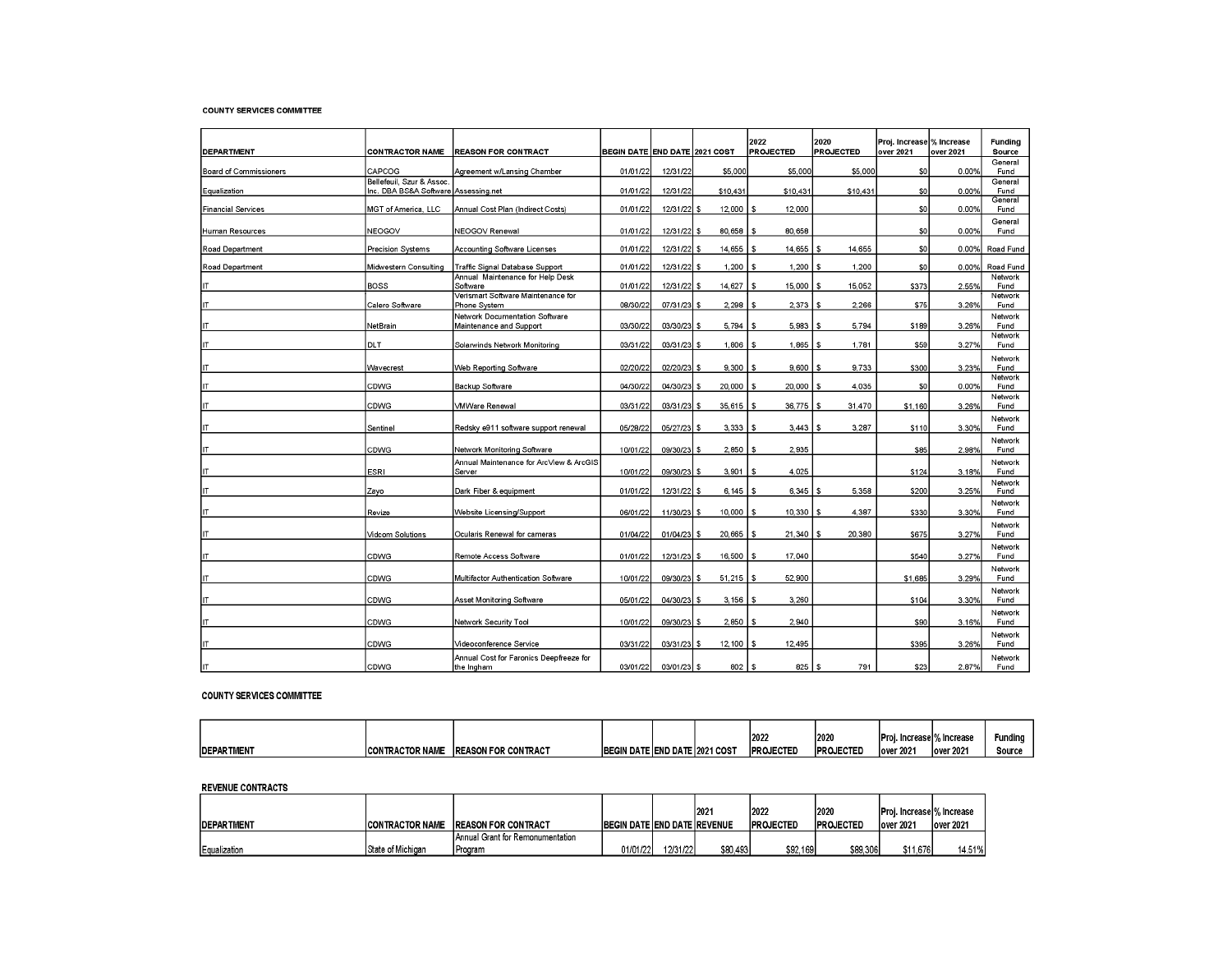- <span id="page-41-0"></span>**TO:** Board of Commissioners County Services and Finance Committees
- **FROM:** Gregg Todd, Controller
- **DATE:** March 2, 2021

**SUBJECT: RESOLUTION TO ACCEPT QUITCLAIM DEEDS FROM THE INGHAM COUNTY LAND BANK FAST TRACK AUTHORITY FOR 620 E. JOLLY ROAD, LANSING AND 826 W. SAGINAW STREET, LANSING**  For the meeting agendas of November 16, 17, 2021

#### **BACKGROUND**

The Ingham County Land Bank Fast Track Authority (Land Bank) approved, via resolution #21-16 to transfer 620 E. Jolly Rd. to the County for the consideration of \$1.00. This property is a vacant green space property adjacent to the Human Services Building which is maintained by the Facilities Department.

The Land Bank also approved, via a unanimous vote of its Board on May 29, 2019, the transfer of 826 W Saginaw St. to the County for the consideration of \$1.00. This property is currently used by Animal Control as an Animal Outreach Center.

The Land Bank as executed quitclaim deeds for both properties.

#### **ALTERNATIVES**

Leave the properties deeded to the Land Bank.

#### **FINANCIAL IMPACT**

No financial impact to the County, save the \$2.00 in consideration.

#### **OTHER CONSIDERATIONS**

 $N/A$ 

**STRATEGIC PLANNING IMPACT**  N/A

#### **RECOMMENDATION**

Respectfully recommend that the County accept the quitclaim deeds from the Land Bank.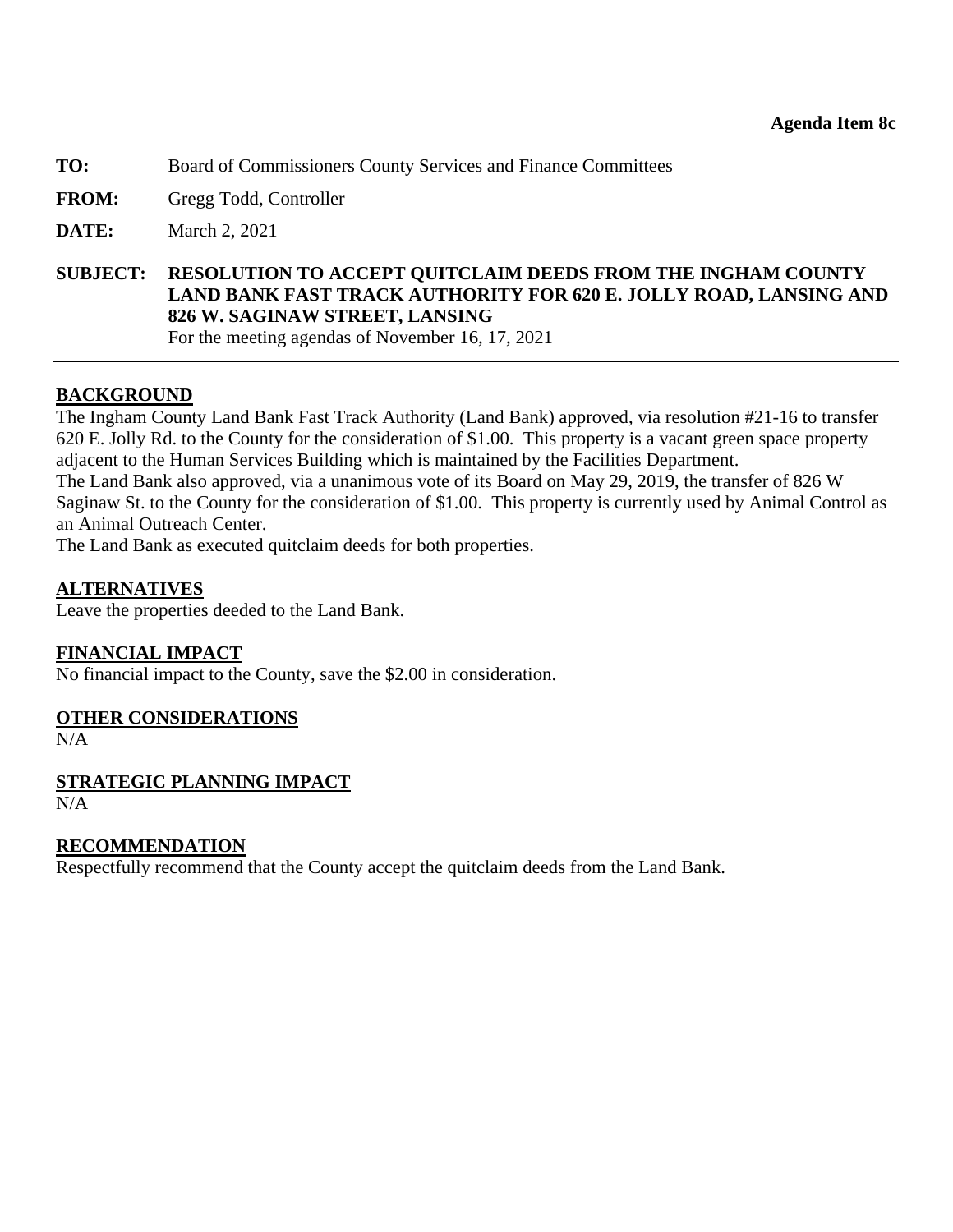#### **QUIT CLAIM DEED**

Roxanne L Case, acting in her official capacity as the Executive Director of the Ingham County Land Bank Fast Track Authority, whose mailing address is 3024 Turner Street, Lansing, Michigan 48906,

QUIT CLAIMS to Ingham County, whose mailing address is 341 S Jefferson, Mason, Michigan 48854,

The following real property situated in the City of Lansing, County of Ingham, State of Michigan, commonly known as:

826 W Saginaw St, Lansing, MI 48915,

and described as

S 100 FT LOT 10 ENGLEWOOD PARK ADD

Also known as parcel number 33-01-01-08-486-011

For the sum of One dollars and no cents (\$1.00)

This Deed does not pertain to parcels of unplatted land and, therefore, the right to divisions under Section 108 of the Land Division Act, Act No. 288 of the Public Acts of 1967 and the Michigan Right to Farm Act provisions of Section 109 of said Land Division Act are not applicable.

This instrument is exempt from Michigan Real Estate transfer taxes pursuant to MCL 207.505(h)(i) and MCL 207.526(h)(i) for County and State tax respectively.

Dated this  $\frac{N_{\sigma V} H H}{2021}$ 

DAVID M BURNS<br>NOTARY PUBLIC-STATE OF MICHIGAN<br>COUNTY OF CLINTON<br>My Commission Expires July 28, 2026<br>Acting in the County of Tring have

all

By Roxanne L Case **Executive Director** Ingham County Land Bank Fast Track Authority

STATE OF MICHIGAN )

**COUNTY OF INGHAM** )

Acknowledged before me this  $\frac{12}{2}$  day of  $\frac{N \text{over M}^2}{N \text{ times M}}$ , 2021 by Roxanne L Case, Executive Director, Ingham County Land Bank Fast Track Authority.

⇁

Notary Public, State of Michigan, County of Ingham Acting in the County of Ingham My commission expires:

When recorded return to: Ingham County, 341 S Jefferson, Mason, Michigan 48854,

Drafted by: Roxanne L Case, Ingham County Land Bank Fast Track Authority, 3024 Turner St, Lansing, MI 48906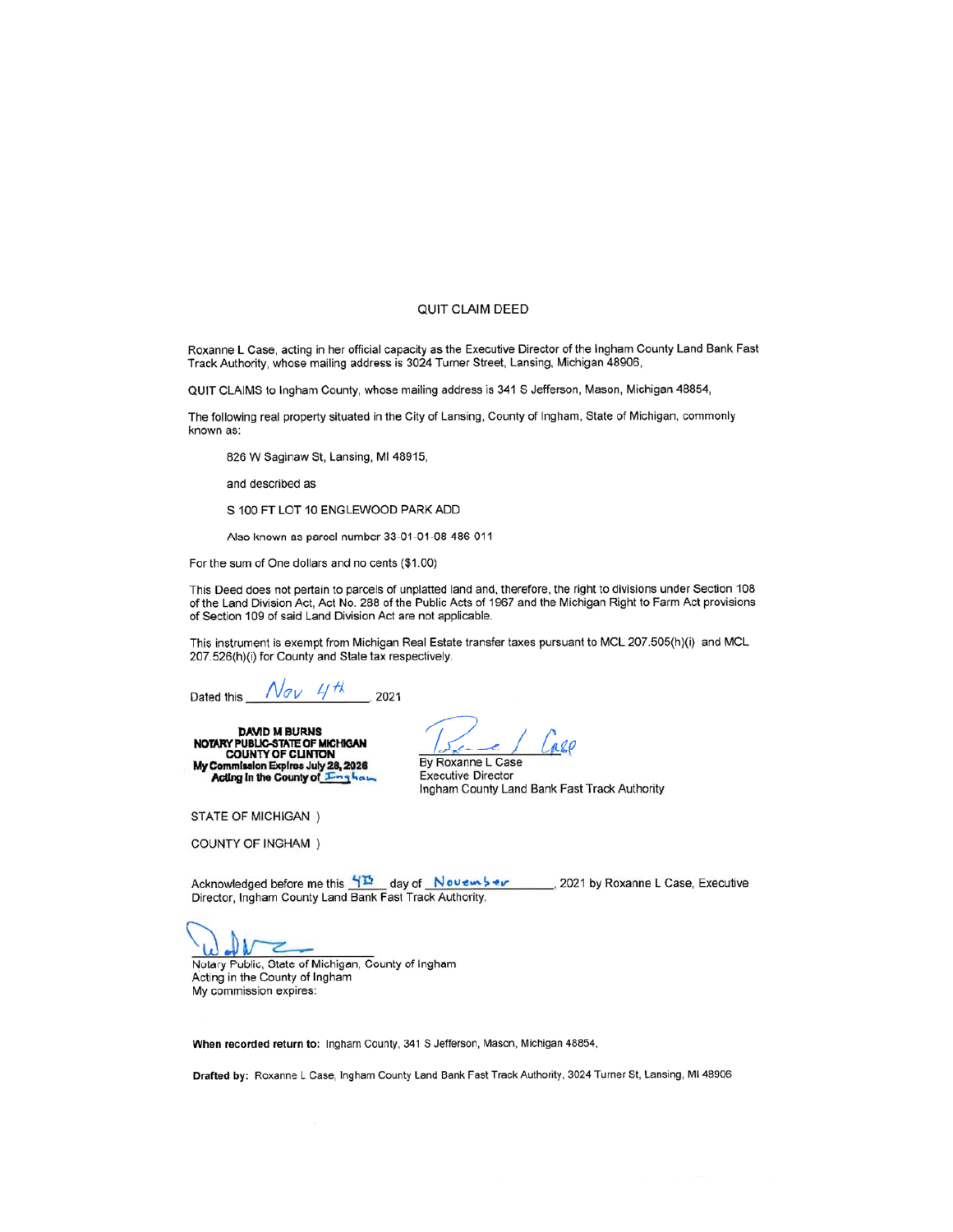#### **QUIT CLAIM DEED**

Roxanne L Case, acting in her official capacity as the Executive Director of the Ingham County Land Bank Fast Track Authority, whose mailing address is 3024 Turner Street, Lansing, Michigan 48906,

QUIT CLAIMS to Ingham County, whose mailing address is 341 S Jefferson, Mason, Michigan 48854,

The following real property situated in the City of Lansing, County of Ingham, State of Michigan, commonly known as:

620 E Jolly Rd, Lansing, MI 48911,

and described as

LOT 13 BATTENFIELD SUB

Also known as parcel number 33-01-05-04-226-281

For the sum of One dollars and no cents (\$1.00)

This Deed does not pertain to parcels of unplatted land and, therefore, the right to divisions under Section 108 of the Land Division Act, Act No. 288 of the Public Acts of 1967 and the Michigan Right to Farm Act provisions of Section 109 of said Land Division Act are not applicable.

This instrument is exempt from Michigan Real Estate transfer taxes pursuant to MCL 207.505(h)(i) and MCL 207.526(h)(i) for County and State tax respectively.

 $N_{ov}$  4th 2021 Dated this

 $130$ x By Roxanne L Case

**Executive Director** Ingham County Land Bank Fast Track Authority

STATE OF MICHIGAN )

COUNTY OF INGHAM )

Acknowledged before me this  $\frac{45}{10}$  day of November<br>Alrector, Ingham County Land Bank Fast Track Authority. \_\_, 2021 by Roxanne L Case, Executive

uis

Notary Public, State of Michigan, County of Ingham Acting in the County of Ingham My commission expires:

**DAVID M BURNS** NOTARY PUBLIC-STATE OF MICHIGAN NUIART PUBLINT OF CLINTON<br>My Commission Expires July 28, 2026<br>Acting in the County of <u>TC hig</u> ha m

When recorded return to: Ingham County, 341 S Jefferson, Mason, Michigan 48854,

Drafted by: Roxanne L Case, Ingham County Land Bank Fast Track Authority, 3024 Turner St, Lansing, MI 48906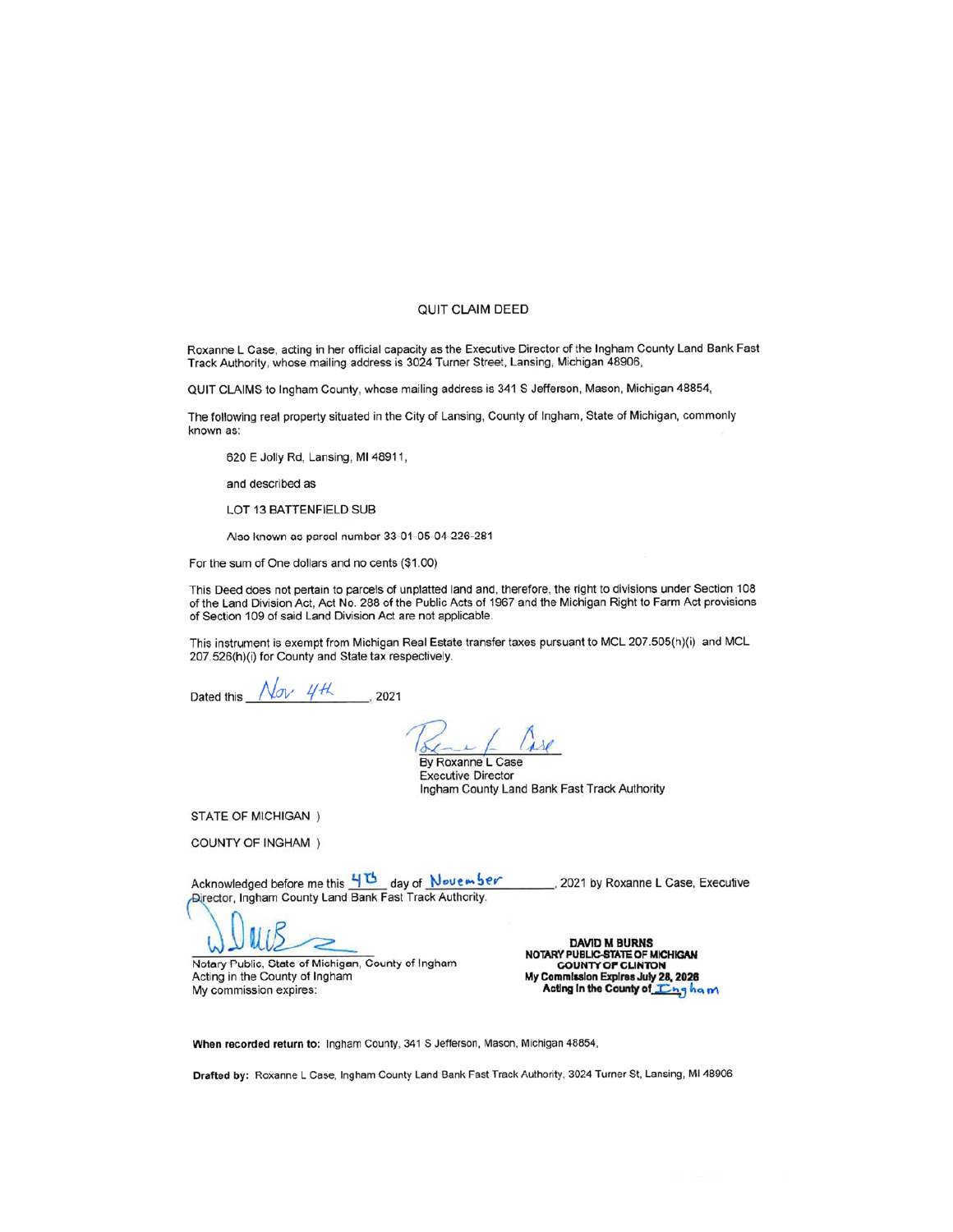Introduced by the County Services and Finance Committees of the:

## INGHAM COUNTY BOARD OF COMMISSIONERS

#### **RESOLUTION TO ACCEPT QUITCLAIM DEEDS FROM THE INGHAM COUNTY LAND BANK FAST TRACK AUTHORITY FOR 620 E. JOLLY ROAD, LANSING AND 826 W. SAGINAW STREET, LANSING**

WHEREAS, the Ingham County Land Bank Fast Track Authority ("Land Bank") desires to transfer two Lansing properties, 620 E. Jolly Rd. and 826 W. Saginaw St., to Ingham County; and

WHEREAS, the Land Bank Board approved the transfer of 620 E. Jolly Rd. though Resolution #21-016 on September 20, 2021, and the transfer of 826 W. Saginaw St. through a unanimous vote at the May 29, 2019 Regular Board Meeting; and

WHEREAS, 620 E. Jolly Rd. is a vacant lot contiguous to the Human Services Building property and is currently maintained by the Facilities Department as green space; and

WHEREAS, 826 W. Saginaw St. is utilized by Ingham County Animal Control as an Animal Outreach Center; and

WHEREAS, the Land Bank executed quitclaim deeds conveying each property to Ingham County for the consideration of \$1.00 each.

THEREFORE BE IT RESOLVED, that the Ingham County Board of Commissioners accepts the conveyances of 620 E. Jolly Road, Lansing, and 826 W. Saginaw St., Lansing, by quitclaim deed for consideration of \$1.00 each.

BE IT FURTHER RESOLVED, that the Ingham County Board of Commissioners authorizes the Board Chairperson to sign any necessary documents that are consistent with this resolution and approved as to form by the County Attorney.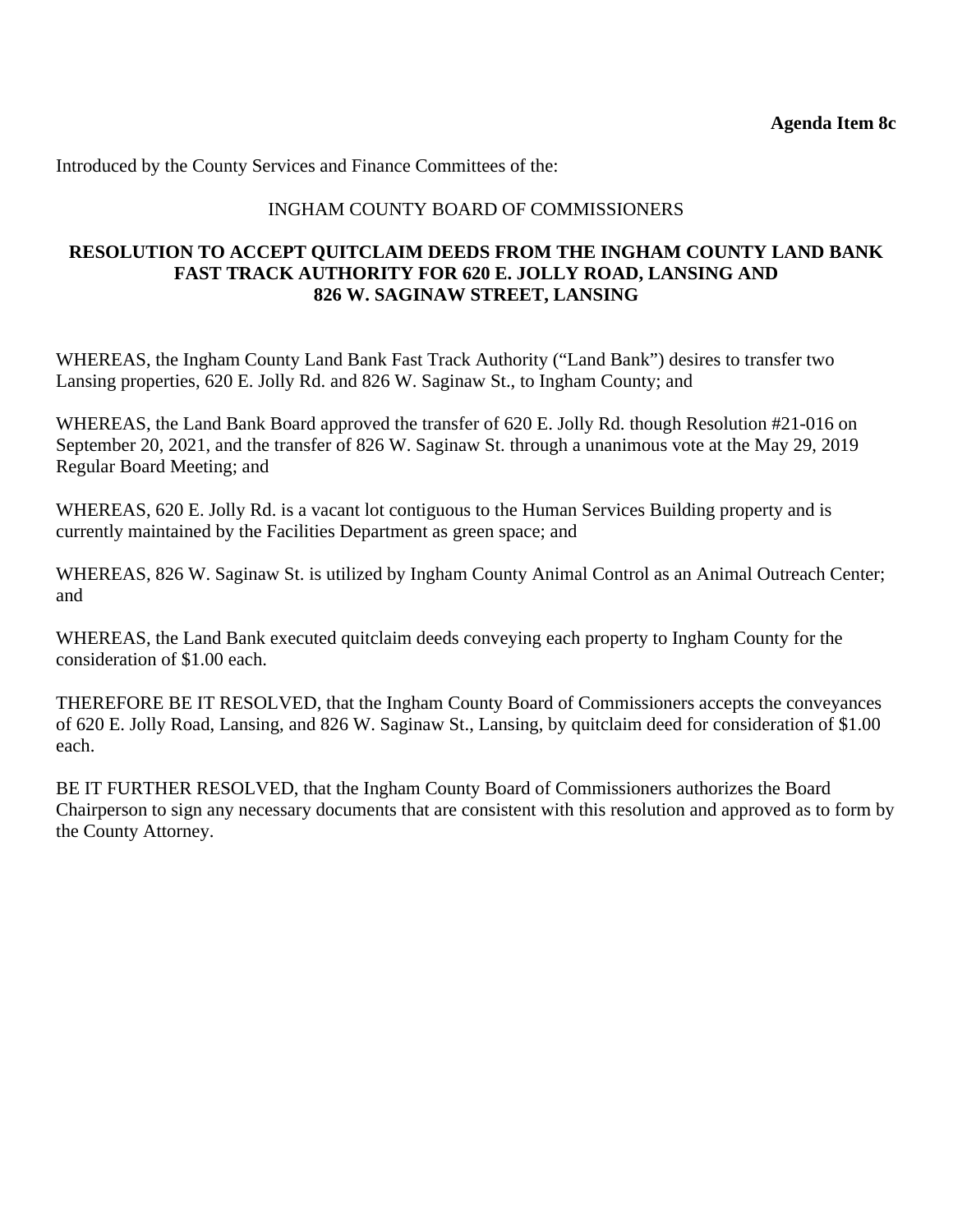#### **Agenda Item 9**

- <span id="page-45-0"></span>**TO:** County Services and Finance Committees
- **FROM:** Becky Bennett, Director, Board of Commissioners' Office
- **DATE:** November 3, 2021
- **SUBJECT:** RESOLUTION CONTINUING A CONTRACT WITH GOVQAFOR A FOIA MANAGEMENT PROGRAM

November 16, 2021 County Services and November 17, 2021 Finance Committee Meetings

#### **BACKGROUND**

Due to changes in the Michigan Freedom of Information Act (FOIA), Public Act 442 of 1976 in 2015 and the volume of FOIA requests received by Ingham County, it was necessary to purchase a FOIA Management Program. Resolution #15-461 entered into contract, renewed on an annual basis, with WebQA (now known as (GovQA) for a web-based FOIA Management Program to provide a more efficient and manageable process to receive, complete, manage, and track FOIA requests.

#### **ALTERNATIVES**

None

# **FINANCIAL IMPACT**

| 2021 Contract Amount | \$20,364 |
|----------------------|----------|
| 2022 Contract Amount | \$21,382 |

The period of the agreement will be January 1, 2022 through December 31, 2022.

#### **OTHER CONSIDERATIONS**

None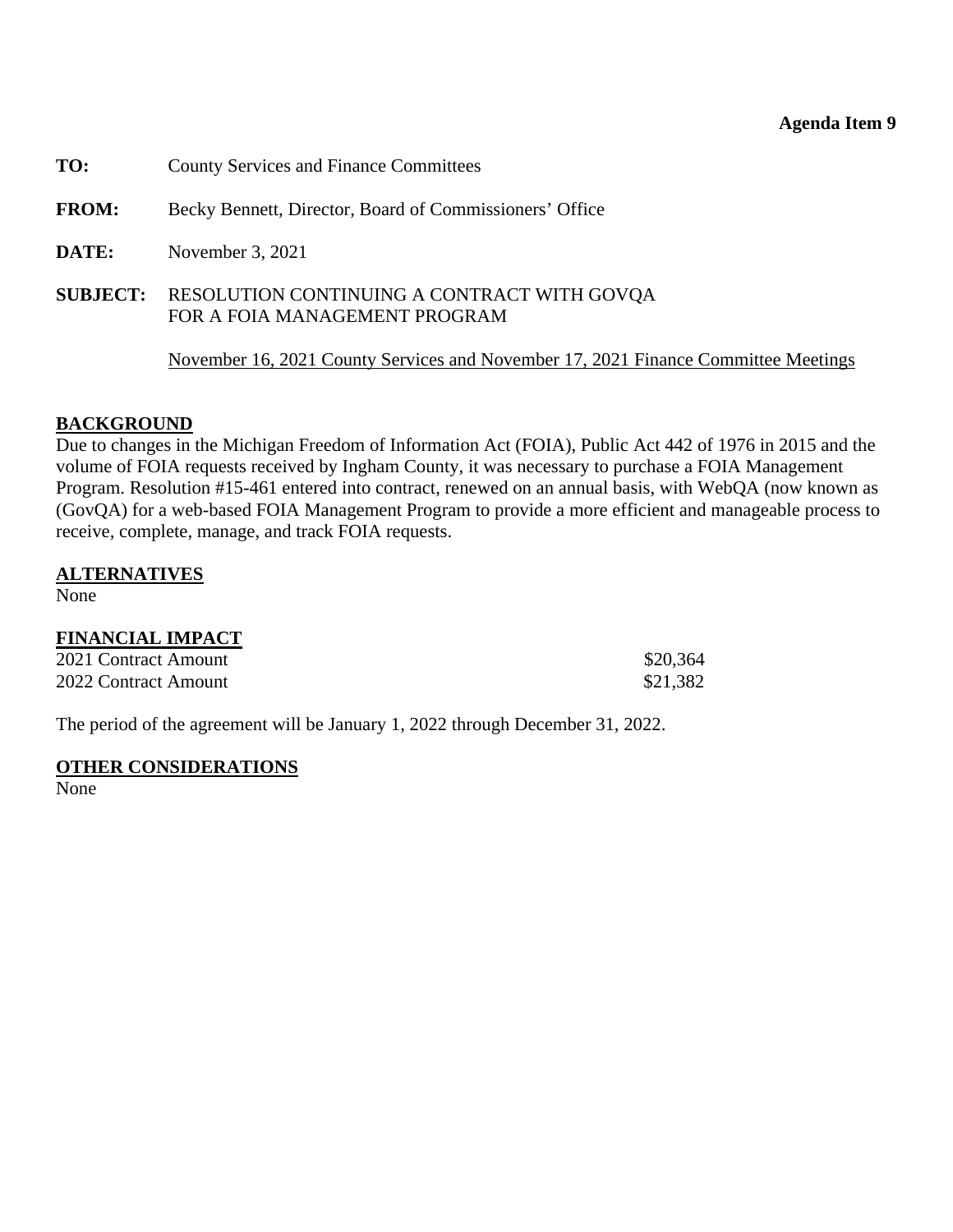Introduced by the County Services and Finance Committees of the:

# INGHAM COUNTY BOARD OF COMMISSIONERS

# **RESOLUTION CONTINUING A CONTRACT WITH GOVQA FOR A FOIA MANAGEMENT PROGRAM**

WHEREAS, due to changes in the Michigan Freedom of Information Act (FOIA), Public Act 442 of 1976 in 2015 and the volume of FOIA requests received by Ingham County, it was necessary to purchase a FOIA Management Program; and

WHEREAS, Resolution #15-461 authorized entering into an agreement with WebQA for a web-based FOIA Management Program to provide a more efficient and manageable process to receive, complete, manage and track FOIA requests; and

WHEREAS, this application serves as a resource for citizens to submit FOIA requests and inquire about the status of their requests on a web-based program; and

WHEREAS, the agreement expires December 31, 2021 and it is necessary to renew the agreement for 2022 at a cost of \$21,382.

THEREFORE BE IT RESOLVED, that the Ingham County Board of Commissioners hereby authorizes an agreement with GovQA (formerly WebQA), 9014 Heritage Parkway, Suite 308, Woodridge, Illinois, 60517 for the continuation of a web-based FOIA Management program for a total amount of \$21,382 for the period of January 1, 2022 through December 31, 2022.

BE IT FURTHER RESOLVED, that the funds will be appropriated from the 2022 Board of Commissioners' Budget.

BE IT FURTHER RESOLVED, that the Chairperson of the Ingham County Board of Commissioners is authorized to sign any contract documents consistent with this resolution and approved as to form by the County Attorney.